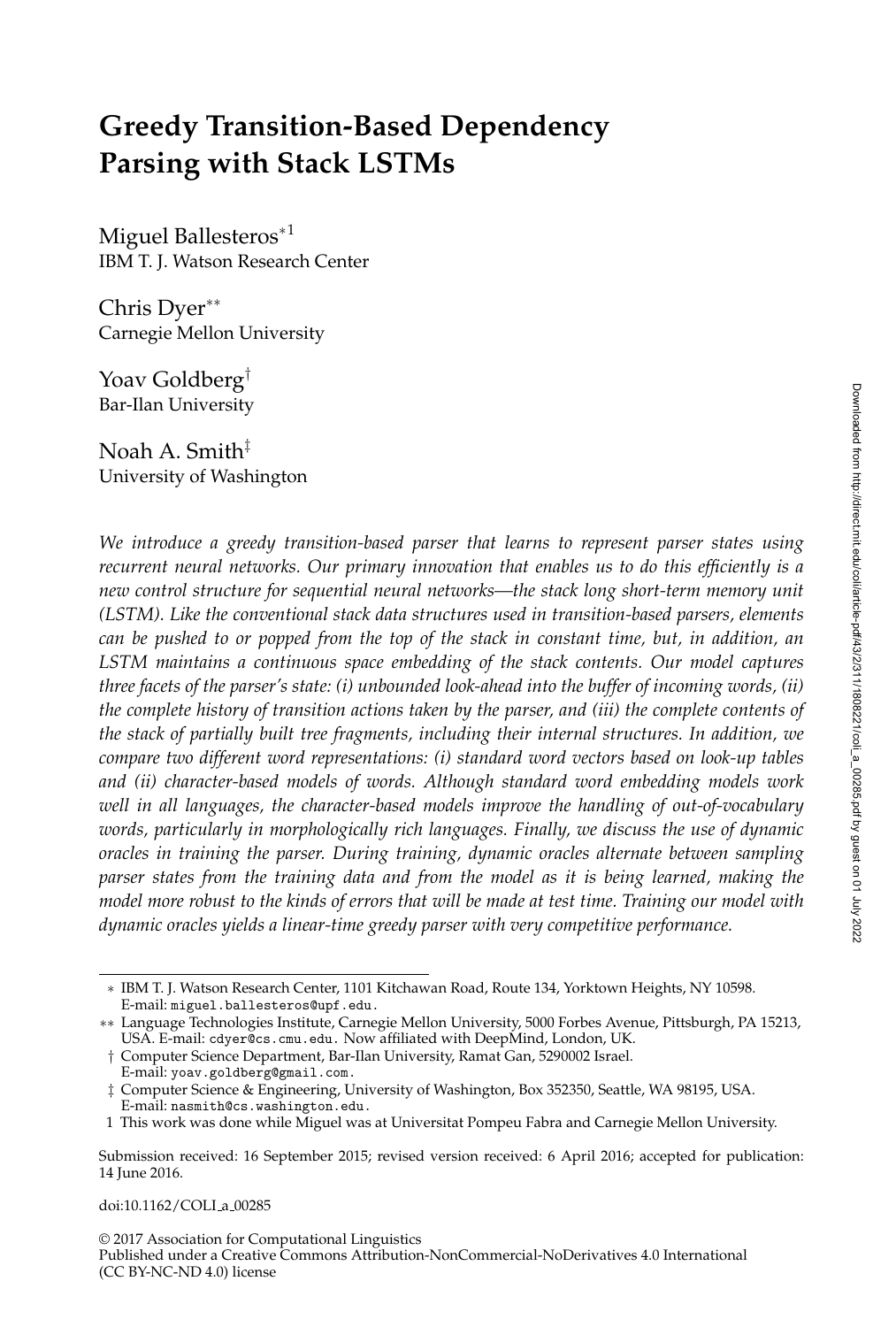## **1. Introduction**

Natural language parsing can be formulated as a series of decisions that read words in sequence and incrementally combine them to form syntactic structures; this formulation is known as transition-based parsing, and is often coupled with a greedy inference procedure (Yamada and Matsumoto 2003; Nivre 2003, 2004, 2008). Greedy transitionbased parsing is attractive because the number of operations required to build any projective parse tree is linear in the length of the sentence, making greedy versions of transition-based parsing computationally efficient relative to graph- and grammarbased alternative formalisms, which usually require solving superlinear search problems. The challenge in transition-based parsing is modeling which action should be taken in each of the states encountered as the parsing algorithm progresses.<sup>2</sup>

Because the parser state involves the complete sentence—which is unbounded in length—the representational challenge faced by the modeler is to find a finite encoding of an infinite space. This challenge is usually dealt with by making assumptions about state equivalence by selecting features of the state believed by the model-builder to be most informative (e.g., the next three words in the sequence, the roots of the two most recently built subtrees and their left- and right-most children, and so on).<sup>3</sup>

In this article, we advocate a recursive approach, in which complex parser states are represented as the composition of simpler ones, and these are constructed incrementally as parsing proceeds. Thus, we operate in a paradigm in which the model builder designs recursive architectures that automatically discover effective views of the complete parser's evolving state rather than explicitly engineering which features of the state to focus on. This construction enables us to avoid making explicit state-equivalence assumptions. We present one such architecture based on advances in recursively defined neural networks. Our state representation integrates information from a wide range of sources:

- r the complete remaining unprocessed words in the input buffer,
- $\bullet$ the complete history of parser transition actions on this sequence, and
- r the complete contents of the stack of partially constructed syntactic structures.

This global sensitivity of the state representation contrasts with most previous work in transition-based parsing that considers only a "narrow view" of the parser state when extracting features used to predict actions. Our work is complementary to previous approaches that develop alternative transition operations to simplify the modeling problem and enable better attachment decisions (Nivre 2007, 2008, 2009; Bohnet and Nivre 2012; Choi and McCallum 2013) and to feature engineering (Zhang and Nivre 2011; Ballesteros and Bohnet 2014; Chen, Zhang, and Zhang 2014; Ballesteros and Nivre 2016).

Our model is related to recent work that uses neural networks in dependency parsing (Chen and Manning 2014; Weiss et al. 2015; Zhou et al. 2015; Andor et al. 2016).

<sup>2</sup> The term "state" refers to the collection of previous decisions (sometimes called the history), resulting partial structures, which are stored in a stack data structure, and the words remaining to be processed.

<sup>3</sup> These state equivalence assumptions are similar to the Markov assumptions made in modeling stochastic processes, according to which a potentially unbounded state history can be represented only in terms of a finite number of the most recent states.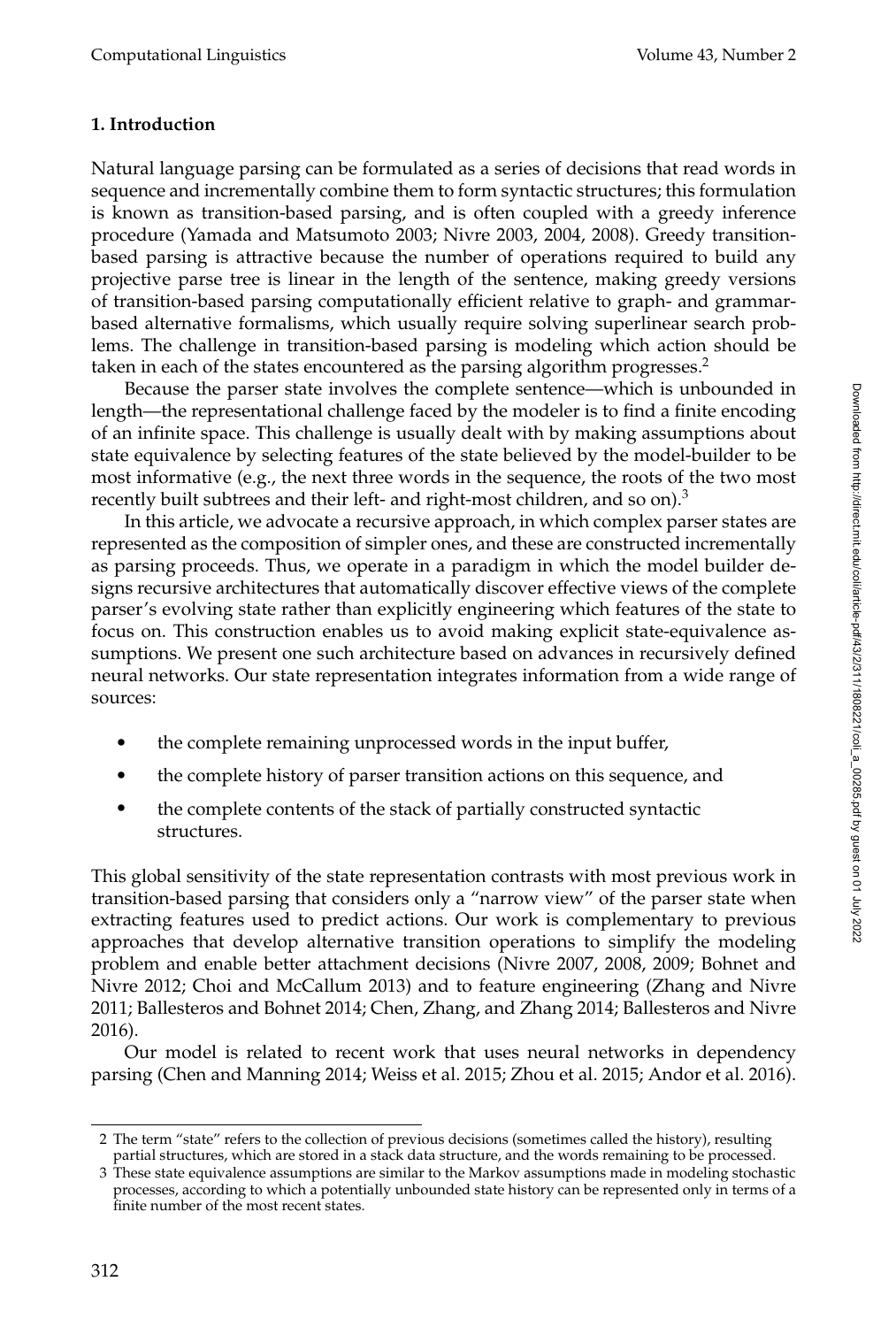That work can broadly be understood as replacing a conventional linear classifier with a neural network classifier but still only considering a "narrow view" of the parser state, whereas our work uses recursively defined networks to incorporate sensitivity to the complete parser state.

Using recursive/recurrent neural networks to compute representations of unboundedly large histories has been proposed previously (Henderson 2003; Titov and Henderson 2007b; Stenetorp 2013; Yazdani and Henderson 2015). Our innovation is to make the architecture of the neural network identical with the structure of stack data structures used to store the parser state. To do so, the technical challenge we must solve is being able to access, in constant time, a fixed-size representation of a stack as it evolves during the course of parsing. The technical innovation that lets us do this is a variation of recurrent neural networks with long short-term memory units (LSTMs), which we call **stack LSTMs** (Section 2). These can be understood as LSTMs augmented with a stack pointer that is manipulated by push and pop operations (in contrast to classic LSTMs that only ever read inputs sequentially).

Our parsing model uses three stack LSTMs to construct the parser state representation: one containing the unprocessed input tokens, one containing the stack of partial syntactic trees, and one containing the history of parse actions (Section 3). Because the stack of partial syntactic trees may contain both individual tokens and partial syntactic structures, representations of individual tree fragments are computed compositionally with recursive neural networks, similar to Paulus et al. (2014).

The parser depends on vector representations of word tokens. Such representations are most commonly learned as a dictionary lookup function (i.e., a map of each word type to a vector), but they can take a parameterized form that is, for example, sensitive to orthographic or morphological properties of a word's surface form (Botha and Blunsom 2014). For languages with rich inflective morphology, surface clues can be quite helpful for parsing (Ballesteros 2013). In Section 4, we compare the classical lookup-table approach to a recently proposed model that combines representations of individual characters (using sequential LSTMs) to obtain a representation of the word. With no explicit morphological annotation, we find that the latter representation gives a large performance increase when parsing Statistical Parsing of Morphologically Rich Languages (SPMRL) data sets in languages with agglutinative morphology or extensive case systems (Seddah et al. 2013; Seddah, Kübler, and Tsarfaty 2014), and performs as well as the table method in analytic languages. We further find that, without part-ofspeech tags, this technique benefits all languages, and that in some cases this approach obviates the need for explicit part-of-speech information.

This article also explores two different approaches to training. Transition-based parsers are trained to optimize the score of the correct parsing action, given a parser state. The simplest strategy for choosing pairs of states and actions for training is one that follows a deterministic static oracle that maps each dependency tree from a treebank into a sequence of states and actions. However, this strategy only generates states that result from a history of correct parsing actions. As a result, models learned with this kind of training may not be robust to errors made at test time. We therefore also investigate a training procedure that also aims to teach the parser to make good predictions in sub-optimal states, facilitated by the use of dynamic oracles (Goldberg and Nivre 2012). The experiments in this article demonstrate that by coupling stack LSTM-based global state representations with dynamic oracle training, parsing with greedy decoding can achieve state-of-the-art parsing accuracies, rivaling the accuracies of previous parsers that rely on exhaustive search procedures.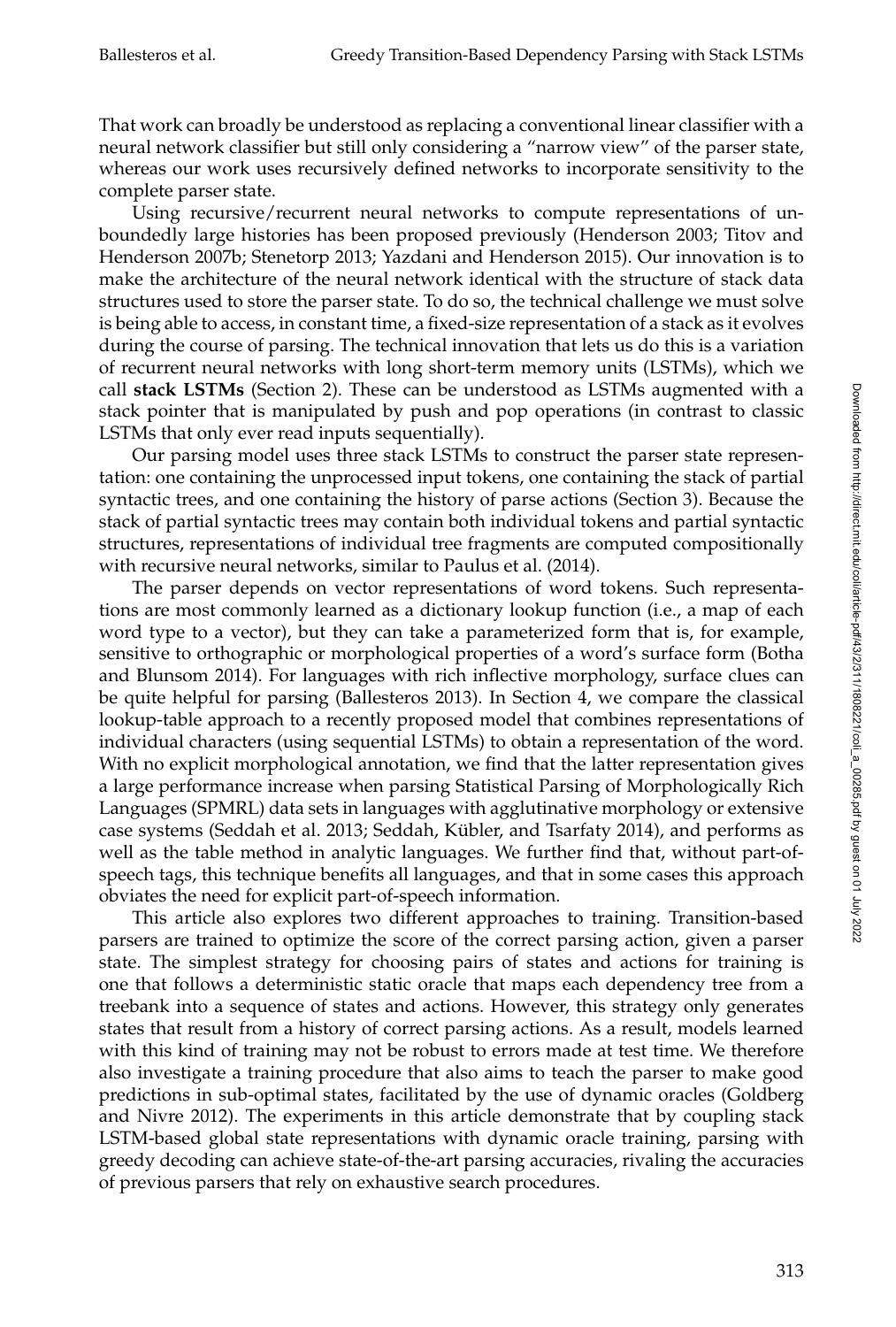This article is an extension of publications by Dyer et al. (2015) and Ballesteros et al. (2015). It contains a more detailed background about LSTMs and parsing, a discussion about the effect of random initialization, more extensive experiments with standard data sets, experiments including explicit morphological information that yields much higher results than the ones reported before, and a new training algorithm following dynamic oracles that yield state-of-the-art performance while maintaining a fast parsing speed with a greedy model. An open-source implementation of our parser, in all its different instantiations, is available from https://github.com/clab/lstmparser.

## **2. Stack LSTMs**

In this section we provide a review of LSTMs (Section 2.1), the core component of our parsing algorithm, and then define stack LSTMs (Section 2.2).

*Notation.* We follow the convention that vectors are written with lowercase, boldface letters (e.g., **v** or **v***w*); matrices are written with uppercase, boldface letters (e.g., **M**, **M***<sup>a</sup>* , or **M***ab*), and scalars are written as lowercase letters (e.g., *s* or *q<sup>z</sup>* ). Structured objects such as sequences of discrete symbols are written with lowercase, bold, italic letters (e.g., *w* refers to a sequence of input words). We use a semicolon to denote vector concatenation (e.g., [**a**; **b**]). Discussion of dimensionality is deferred to the experiments section (Section 6).

## **2.1 Long Short-Term Memories**

Recurrent neural networks (RNNs) are non-linear functions from vector sequences to vector sequences. The term "recurrent" evokes the iterative application of the same function, given each prefix of the input, to calculate a "hidden state" vector. Concretely, let  $x_t$  be the *t*th input vector and  $h_t$  be the *t*th state vector. The incremental calculation is:

$$
\boldsymbol{h}_t = \sigma(\boldsymbol{W}_x \boldsymbol{x}_t + \boldsymbol{W}_h \boldsymbol{h}_{t-1} + \boldsymbol{d})
$$

$$
\mathbf{W}_\mathbf{x} \in \mathbb{R}^{d_{out} \times d_{in}} \quad \mathbf{W}_h \in \mathbb{R}^{d_{out} \times d_{out}} \quad \mathbf{d}, \mathbf{h}_t \in \mathbb{R}^{d_{out}} \quad \mathbf{x}_t \in \mathbb{R}^{d_{in}}
$$

That is, the vector  $\mathbf{x}_t$  is "read" in and a linear map is applied to it alongside the previous state vector **h***t*−<sup>1</sup> , then passed through a nonlinear function (here, a component-wise logistic sigmoid, denoted σ). The state may then be further transformed to produce an output, either at each timestep or just at the end of the sequence.

The parameters of the RNN—here,  $\mathbf{W}_{x}$ ,  $\mathbf{W}_{h}$ , and  $\mathbf{d}$ —are estimated to minimize a loss function on the training data. The gradient for this loss tends to "vanish" (go to zero) as we trace it back to earlier iterates in a long sequence. This means that long-range dependencies along the input sequence are hard to capture in a learned RNN (Bengio, Simard, and Frasconi 1994).

LSTMs are a variant of RNN designed to cope with the vanishing gradient problem (Hochreiter and Schmidhuber 1997; Graves 2013). They introduce an extra memory "cell," a vector  $c_t$  at each timestep. More specifically, LSTM cells process inputs with three multiplicative gates that control what proportion of the current input to pass into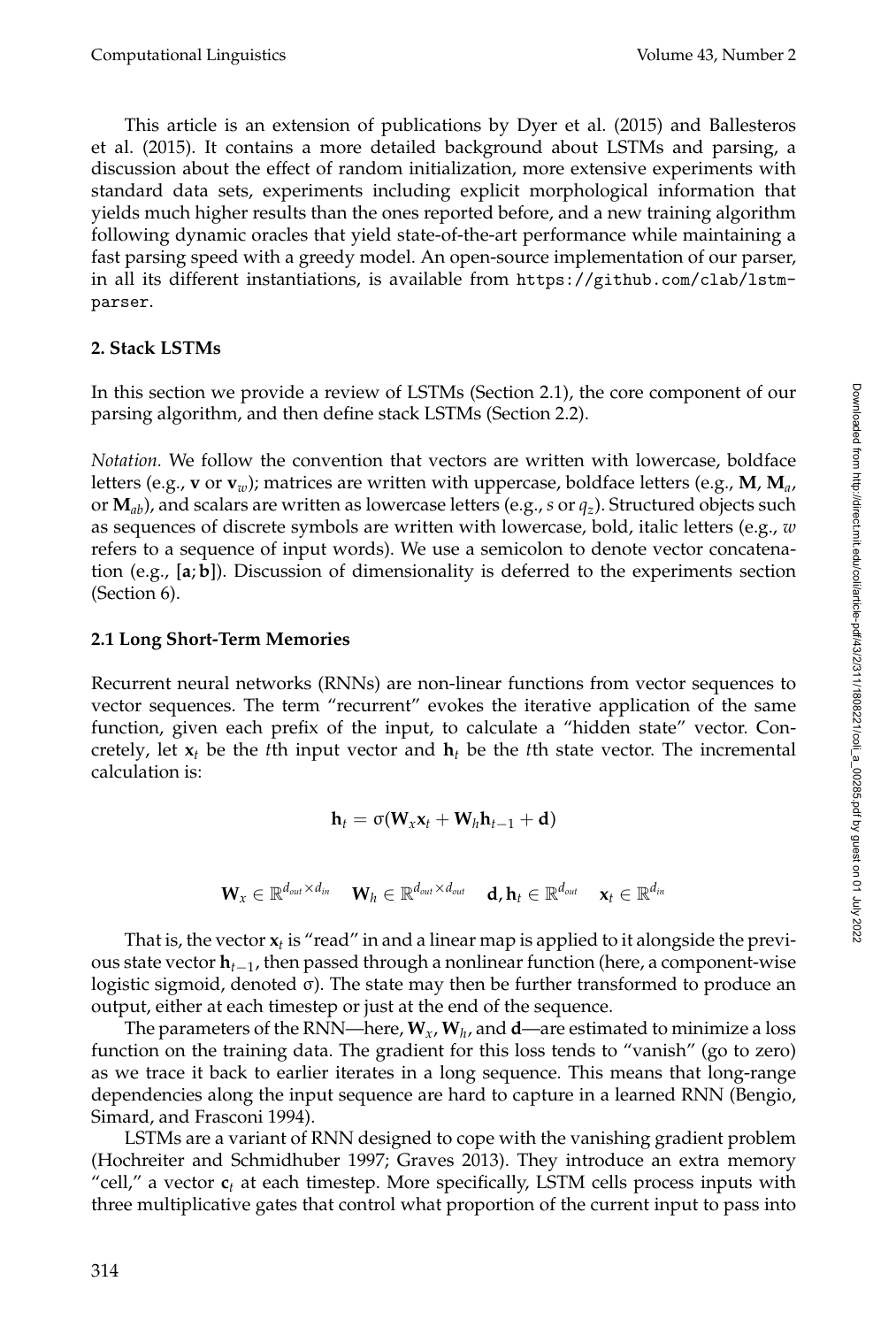the memory cell  $(i_t)$  and what proportion of the previous memory cell to "forget"  $(f_t)$ . The updated value of the memory cell after an input **x***<sup>t</sup>* is computed as follows:

$$
\mathbf{i}_t = \sigma(\mathbf{W}_{ix}\mathbf{x}_t + \mathbf{W}_{ih}\mathbf{h}_{t-1} + \mathbf{W}_{ic}\mathbf{c}_{t-1} + \mathbf{d}_i)
$$
\n
$$
\mathbf{f}_t = \mathbf{1} - \mathbf{i}_t
$$
\n
$$
\mathbf{c}_t = \mathbf{f}_t \odot \mathbf{c}_{t-1} + \mathbf{i}_t \odot \tanh(\mathbf{W}_{cx}\mathbf{x}_t + \mathbf{W}_{ch}\mathbf{h}_{t-1} + \mathbf{d}_c)
$$

where  $\odot$  is the component-wise (Hadamard) product. The value  $\mathbf{h}_t$  of the LSTM at each timestep is controlled by a third gate  $(\mathbf{o}_t)$  that is applied to the result of the application of a nonlinearity to the memory cell contents:

$$
\mathbf{o}_t = \sigma(\mathbf{W}_{ox} \mathbf{x}_t + \mathbf{W}_{oh} \mathbf{h}_{t-1} + \mathbf{W}_{oc} \mathbf{c}_t + \mathbf{d}_o)
$$

$$
\mathbf{h}_t = \mathbf{o}_t \odot \tanh(\mathbf{c}_t)
$$

$$
\mathbf{W}_{ox} \in \mathbb{R}^{d_{out} \times d_{in}} \quad \mathbf{W}_{oh} \mathbf{W}_{oc} \in \mathbb{R}^{d_{out} \times d_{out}} \quad \mathbf{i}_t, \mathbf{f}_t, \mathbf{c}_t, \mathbf{o}_t, \mathbf{h}_t, \mathbf{d}_o \in \mathbb{R}^{d_{out}} \quad \mathbf{x}_t \in \mathbb{R}^{d_{in}}
$$

Note that our formulation differs slightly from the classic LSTM formulation in that it makes use of "peephole connections" that connect both cell values (the **c**s) and hidden states (the **h**s) to the gates (Gers, Schraudolph, and Schmidhuber 2003) and that it defines the forget gate so that it sums with the input gate to **1** (Greff et al. 2015).

To improve the representational capacity of LSTMs (and RNNs generally), LSTMs can be stacked in "layers" (Pascanu et al. 2013). In these architectures, the input LSTM at higher layers at time *t* is the value of **h***<sup>t</sup>* computed by the lower layer (and **x***<sup>t</sup>* is the input at the lowest layer).

Finally, output is produced at each timestep from the  $h_t$  value at the top layer:

$$
\mathbf{y}_t = g(\mathbf{h}_t)
$$
  

$$
\mathbf{y}_t, \mathbf{h}_t \in \mathbb{R}^{d_{out}}
$$

where  $g$  is an arbitrary differentiable function. We use the identity function in this article.

## **2.2 Stack Long Short-Term Memories**

Conventional LSTMs model sequences in a left-to-right order.<sup>4</sup> Our innovation is to augment the LSTM with a "stack pointer." Like a conventional LSTM, new inputs are always added in the right-most position, but in stack LSTMs, the current location of the stack pointer determines which cell in the LSTM provides **c***t*−<sup>1</sup> and **h***t*−<sup>1</sup> when computing the new memory cell contents.

In addition to adding elements to the end of the sequence, the stack LSTM provides a pop operation that moves the stack pointer to the previous element (i.e., the previous element that was extended, not necessarily the next-right-most element). Thus, the

<sup>4</sup> Ours is not the first deviation from a strict left-to-right order: previous variations include bidirectional LSTMs (Graves and Schmidhuber 2005) and multidimensional LSTMs (Graves, Fernandez, and ´ Schmidhuber 2007).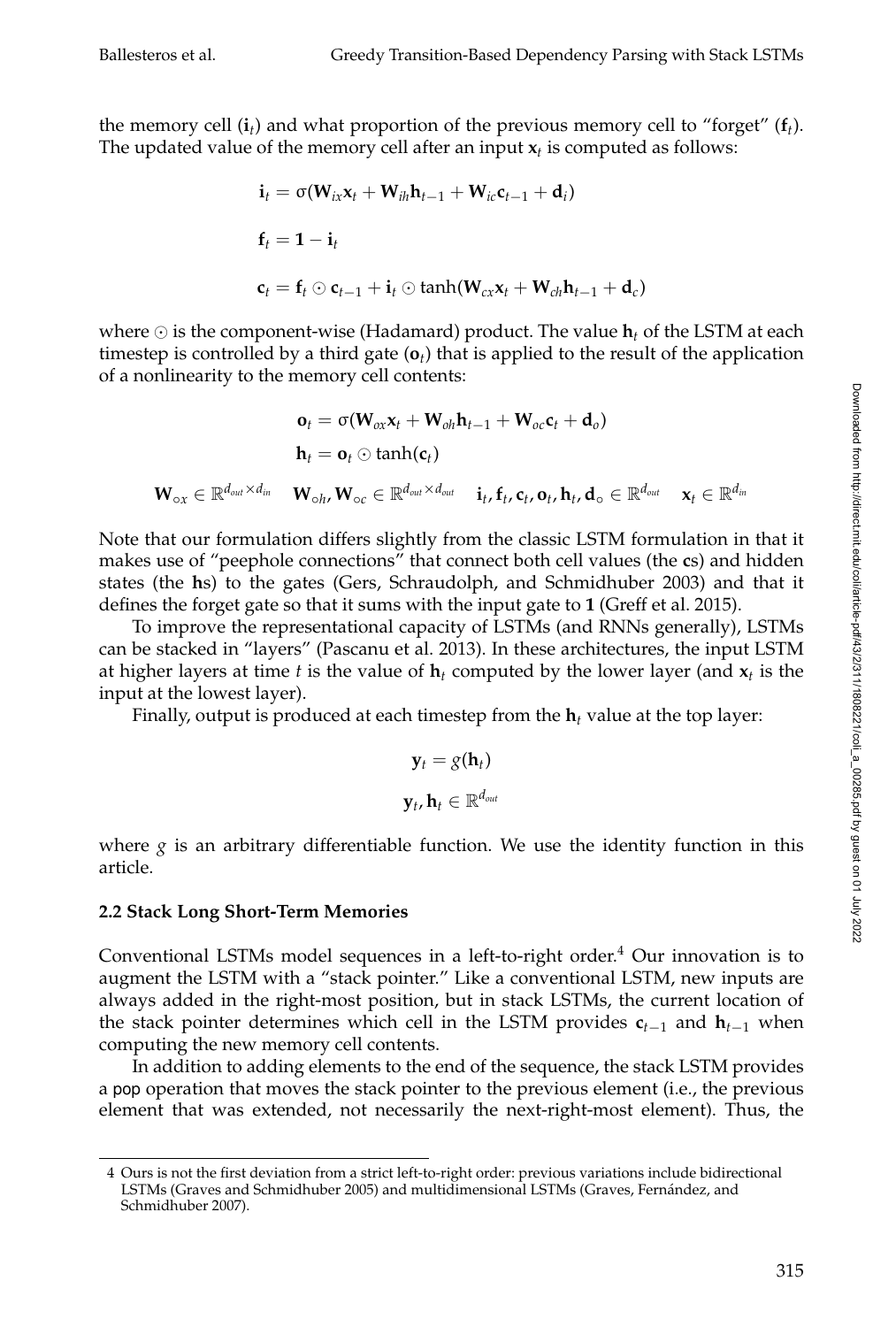

A stack LSTM extends a conventional left-to-right LSTM with the addition of a stack pointer (notated as TOP in the figure). This figure shows three configurations: a stack with a single element (left), the result of a pop operation to this (middle), and then the result of applying a push operation (right). The boxes in the lowest rows represent stack contents, which are the inputs to the LSTM, the upper rows are the outputs of the LSTM (in this article, only the output pointed to by TOP is ever accessed), and the middle rows are the memory cells (the  $c_t$ s and  $h_t$ s) and gates. Arrows represent function applications (usually affine transformations followed by a nonlinearity); refer to Section 2.1 for specifics.

LSTM can be understood as a stack implemented so that contents are never overwritten; that is, push always adds a new entry at the end of the list that contains a back-pointer to the previous top, and pop only updates the stack pointer.<sup>5</sup> This control structure is schematized in Figure 1.

By querying the output vector to which the stack pointer points (i.e.,  $h_{\text{TOP}}$ ), a continuous-space "summary" of the contents of the current stack configuration is available. We refer to this value as the "stack summary." Note that this structure allows a given sequence history to have various different "continuations" that are independent from each other but are all linked to the same history. Signals from each continuation can then be backpropagated to the same shared history. Although elements near the top of the stack are likely to influence the stack summary the most, the LSTM has additional flexibility allowing it to learn to extract information from arbitrary points in the stack (Hochreiter and Schmidhuber 1997).

Although this architecture is novel, it is closely related to the recurrent neural network pushdown automaton of Das et al. (1992), which added an external stack memory to an RNN; the continuous stack transducers of Grefenstette et al. (2015); or the one proposed by Joulin and Mikolov (2015). Our formulation preserves the discrete push and pop operations of conventional stack data structures, whereas prior work uses continuous-valued relaxations of these.

## **3. Dependency Parser**

We now turn to the problem of learning representations of dependency parser states. We preserve the standard data structures of a transition-based dependency parser, namely, a buffer of words to be processed (*B*) and a stack (*S*) of partially constructed syntactic elements. Each stack element is augmented with a continuous-space vector embedding representing a word and, in the case of *S*, any of its syntactic dependents. Additionally, we introduce a third stack (*A*) to represent the history of transition actions taken by the

<sup>5</sup> Goldberg et al. (2013) propose a similar stack construction to prevent stack operations from invalidating existing references to the stack in a beam-search parser that must (efficiently) maintain a priority queue of stacks.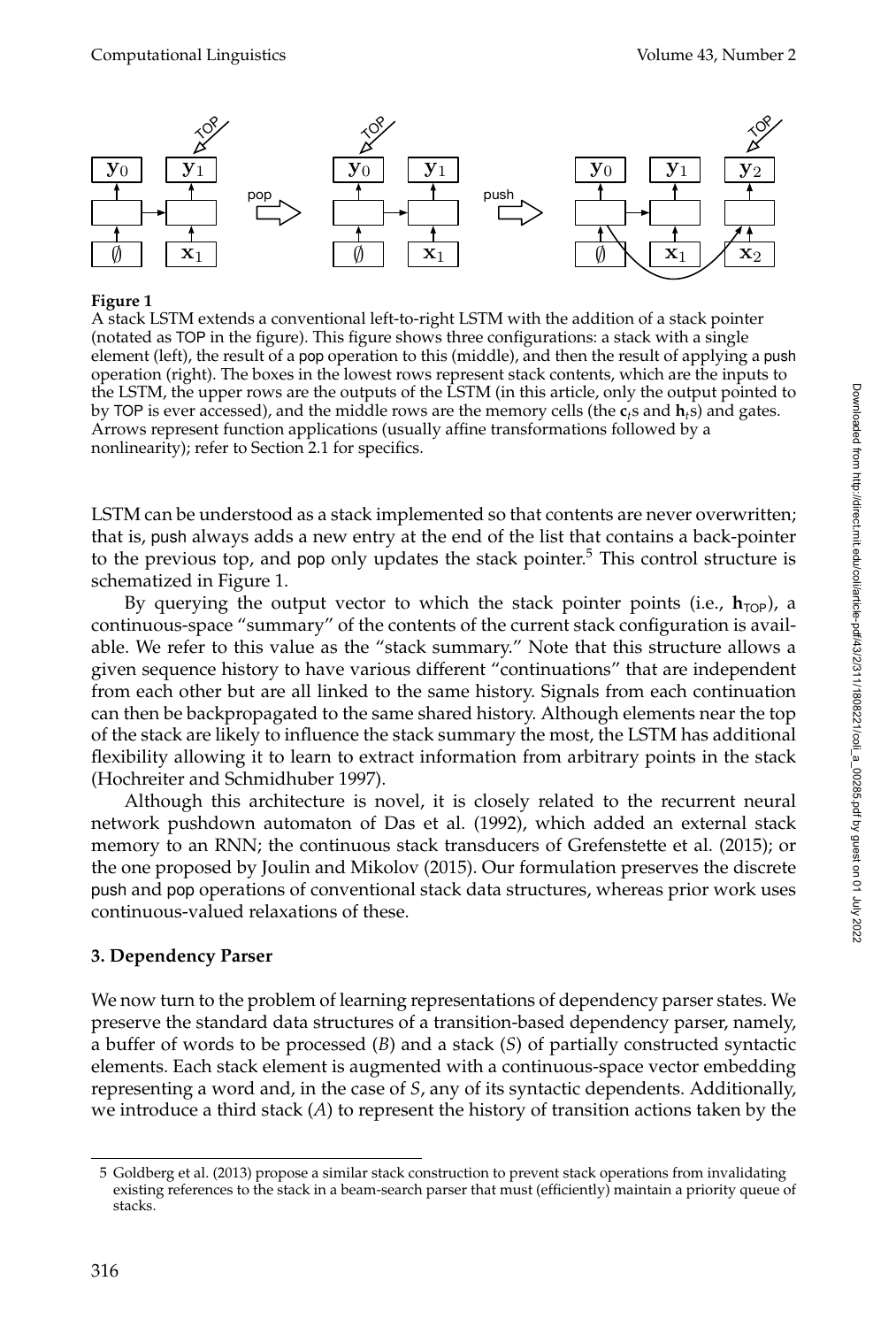

Parser state computation encountered while parsing the sentence *an overhasty decision was made*. Here *S* designates the stack of partially constructed dependency subtrees and its LSTM encoding; *B* is the buffer of words remaining to be processed and its LSTM encoding; and *A* is the stack representing the history of actions taken by the parser. These are linearly transformed, passed through a rectified linear unit nonlinearity to produce the parser state embedding **p***<sup>t</sup>* . An affine transformation of this embedding is passed to a softmax layer to give a distribution over parsing decisions that can be taken.

parser.<sup>6</sup> Each of these stacks is associated with a stack LSTM that provides an encoding of its current contents. The full architecture is illustrated in Figure 2, and we will review each of the components in turn.

## **3.1 Parser Operation**

The dependency parser is initialized by pushing the words and their representations (we discuss word representations in Section 4) of the input sentence in reverse order onto *B* such that the first word is at the top of *B* and the ROOT symbol is at the bottom, and *S* and *A* each contain an empty-stack token. At each timestep, the parser computes a composite representation of the stack states (as determined by the current configurations of *B*, *S*, and *A*) and uses that to predict an action to take, which updates the stacks. Processing completes when *B* is empty (except for the empty-stack symbol), *S* contains two elements, one representing the full parse tree headed by the ROOT symbol and the other the empty-stack symbol,<sup>7</sup> and  $A$  is the history of transition operations taken by the parser.

<sup>6</sup> The *A* stack is only ever pushed to; our use of a stack here is purely for implementational and expository convenience.

<sup>7</sup> The parser has the root as the last token to be included in the buffer, following Ballesteros and Nivre (2013).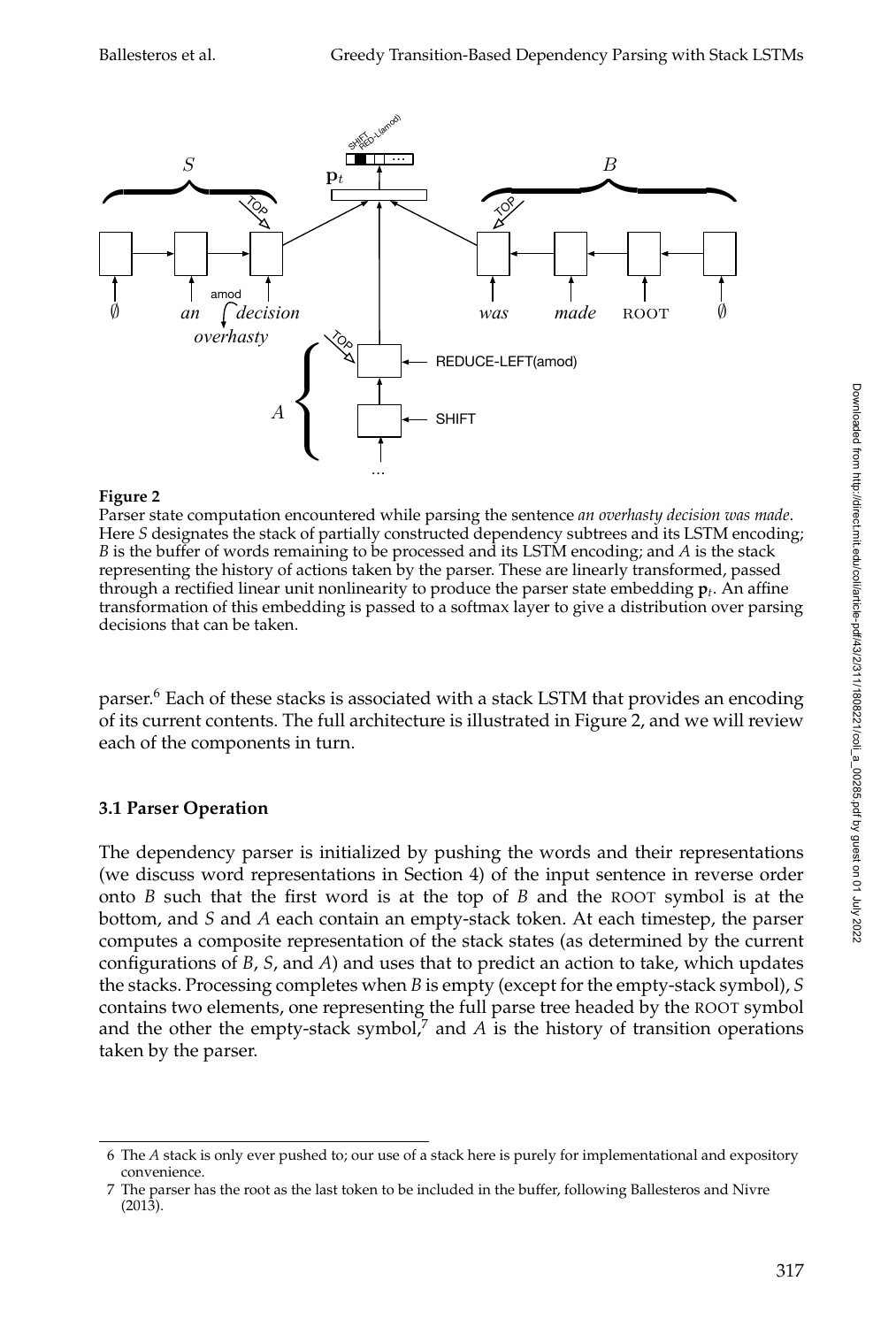The parser state representation at time *t*, which we write **p***<sup>t</sup>* , which is used to determine the transition to take, is defined as follows:

$$
\mathbf{p}_t = \max \left\{ \mathbf{0}, \mathbf{W}[\mathbf{s}_t; \mathbf{b}_t; \mathbf{a}_t] + \mathbf{d} \right\}
$$
  

$$
\mathbf{s}_t, \mathbf{b}_t, \mathbf{a}_t \in \mathbb{R}^{d_{out}} \quad \mathbf{p}_t, \mathbf{d} \in \mathbb{R}^{d_{state}} \quad \mathbf{W} \in \mathbb{R}^{d_{state} \times 3d_{out}}
$$

where **W** is a learned parameter matrix, **d** is a learned bias term, and **b***<sup>t</sup>* , **s***<sup>t</sup>* , and **a***<sup>t</sup>* are the stack LSTM encodings of *B*, *S*, and *A*, respectively. These are then passed through a component-wise rectified linear unit (ReLU) nonlinearity (Glorot, Bordes, and Bengio  $2011$ <sup>8</sup>

Finally, the parser state  $\boldsymbol{p}_t$  is used to compute the probability of the parser action at time *t* as:

$$
p(z_t | \mathbf{p}_t) = \frac{\exp\left(\mathbf{g}_{z_t}^{\top} \mathbf{p}_t + q_{z_t}\right)}{\sum_{z' \in A(S, B)} \exp\left(\mathbf{g}_{z'}^{\top} \mathbf{p}_t + q_{z'}\right)}
$$
(1)

$$
\mathbf{p}_t, \mathbf{g}_z \in \mathbb{R}^{d_{state}}
$$

where **g***<sup>z</sup>* is a column vector representing the (output) embedding of the parser action *z*, and  $q_z$  is a bias term for action *z*. The set  $A(S, B)$  represents the valid transition actions that may be taken given the current contents of the stack and buffer.<sup>9</sup> Because  ${\bf p}_t = f({\bf s}_t, {\bf b}_t, {\bf a}_t)$  encodes information about all previous decisions made by the parser, the chain rule may be invoked to write the probability of any valid sequence of parse transitions *z* conditional on the input as:

$$
p(z \mid w) = \prod_{t=1}^{|z|} p(z_t \mid \mathbf{p}_t)
$$
 (2)

#### **3.2 Composition Functions**

Recursive neural network models enable complex phrases to be represented compositionally in terms of their parts and the relations that link them (Hermann and Blunsom 2013; Socher et al. 2011, 2013a, 2013b). We follow previous work in embedding dependency tree fragments that are present in the stack *S* in the same vector space as the token embeddings discussed in Section 4.

A particular challenge here is that a syntactic head may, in general, have an arbitrary number of dependents. To simplify the parameterization of our composition function, we combine head-modifier pairs one at a time, building up more complicated structures

<sup>8</sup> In preliminary experiments, we tried several nonlinearities and found ReLU to work slightly better than the others.

<sup>9</sup> In general, A(*S*, *B*) is the complete set of parser actions discussed in Section 3.3, but in some cases not all actions are available. For example, when *S* is empty and words remain in *B*, a SHIFT transition is obligatory (Nivre 2008).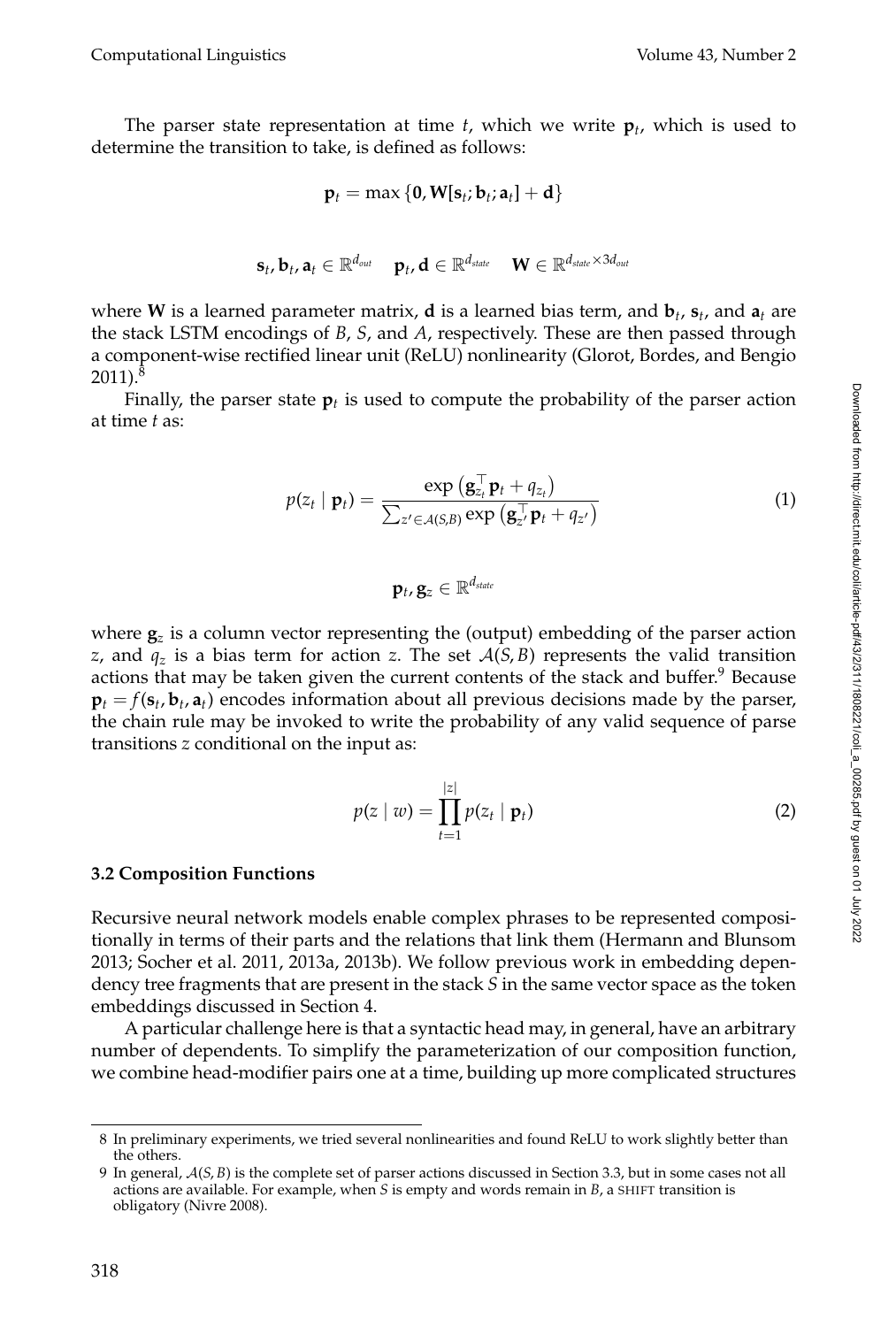

The representation of a dependency subtree (top) is computed by recursively applying composition functions to  $\langle$ head, modifier, relation $\rangle$  triples. In the case of multiple dependents of a single head, the recursive branching order is imposed by the order of the parser's reduce transition (bottom).

in the order they are "reduced" in the parser, as illustrated in Figure 3. Each node in this expanded syntactic tree has a value computed as a function of its three arguments: the syntactic head (**h**), the dependent (**m**), and the syntactic relation being satisfied (**r**). We define this by concatenating the vector embeddings of the head, dependent, and relation and applying a linear operator and a component-wise nonlinearity as follows:

$$
c = \tanh(U[h; m; r] + e)
$$

$$
\mathbf{c},\mathbf{e},\mathbf{h},\mathbf{m}\in\mathbb{R}^{d_{in}}\quad \mathbf{r}\in\mathbb{R}^{d_{rel}}\quad \mathbf{U}\in\mathbb{R}^{d_{in}\times (2d_{in}+d_{rel})}
$$

For the relation vector, we use an embedding of the parser action that was applied to construct the relation (i.e., the syntactic relation paired with the direction of attachment); **U** and **e** are additional parameters learned alongside those of the stack LSTMs.

## **3.3 Transition Systems**

Our parser implements various transition systems. The original version (Dyer et al. 2015) implements arc-standard (Nivre 2004) in its most basic set-up. In Ballesteros et al. (2015), we augmented the arc-standard system with the SWAP transition of Nivre (2009), allowing for nonprojective parsing. For the dynamic oracle training strategy, we moved to an arc-hybrid system (Kuhlmann, Gómez-Rodríguez, and Satta 2011) for which an efficient dynamic oracle is available. It is worth noting that the stack LSTM parameterization is mostly orthogonal to the transition system being used (providing that the system can be expressed as operating on stacks), making it easy to substitute transition systems.

*3.3.1 Arc-Standard.* The arc-standard transition inventory (Nivre 2004) is given in Figure 4. The SHIFT transition moves a word from the buffer to the stack, and the REDUCE-LEFT and REDUCE-RIGHT transitions pop the two items from the top of the stack, make one of them the parent of the other, and push the resulting subtree back to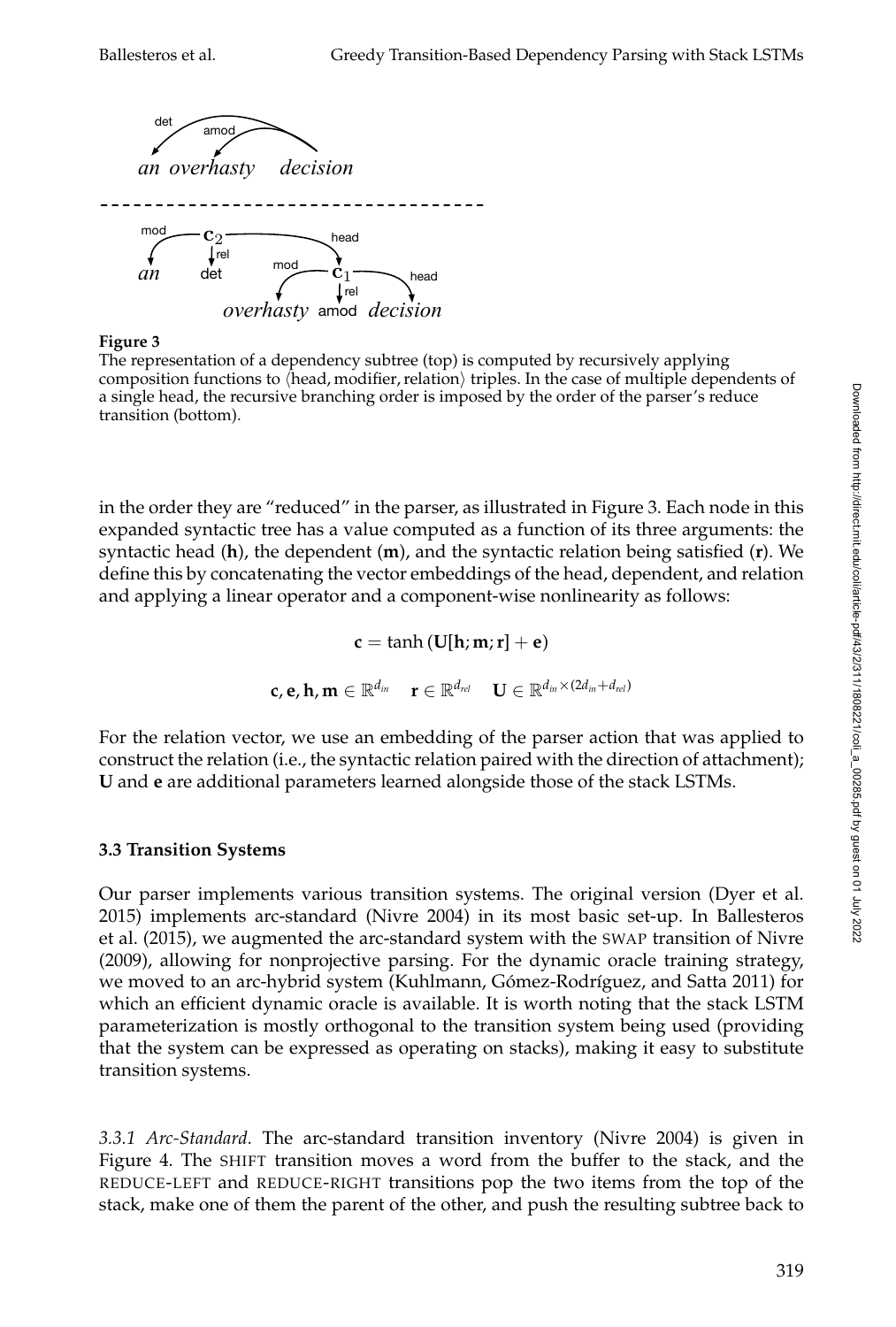| $Stack_t$                                 | $Buffer_{t}$          | Action            | $Stack_{t+1}$                          | Buffer <sub><math>t+1</math></sub> | Dependency                      |
|-------------------------------------------|-----------------------|-------------------|----------------------------------------|------------------------------------|---------------------------------|
|                                           | $(\mathbf{u}, u)$ , B | <b>SHIFT</b>      | $(\mathbf{u}, u)$ , S                  |                                    |                                 |
| $(\mathbf{u}, u)$ , $(\mathbf{v}, v)$ , S | B                     | $REDUCE-RIGHT(r)$ | $(g_r(\mathbf{u}, \mathbf{v}), u)$ , S |                                    | $u \stackrel{r}{\rightarrow} v$ |
| $(\mathbf{u}, u)$ , $(\mathbf{v}, v)$ , S | B                     | $REDUCE-LEFT(r)$  | $(g_r(\mathbf{v}, \mathbf{u}), v), S$  |                                    | $u \leftarrow v$                |
| $(\mathbf{u}, u)$ , $(\mathbf{v}, v)$ , S |                       | SWAP              | $(\mathbf{u}, u)$ , S                  | (v, v), B                          |                                 |

Parser transitions of the *arc-standard* system (with swap, Section 3.3.2) indicating the action applied to the stack and buffer and the resulting stack and buffer states. Bold symbols indicate (learned) embeddings of words and relations, script symbols indicate the corresponding words and relations.  $(g_r(\mathbf{x}, \mathbf{y}), x)$  refers to the composition function presented in 3.2.

the stack. The arc-standard system allows building all and only projective trees. In order to parse nonprojective trees, this can be combined with the pseudo-projective approach (Nivre and Nilsson 2005) or follow what is presented in Section 3.3.2.

*3.3.2 Arc-Standard with Swap.* In order to deal with nonprojectivity, the arc-standard system can be augmented with a SWAP transition (Nivre 2009). The SWAP transition removes the second-to-top item from the stack and pushes it back to the buffer, allowing for the creation of nonprojective trees. We only use this transition when the training data set contains nonprojective trees. The inclusion of the SWAP transition requires breaking the linearity of the stack by removing tokens that are not at the top of the stack; however, this is easily handled with the stack LSTM. Figure 4 shows how the parser is capable of moving words from the stack (*S*) to the buffer (*B*), breaking the linear order of words. Because a node that is swapped may have already been assigned as the head of a dependent, the buffer (*B*) can now also contain tree fragments.

*3.3.3 Arc-Hybrid.* For the dynamic oracle training scenario, described in Section 5.2, we switch to the arc-hybrid transition system, which is amenable to an efficient dynamic oracle (Goldberg and Nivre 2013). The arc-hybrid system is summarized in Figure 5. The SHIFT and REDUCE-RIGHT transitions are the same as in arc-standard. However, the REDUCE-LEFT transition pops the top of the stack and attaches it as a child of the first item in the buffer. Although it is possible to extend the arc-hybrid system to support nonprojectivity by adding a SWAP transition, this extension would invalidate an important guarantee enabling efficient dynamic oracles.<sup>10</sup> We therefore restrict the dynamic-oracle experiments to the fully projective English and Chinese treebanks. In order to parse nonprojective trees, this can be combined with the pseudo-projective approach (Nivre and Nilsson 2005).

## **4. Word Representations**

Our parser's architecture makes heavy use of word representations. We describe two variants. The first is a "standard" approach in which each word is represented

<sup>10</sup> Specifically: For every possible parser configuration **p** and group of arcs *A*, if each arc in *A* can be derived from **p**, then a valid tree structure containing *all* of the arcs in *A* can also be derived from **p**. This is a sufficient condition, but whether it is necessary is unknown; hence the question of an efficient, *O*(1) dynamic oracle for the augmented system is an open research problem.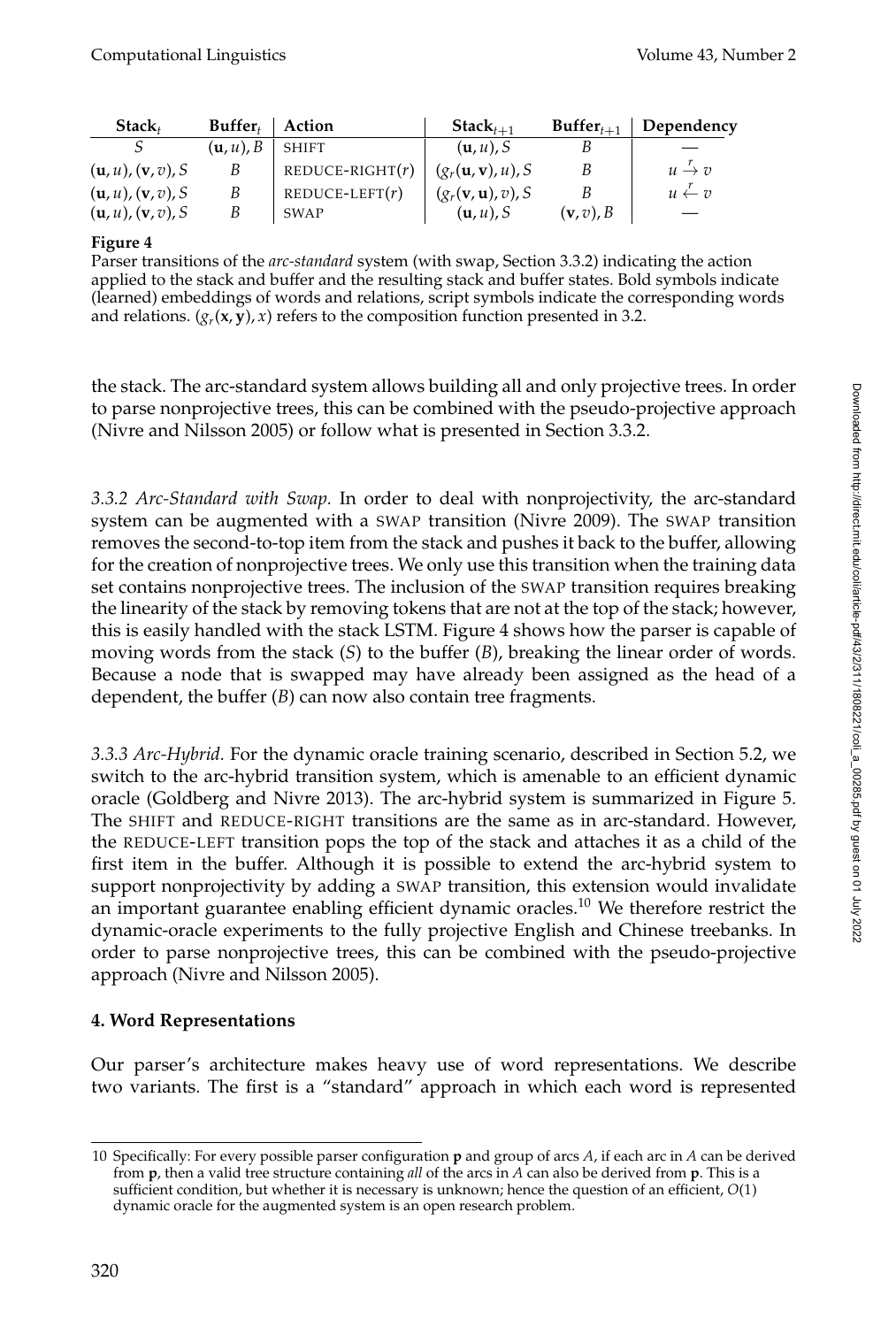| Stack.                                    | $Buffer_{t}$   Action      |                                                          | $Stack_{t+1}$         | Buffer <sub><math>t+1</math></sub>    | Dependency        |
|-------------------------------------------|----------------------------|----------------------------------------------------------|-----------------------|---------------------------------------|-------------------|
|                                           | $(\mathbf{u}, u), B$ SHIFT |                                                          | $(\mathbf{u}, u)$ , S |                                       |                   |
| $(\mathbf{u}, u)$ , $(\mathbf{v}, v)$ , S | B                          | REDUCE-RIGHT $(r)$ $(g_r(\mathbf{u}, \mathbf{v}), u), S$ |                       |                                       | $u \rightarrow v$ |
| $(\mathbf{u}, u)$ , S                     |                            | $(\mathbf{v}, v), B \mid \text{REDUCE-LEFT}(r)$          |                       | $(g_r(\mathbf{v}, \mathbf{u}), v), B$ | $u \leftarrow v$  |

Parser transitions of the arc-hybrid system (Section 3.3.3). **Bold** symbols indicate (learned) embeddings of words and relations, italic symbols indicate the corresponding words and relations. (*g<sup>r</sup>* (**x**, **y**), *x*) refers to the composition function presented in 3.2.

as a vector, which is pretrained on unannotated data (Section 4.1). The second is a character-based representation, in which the word's representation is highly dependent on its orthography. These character-based representations are trained without additional resources and work well for implicitly capturing the morphology of words (Section 4.2).

## **4.1 Standard Word Representations**

To represent each input token, we concatenate three vectors: a learned vector representation for each word type (**w**), a fixed vector representation from a neural language model ( $\tilde{\mathbf{w}}_{LM}$ ), and a learned representation (**t**) of the POS tag of the token, provided as auxiliary input to the parser. A linear map (**V**) is applied to the resulting vector and passed through a component-wise ReLU:

$$
x = \max\left\{0, V[w; \tilde{w}_{LM}; t] + d\right\}
$$

 $\mathbf{x}, \mathbf{d} \in \mathbb{R}^{d_{in}}$  **w**  $\in \mathbb{R}$  $\tilde{\mathbf{w}}_{\text{LM}} \in \mathbb{R}^{d_{lm}}$  $\mathbf{t} \in \mathbb{R}^{d_{pos}}$  $d_{pos}$  **V**  $\in \mathbb{R}^{d_{in} \times (d_{word} + d_{lm} + d_{pos})}$ 

This mapping can be shown schematically as in Figure 6.

If there are morphological features available, containing information about gender, number or case, then we can also concatenate with a fourth vector that is a learned



## **Figure 6**

Token embedding of the words *decision*, which is present in both the parser's training data and the language model data, and *overhasty*, an adjective that is not present in the parser's training data but is present in the LM data.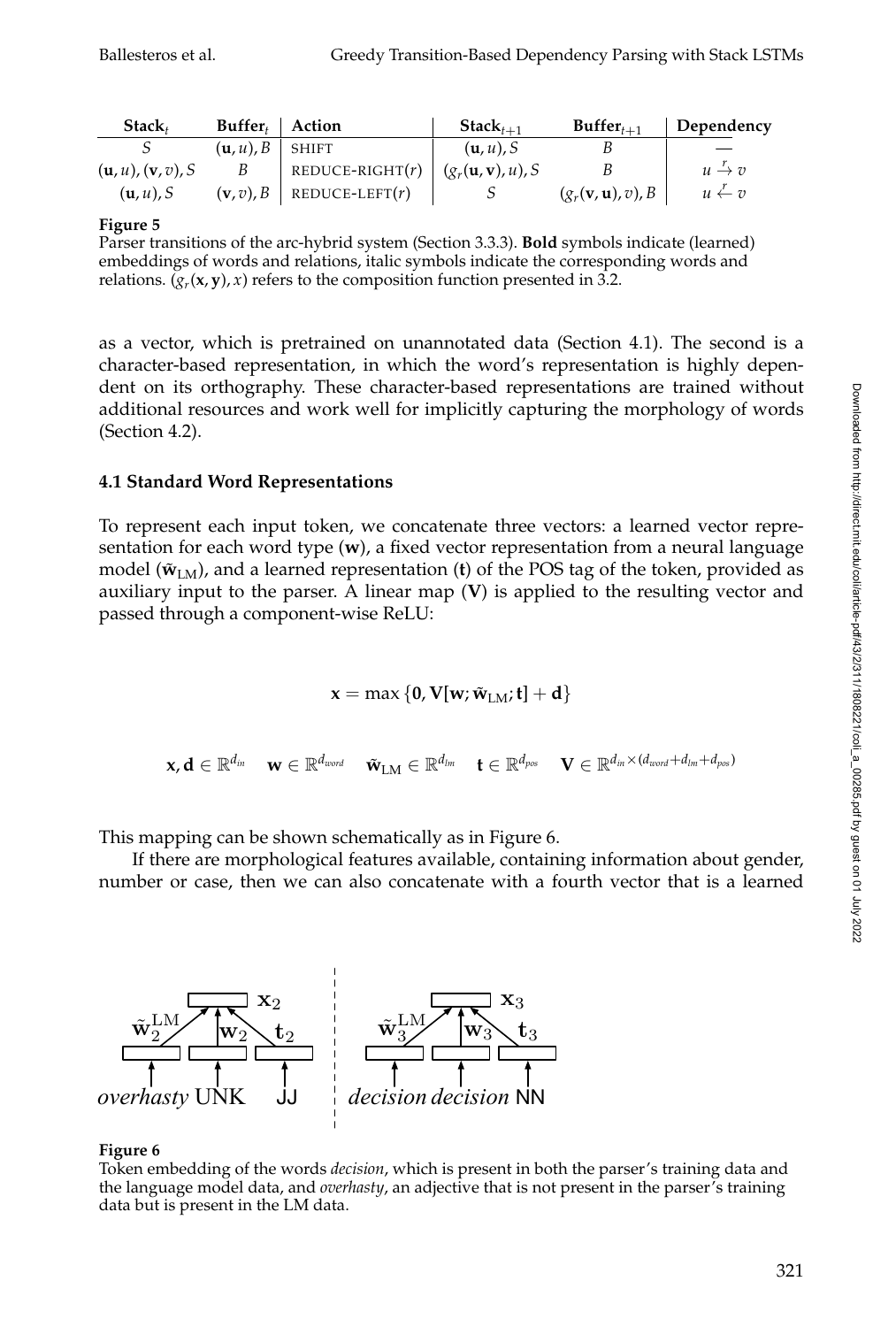representation (**f**) of the morphological tags of the token, again provided as auxiliary input to the parser. The linear map (**V**) would then be:

 $\mathbf{x} = \max\{0, \mathbf{V}[\mathbf{w}; \tilde{\mathbf{w}}_{LM}; \mathbf{t}; \mathbf{f}]\} + \mathbf{d}\}\$ 

 $\mathbf{x}, \mathbf{d} \in \mathbb{R}^{d_{in}}$   $\mathbf{w} \in \mathbb{R}^{d_{word}}$   $\mathbf{\tilde{w}}_{\text{LM}} \in \mathbb{R}^{d_{lm}}$   $\mathbf{t} \in \mathbb{R}^{d_{pos}}$   $\mathbf{f} \in \mathbb{R}^{d_{morph}}$ 

 $\mathbf{V} \in \mathbb{R}^{d_{in} \times (d_{word} + d_{lm} + d_{pos} + d_{morph})}$ 

This representation lets us deal flexibly with out-of-vocabulary (OOV) words those that are OOV in the very limited parsing data but present in the pretraining language model (LM), and words that are OOV in both. To ensure we have estimates of the OOVs in the parsing training data, we stochastically replace (with probability 0.5) each singleton word type in the parsing training data with the UNK token in each training iteration.

*Pretrained Word Embeddings.* There are several options for creating word embeddings, meaning numerous pretraining options for  $\tilde{w}_{LM}$  are available. However, for syntax modeling problems, embedding approaches that discard order perform less well (Bansal, Gimpel, and Livescu 2014); therefore, we used a variant of the skip *n*-gram model introduced by Ling et al. (2015a), named "structured skip *n*-gram," where a different set of parameters is used to predict each context word depending on its position relative to the target word.

## **4.2 Modeling Characters Instead of Words**

Following Ling et al. (2015b), we compute character-based continuous-space vector embeddings of words using bidirectional LSTMs (Graves and Schmidhuber 2005). When the parser initiates the learning process and populates the buffer with all the words from the sentence, it reads the words character by character from left to right and computes a continuous-space vector embedding the character sequence, which is the **h** vector of the LSTM; we denote it by  $\vec{w}$ . The same process is also applied in reverse (albeit with different parameters), computing a similar continuous-space vector embedding starting from the last character and finishing at the first ( $\overline{w}$ ); again each character is represented with an LSTM cell. After that, we concatenate these vectors and a (learned) representation of their tag to produce the representation **w**. As in Section 4.1, a linear map (**V**) is applied and passed through a component-wise ReLU.

$$
x = \max\left\{0, V[\overrightarrow{w}; \overleftarrow{w}; t] + d\right\}
$$

$$
\mathbf{x}, \mathbf{d} \in \mathbb{R}^{d_{in}} \quad \overrightarrow{\mathbf{w}}, \overleftarrow{\mathbf{w}} \in \mathbb{R}^{d_{out}} \quad \mathbf{t} \in \mathbb{R}^{d_{pos}} \quad \mathbf{V} \in \mathbb{R}^{d_{in} \times 2d_{out} + d_{pos}}
$$

This process is shown schematically in Figure 7.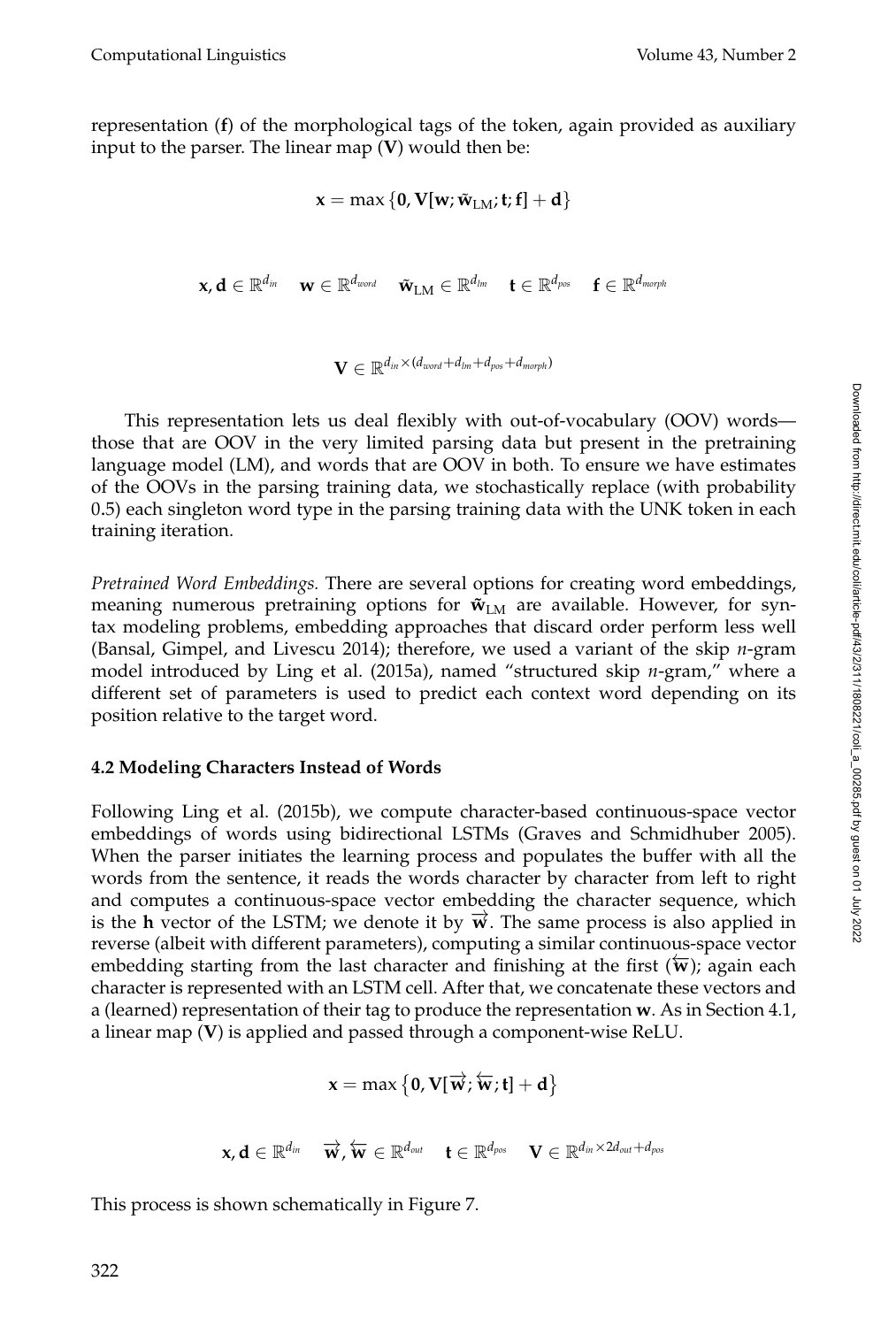

Character-based word embedding of the word *party*. This representation is used for both in-vocabulary and out-of-vocabulary words.

As with the standard word representations, it is possible to concatenate with a fourth vector which is a learned representation (**f**) of the morphological tags of the token, again provided as auxiliary input to the parser:

$$
\mathbf{x} = \max\left\{\mathbf{0}, \mathbf{V}[\overrightarrow{\mathbf{w}}; \overleftarrow{\mathbf{w}}; \mathbf{t}; \mathbf{f}] + \mathbf{d}\right\}
$$

$$
\mathbf{x}, \mathbf{d} \in \mathbb{R}^{d_{in}} \quad \overrightarrow{\mathbf{w}}, \overleftarrow{\mathbf{w}} \in \mathbb{R}^{d_{out}} \quad \mathbf{t} \in \mathbb{R}^{d_{pos}} \quad \mathbf{f} \in \mathbb{R}^{d_{morph}} \quad \mathbf{V} \in \mathbb{R}^{d_{in} \times 2d_{out} + d_{pos} + d_{morph}}
$$

Note that under this representation, OOV words are treated as bidirectional LSTM encodings and thus they will be "close" to other words that the parser has seen during training, ideally close to their more frequent morphological relatives. We conjecture that this will give a clear advantage over a single "UNK" token for all the words that the parser does not see during training, as done in Section 4.1 and other parsers without additional resources. In Section 6 we confirm this hypothesis.

*Learned Word Representations.* Figure 8 visualizes a sample of the character-based bidirectional LSTMs learned representations (using the model referred to as **Chars** in Section 6.4). Clear clusters of past tense verbs, gerunds, and other syntactic classes are visible. The colors in the figure represent the most common POS tag for each word.

## **5. Training Procedure**

The parser is trained to maximize the conditional probability of taking a "correct" action at each parsing state. (The definition of what constitutes a "correct" action is the major difference between static oracle and dynamic oracle training.) We begin with the simpler strategy of training with a static oracle (Section 5.1), then turn to dynamic oracles (Section 5.2).

Regardless of the oracle, our training implementation constructs a computation graph (nodes that represent values, linked by directed edges from each function's inputs to its outputs) for the negative log probability for the oracle transition sequence as a function of the current model parameters and uses forward- and backpropagation to obtain the gradients with respect to the model parameters (LeCun et al. 1998,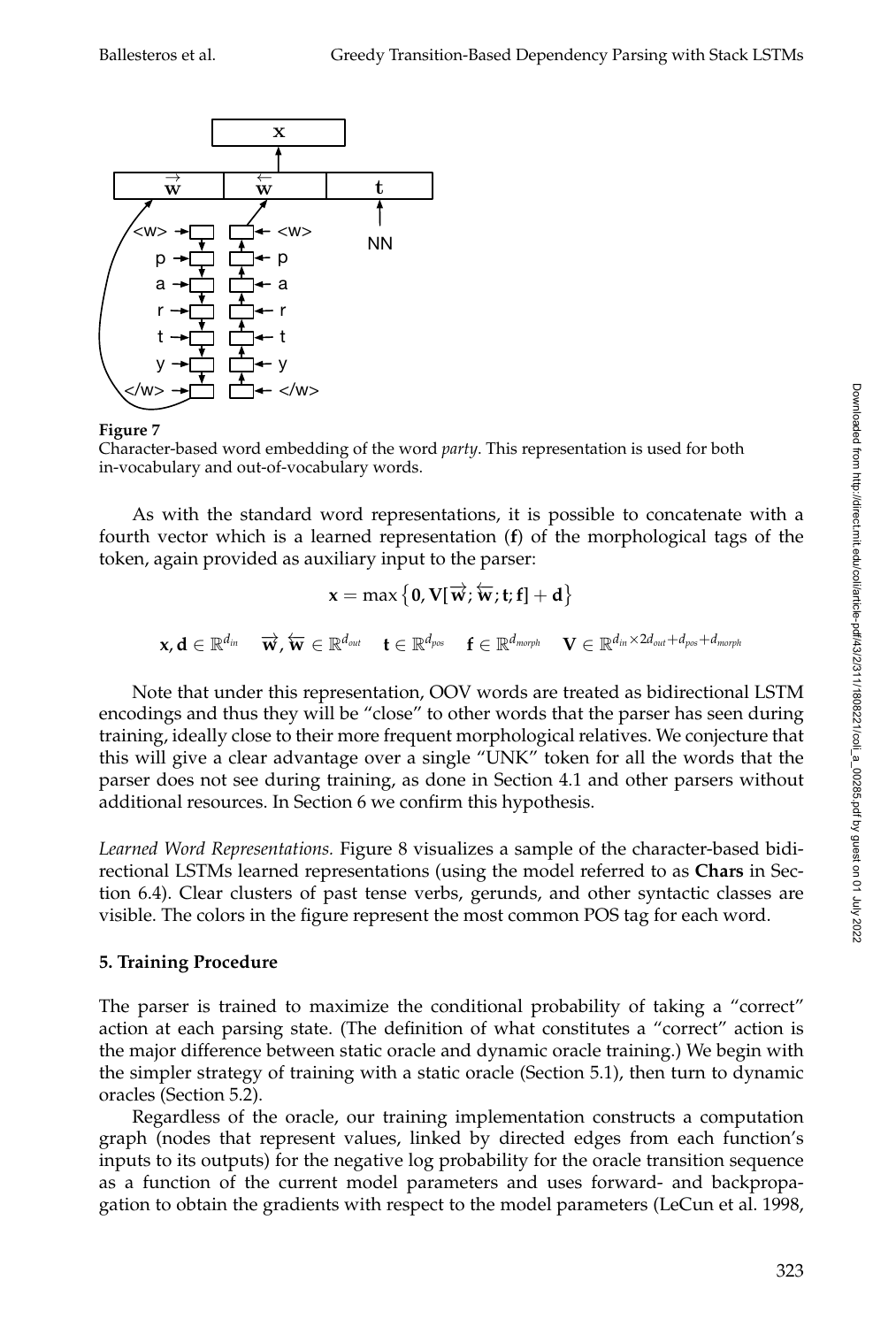

Character-based word representations of 30 random words from the English development set (**Chars** model; see Section 6.4). Dots in red represent past tense verbs; dots in orange represent gerund verbs; dots in black represent present tense verbs; dots in blue represent adjectives; dots in green represent adverbs; dots in yellow represent singular nouns; dots in brown represent plural nouns. The visualization was produced using t-SNE; see http://lvdmaaten.github.io/ tsne/.

section 4). The computations for a single parsing model were run on a single thread on a CPU. Using the dimensions discussed in the next section, we required between 8 and 12 hours to reach convergence on a held-out development set.<sup>11</sup>

## **5.1 Static Oracle Training**

With a static oracle, the training procedure computes a canonical reference series of transitions for each gold parse tree. It then runs the parser through this canonical sequence of transitions, while keeping track of the state representation  $\mathbf{p}_t$  at each step *t*, as well as the distribution over transitions  $p(z_t | p_t)$  that is predicted by the current classifier for the state representation. Once the end of the sentence is reached, the parameters are updated towards minimizing the cross-entropy of the reference transition sequence (Equation (2)) by minimizing the cross-entropy (i.e., maximizing the log-likelihood) of the correct transition  $p(z_t | p_t)$  at each state along the path.

<sup>11</sup> Software for replicating the experiments is available from https://github.com/clab/lstm-parser.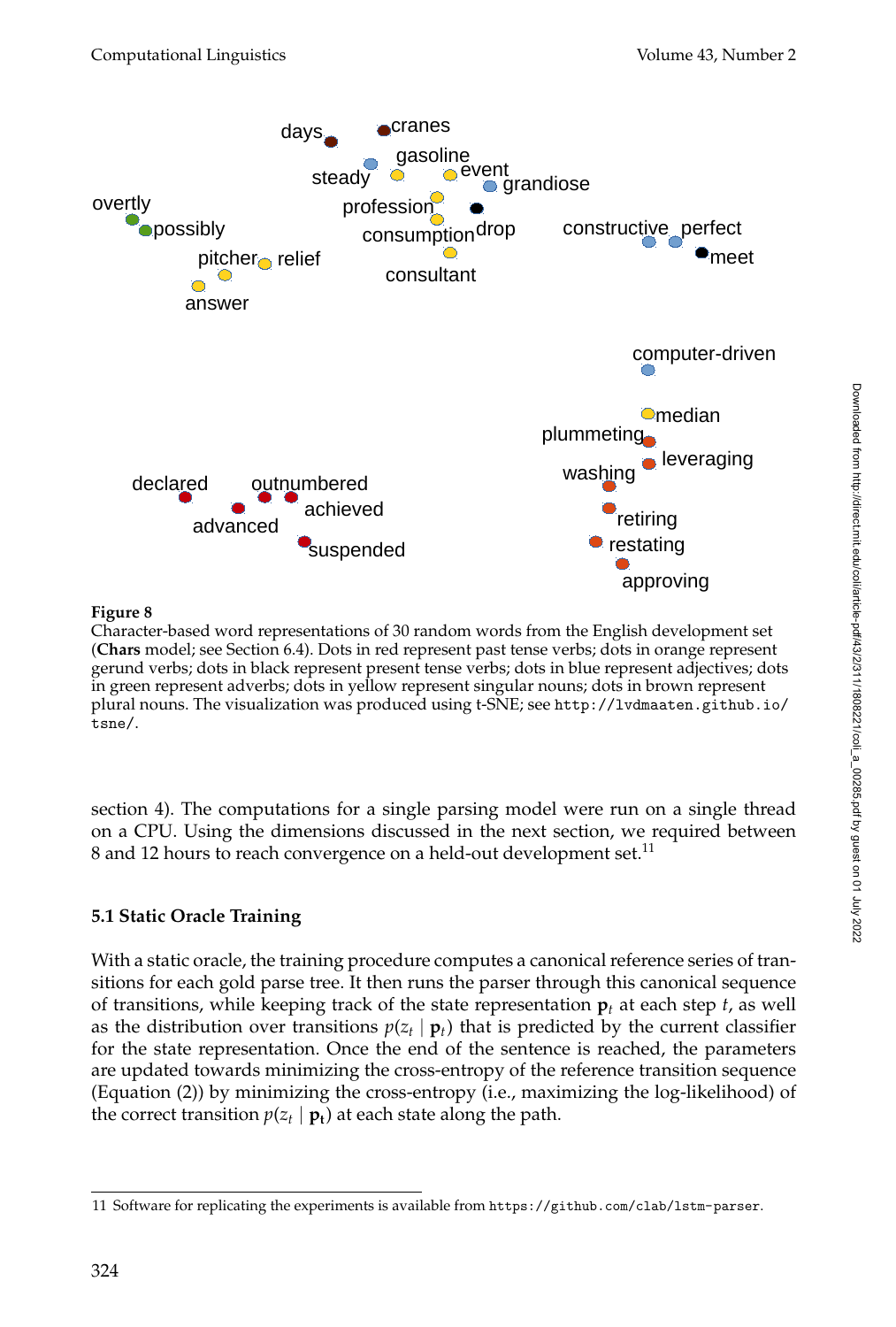## **5.2 Training with Exploration using Dynamic Oracles**

In the static oracle case, the parser is trained to predict the best transition to take at each parsing step, assuming all previous transitions were correct. Because the parser is likely to make mistakes at test time and encounter states it has not seen during training, this training criterion is problematic (Daumé III, Langford, and Marcu 2009; Ross, Gordon, and Bagnell 2011; Goldberg and Nivre 2012, 2013, inter alia). Instead, we would prefer to train the parser to behave optimally also after making a mistake (under the constraints that it cannot backtrack or fix any previous decision). We thus need to include in the training examples states that result from wrong parsing decisions, together with the optimal transitions to take in these states. To this end we reconsider which training examples to show, and what it means to behave optimally on these training examples. The dynamic oracles framework for training with exploration, suggested by Goldberg and Nivre (2012, 2013), provides answers to these questions.

Although the application of dynamic oracle training is relatively straightforward, some adaptations were needed to accommodate the probabilistic training objective. These adaptations mostly follow Goldberg (2013).

*5.2.1 Dynamic Oracles.* A **dynamic oracle** is the component that, given a gold parse tree, provides the optimal set of possible actions to take under a given parser state. In contrast to static oracles that derive a canonical sequence for each gold parse tree and say nothing about parsing states that do not stem from this canonical path, the dynamic oracle is well-defined for states that result from parsing mistakes, and may produce more than a single gold action for a given state. Under the dynamic oracle framework, a parsing action is said to be optimal in a given state if the best tree that can be reached after taking the action is no worse (in terms of accuracy with respect to the gold tree) than the best tree that could be reached prior to taking that action.

Goldberg and Nivre (2013) define the arc-decomposition property of transition systems, and show how to derive efficient dynamic oracles for transition systems that are arc-decomposable (see footnote 10). Unfortunately, the arc-standard transition system does not have this property. Although it is possible to compute dynamic oracles for the arc-standard system (Goldberg, Sartorio, and Satta 2014), the computation relies on a dynamic programming algorithm that is polynomial in the length of the stack. As the dynamic oracle has to be queried for each parser state seen during training, the use of this dynamic oracle will make the training times several times longer. We chose instead to switch to the arc-hybrid transition system (Kuhlmann, Gómez-Rodríguez, and Satta 2011), which is very similar to the arc-standard system but is arc-decomposable and hence admits an efficient *O*(1) dynamic oracle, resulting in only negligible burden on the training time. We implemented the dynamic oracle to the arc-hybrid system as described by Goldberg (2013).

*5.2.2 Training with Exploration.* In order to expose the parser to configurations that are likely to result from incorrect parsing decisions, we make use of the probabilistic nature of the classifier. During training, instead of following the gold action, we sample the next transition according to the output distribution the classifier assigns to the current configuration. Another option, taken by Goldberg and Nivre, is to follow the one-best action predicted by the classifier. However, initial experiments showed that the one-best approach did not work well. Because the neural-network classifier becomes accurate early on in the training process, the one-best action is likely to be correct, and the parser is then exposed to very few error states in its training process. By sampling from the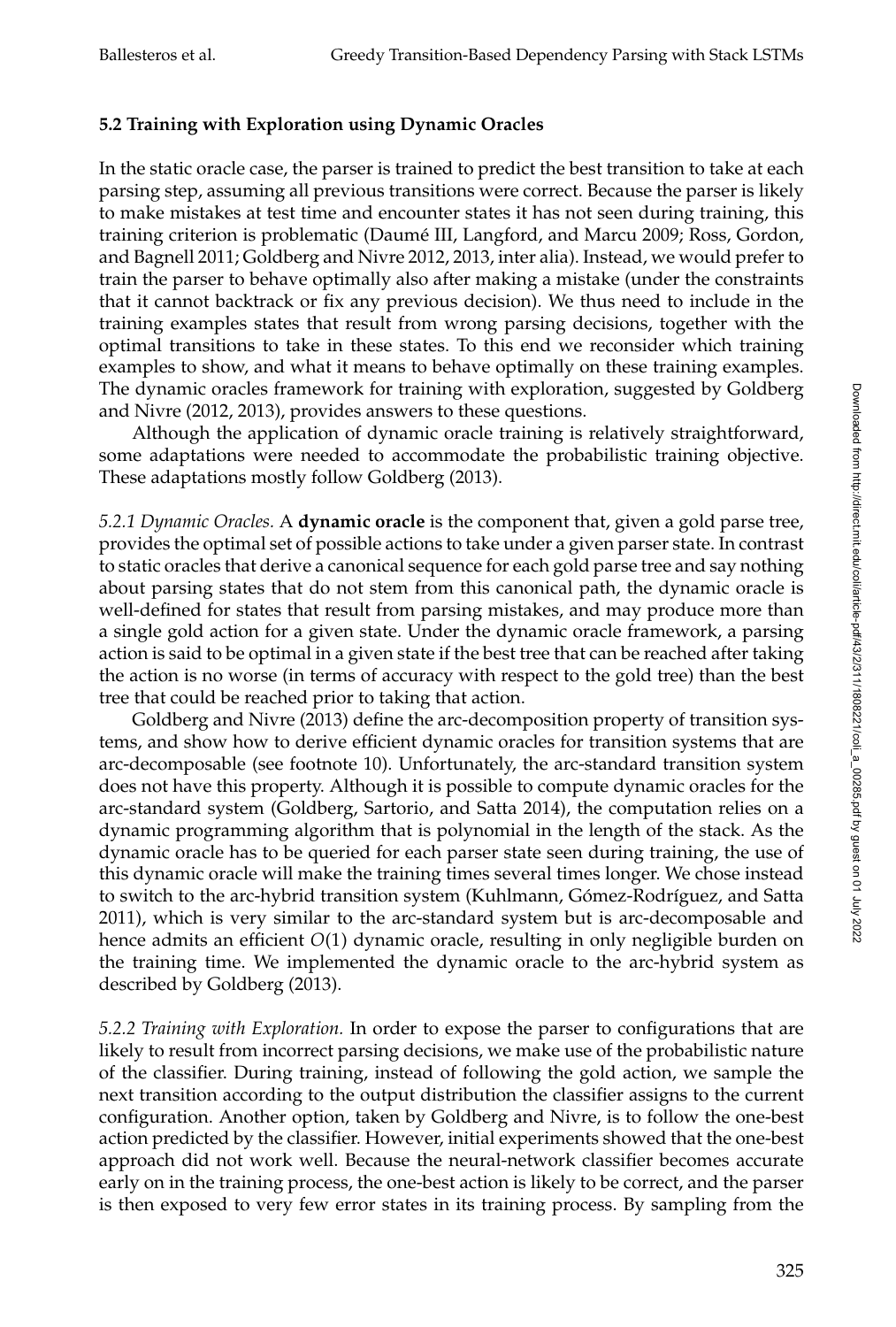predicted distribution, we are effectively increasing the chance of straying from the gold path during training, while still focusing on mistakes that receive relatively high parser scores. We believe further formal analysis of this method will reveal connections to reinforcement learning and, perhaps, other methods for learning complex policies.

Taking this idea further, we could increase the number of error-states observed in the training process by changing the sampling distribution so as to bias it toward more low-probability states. We do this by raising each probability to the power of  $\alpha$  (0  $\lt \alpha \leq$  1) and re-normalizing. This transformation keeps the relative ordering of the events, while shifting probability mass towards less frequent events. As we show subsequently, this turns out to be very beneficial for the configurations that make use of external embeddings. Indeed, these configurations achieve high accuracies and shared class distributions early on in the training process.

The parser is trained to optimize the log-likelihood of a correct action  $z_g$  at each parsing state  $\mathbf{p}_t$  according to Equation (1). When using the dynamic oracle, a state  $\mathbf{p}_t$ may admit multiple correct actions  $z_g = \{z_{g_i}, \ldots, z_{g_k}\}$ . Our objective in such cases is that the set of correct actions receives high probability. We optimize for the log of  $p(z_g | p_t)$ , defined as:

$$
p(z_g \mid \mathbf{p}_t) = \sum_{z_{g_i} \in z_g} p(z_{g_i} \mid \mathbf{p}_t)
$$
\n(3)

A similar approach was taken by Riezler et al. (2000), Charniak and Johnson (2005), and Goldberg (2013) in the context of log-linear probabilistic models.

## **6. Experiments**

After describing the implementation details of our optimization procedure (Section 6.1) and the data used in our experiments (Section 6.2), we turn to four sets of experiments:

- 1. First, we assess the quality of our greedy, global-state stack LSTM parsers on a wide range of data sets, showing that it is highly competitive with the state of the art (Section 6.3).
- 2. We compare the performance of the two different word representations (Section 4) across different languages, finding that they are quite beneficial in some cases and harmless in most others (Section 6.4).
- 3. We compare dynamic oracles to static oracles, showing that training with dynamic oracles attains even better performance (Section 6.5).
- 4. We compare our parser with other existing methods on the CoNLL-2009 data sets (Section 6.6).

## **6.1 Optimization Procedure Details**

Parameter optimization was performed using stochastic gradient descent with an initial learning rate of  $\eta_0 = 0_1$ ; the learning rate was updated on each pass through the training data as  $η_t = η_0/(1 + ρt)$ , with  $ρ = 0.1$  and where *t* is the number of epochs completed. No momentum was used. To mitigate the effects of "exploding" gradients, we clipped the  $\ell_2$  norm of the gradient to 5 before applying the weight update rule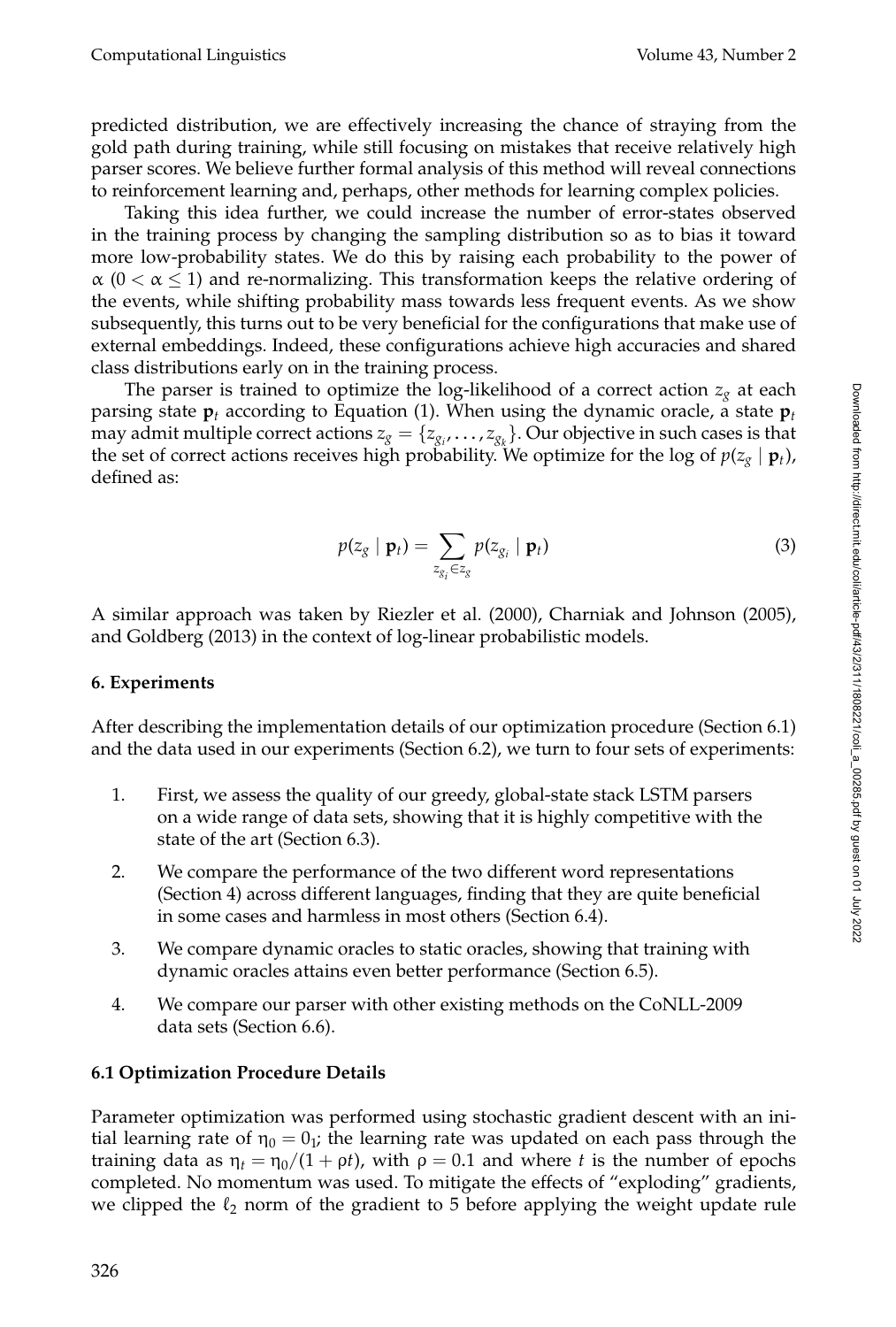(Graves 2013; Sutskever, Vinyals, and Le 2014). An  $\ell_2$  penalty of  $1 \times 10^{-6}$  was applied to all weights.

Matrix and vector parameters were initialized with uniform samples in  $\pm \sqrt{6/(r+c)}$ , where *r* and *c* were the number of rows and columns in the structure (Glorot and Bengio 2010). We use mini-batches of 1,000 sentences each and update every 25 iterations.

*Dimensionality.* The full version of our parsing model sets dimensionalities as follows. LSTM hidden states (*dout*) are of size 100, and we use two layers of LSTMs for each stack. Embeddings of the parser actions used in the composition functions (*dstate*) have 16 dimensions, and the output embedding (*dout*) size is 20 dimensions. Pretrained word embeddings (*d<sup>d</sup>l<sup>m</sup>*) have 100 dimensions (English) and 80 dimensions (Chinese), and the learned word embeddings (*dword*) have 32 dimensions. Part of speech and morphological tag embeddings (*dpos* and *dmorph*) have 12 dimensions, when included. The characterbased embeddings are of size 100, when included. The combined representations of the inputs have 100 dimensions.

These dimensions were chosen based on intuitively reasonable values (words should have higher dimensionality than parsing actions, POS tags, and relations; LSTM states should be relatively large), and it was confirmed on development data that they performed well.<sup>12</sup> Future work might more carefully optimize the parser's hyperparameters. A variety of automated techniques have been developed for hyperparameter optimization, including ones that enable evidence-sharing across related tasks (Yogatama and Mann 2014; Yogatama, Kong, and Smith 2015). Our architecture strikes a balance between minimizing computational expense and finding solutions that work.

*Pretrained Word Vectors.* The hyperparameters of the structured skip *n*-gram model are the same as in the skip *n*-gram model defined in the widely used word2vec implementation (Mikolov et al. 2013). We set the window size to 5, used a negative sampling rate to 10, and ran 5 epochs through unannotated corpora described in Section 6.2.

## **6.2 Data**

We use different data depending on the targeted experiment; in this section we describe the data sets that we used to test the basic model, the character-based representations that are geared towards morphology, and the dynamic oracles. Finally, we also report results with the CoNLL 2009 data sets (Hajič et al. 2009) to make a complete comparison with similar systems.

*6.2.1 Data for the Simplest Model that Uses Word Representations and Static Oracle for Training.* We used the same data set-up as Chen and Manning (2014), namely, an English task and a Chinese task. This baseline configuration was chosen because they likewise used a neural parameterization to predict actions in an arc-standard transition-based parser.

r For English, we used the Stanford Dependency (SD) treebank (Marneffe, MacCartney, and Manning 2006) used in Chen and Manning (2014), which

<sup>12</sup> We did perform preliminary experiments with LSTM states of 32, 50, and 80, but the other dimensions were our initial guesses.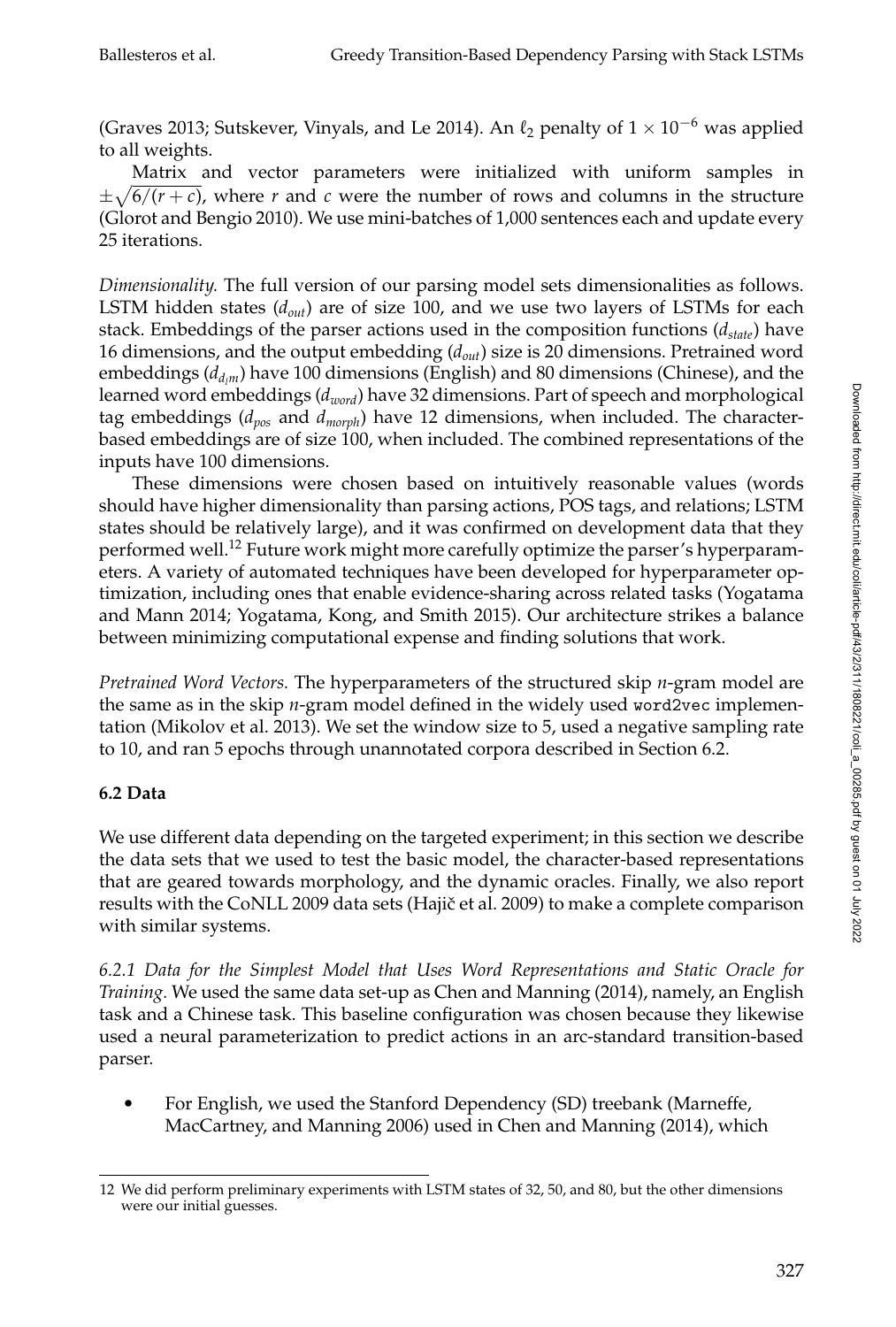is the closest model published, with the same splits. $^{13}$  The part-of-speech tags are predicted by using the Stanford POS tagger (Toutanova et al. 2003) with an accuracy of 97.3%. This treebank contains a negligible number of nonprojective arcs (Chen and Manning 2014).

• For Chinese, we use the Penn Chinese Treebank 5.1 (CTB5) following Zhang and Clark  $(2008)^{14}$  with gold part-of-speech tags, which is also the same as in Chen and Manning (2014).

Language model word embeddings were generated from the AFE portion of the English Gigaword corpus (version 5), and from the complete Chinese Gigaword corpus (version 2), as segmented by the Stanford Chinese Segmenter (Tseng et al. 2005).

*6.2.2 Data to Test the Character-Based Representations and Static Oracle for Training.* For the character-based representations we applied our model to the treebanks of the SPMRL Shared Task (Seddah et al. 2013; Seddah, Kubler, and Tsarfaty 2014): Arabic (Maamouri ¨ et al. 2004), Basque (Aduriz et al. 2003), French (Abeillé, Clément, and Toussenel 2003), German (Seeker and Kuhn 2012), Hebrew (Sima'an et al. 2001), Hungarian (Vincze et al. 2010), Korean (Choi 2013), Polish (Świdziński and Woliński 2010), and Swedish (Nivre, Nilsson, and Hall 2006). For all the corpora of the SPMRL Shared Task, we used predicted POS tags as provided by the shared task organizers.<sup>15</sup> We also ran the experiment with the Turkish dependency treebank<sup>16</sup> (Oflazer et al. 2003) of the CoNLL-X Shared Task (Buchholz and Marsi 2006) and we use gold POS tags when used as it is common with the CoNLL-X data sets. In addition to these, we include the English and Chinese data sets described in Section 6.2.1.

*6.2.3 Data for the Dynamic Oracle.* Because the arc-hybrid transition-based parsing algorithm is limited to fully projective trees, we use the same data as in Section 6.2.1, which makes it comparable with the basic model that uses standard word representations and a static oracle arc-standard algorithm.

6.2.4 CoNLL-2009 Data. We also report results with all the CoNLL 2009 data sets (Hajič et al. 2009) to make a complete comparison with similar systems both for static and dynamic oracles.

## **6.3 Experiments with Static Oracle and Standard Word Representations**

We report results on five experimental configurations per language, as well as the Chen and Manning (2014) baseline. These are: the full stack LSTM parsing model (S-LSTM), the stack LSTM parsing model without POS tags (−POS), the stack LSTM parsing model without pretrained language model embeddings (−pretraining), the

<sup>13</sup> Training: 02-21. Development: 22. Test: 23.

<sup>14</sup> Training: 001–815, 1001–1136. Development: 886–931, 1148–1151. Test: 816–885, 1137–1147.

<sup>15</sup> The POS tags were calculated with MarMot tagger (Mueller, Schmid, and Schutze 2013) by the best ¨ performing system of the SPMRL Shared Task (Bjorkelund et al. 2013). Arabic: 97.38. Basque: 97.02. ¨ French: 97.61. German: 98.10. Hebrew: 97.09. Hungarian: 98.72. Korean: 94.03. Polish: 98.12. Swedish: 97.27.

<sup>16</sup> Because the Turkish dependency treebank does not have a development set, we extracted the last 150 sentences from the 4,996 sentences of the training set as a development set.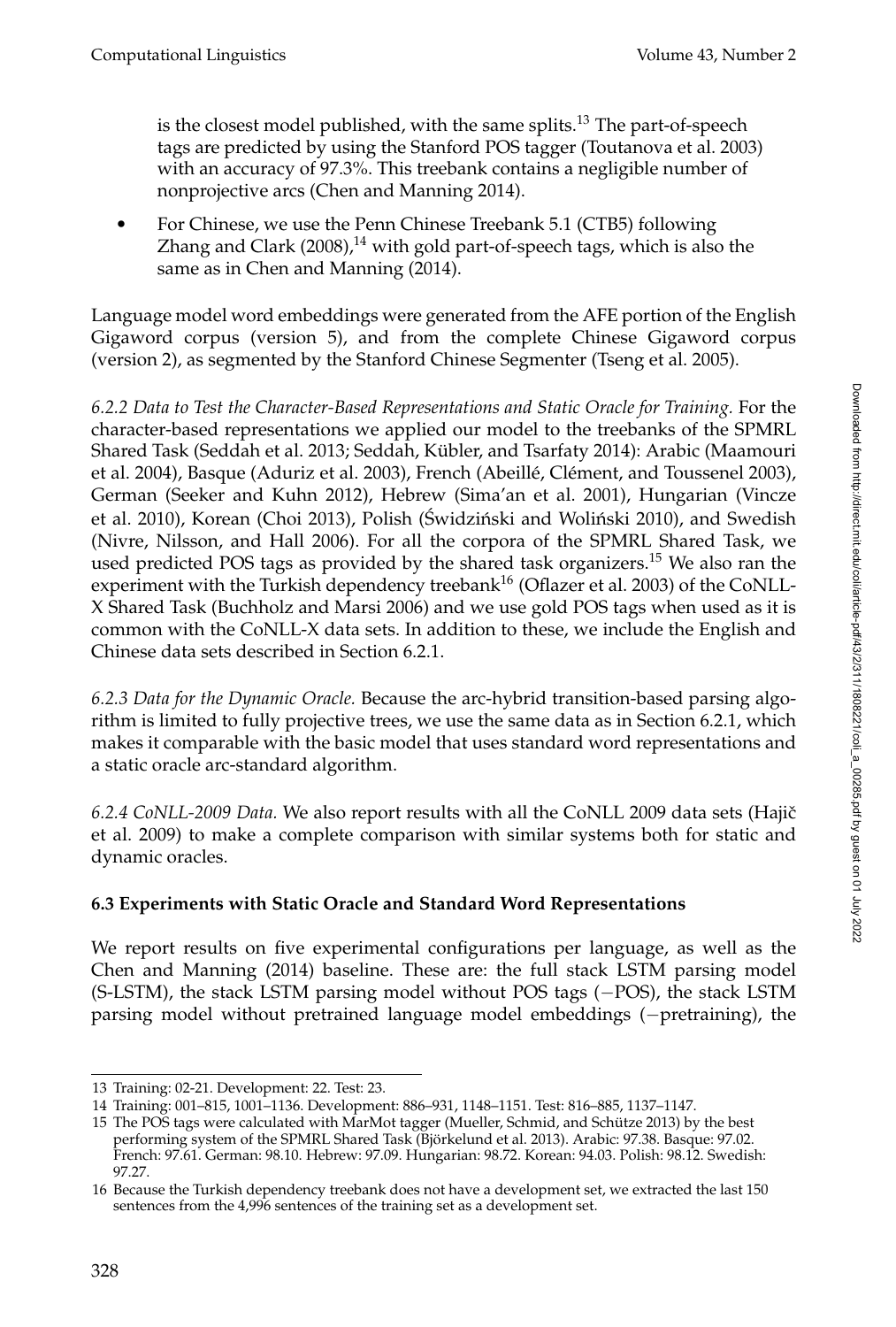Unlabeled attachment scores and labeled attachment scores on the **development** sets (top) and the final **test** sets (bottom) for Chinese and English (SD). The columns marked with S-LSTM show the results of the parser with the whole S-LSTM model. The columns marked with −POS show the results of the parser without POS tags. The columns marked with −pretraining show the results of the parser without pretraining. The columns marked with S-RNN show the results of the parser in which the S-LSTM is replaced by a recurrent neural network. The columns marked with C&M (2014) show the results of Chen and Manning (2014).

| Development                                                                                                |        |        |                                                   |  |  |                                                                                       |  |  |  |        |
|------------------------------------------------------------------------------------------------------------|--------|--------|---------------------------------------------------|--|--|---------------------------------------------------------------------------------------|--|--|--|--------|
|                                                                                                            | S-LSTM | $-POS$ | $-pretraining$ $-composition$ $S-RNN$ $C&M(2014)$ |  |  |                                                                                       |  |  |  |        |
| Language UAS LAS UAS LAS UAS LAS UAS LAS UAS LAS UAS LAS UAS LAS                                           |        |        |                                                   |  |  |                                                                                       |  |  |  |        |
| Chinese                                                                                                    |        |        |                                                   |  |  | 87.23  85.87   82.65  79.84   85.96  84.37   86.32  84.59   86.30  84.70   84.0  82.4 |  |  |  |        |
| English   $93.11$ $90.80$   $92.58$ $89.96$   $92.58$ $90.24$   $92.50$ $89.79$   $92.80$ $90.40$   $92.2$ |        |        |                                                   |  |  |                                                                                       |  |  |  | - 89.7 |

| Test     |       |                             |                                    |  |                             |                  |              |                              |       |            |      |
|----------|-------|-----------------------------|------------------------------------|--|-----------------------------|------------------|--------------|------------------------------|-------|------------|------|
|          |       | S-LSTM                      | $-POS$                             |  | $-$ pretraining $\parallel$ |                  | -composition | S-RNN                        |       | C&M (2014) |      |
| Language |       | UAS LAS UAS LAS UAS LAS     |                                    |  |                             | UAS LASIUAS LASI |              |                              |       | LUAS LAS   |      |
| Chinese  | 86.85 | 85.36   82.15 79.04   85.48 |                                    |  | 83.94                       | 86.20            |              | $84.49 \overline{86.10}$     | 84.60 | 83.9       | 82.4 |
| English  | 93.04 |                             | <b>90.87</b>   92.57 90.21   92.40 |  | 90.04 92.10                 |                  |              | $89.61$   92.30 90.10   91.8 |       |            | 89.6 |

stack LSTM parsing model that uses just head words on the stack instead of composed representations (−composition), and the full parsing model where rather than an LSTM, a simple recurrent neural network in which normal sigmoidal hidden units are used instead of the LSTM, but augmented with a stack pointer (S-RNN).

*6.3.1 Results.* Following Chen and Manning (2014), we exclude punctuation symbols for evaluation. Table 1 shows parsing scores comparable to Chen and Manning  $(2014)<sup>17</sup>$ and we show that our model is better than their model on both the development set and the test set.

Overall, our parser substantially outperforms the baseline neural network parser of Chen and Manning (2014), both in the full configuration and in the various ablated conditions we report. The one exception to this is the −POS condition for the Chinese parsing task, in which we underperform their baseline (which used gold POS tags), although we do still obtain reasonable parsing performance in this limited case. We note that predicted POS tags in English add very little value—suggesting that we can think of parsing sentences directly without first tagging them. We also find that using composed representations of dependency tree fragments outperforms using representations of head words alone. Finally, we find that whereas LSTMs outperform classical RNNs, the latter are still quite capable of learning good representations.

*Training and Testing Times.* Training is performed with mini-batches and requires around 20 hours to achieve convergence in the English data set although it depends on the effect of initialization; the parser achieves an end-to-end runtime of 40,539.8 milliseconds to parse the entire English test data (2.4k sentences) on a single CPU core. Other data sets require similar runtime per sentence.

<sup>17</sup> The results reported by Dyer et al. (2015) were obtained with an earlier version of the neural network machinery and are similar, though not exactly the same, as those reported in this article.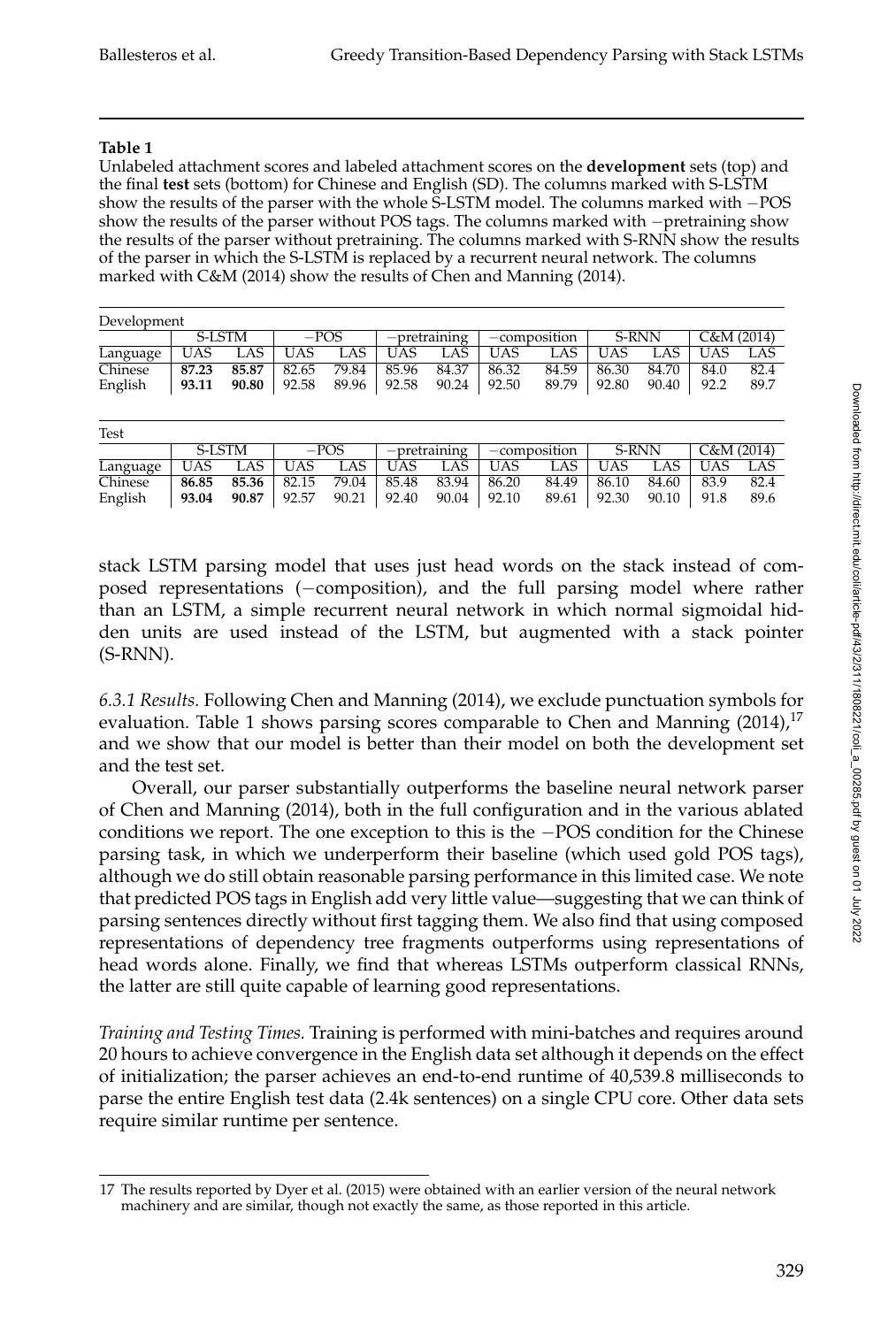

Histogram with the results obtained with 100 different initializations. The *x*-axis plots the unlabeled attachment score on the test set, and the *y*-axis plots the number of times a result occurred.

*Effect of Initialization.* The parser uses random seeds to create the mini-batches that it uses to train the model, which has an effect on the parsing results. In order to see the effect of initialization, we trained the whole S-LSTM parser with POS tags, pretrained word embeddings, and composition functions on the English SD data set, for the same amount of time (around 20 hours) using different random seeds. Figure 9 shows the variation due to initialization for 100 different random seeds and their results on the English test set. We observe that even though the results are very similar with a minimum of 92.3 and a maximum of 93.1, there are differences. The modal result is 92.8.<sup>18</sup>

*Effect of Beam Size.* Beam search was determined to have minimal impact on scores (absolute improvements of  $\leq 0.3\%$  were observed with small beams). Therefore, all results we report used greedy decoding—Chen and Manning (2014) likewise only report results with greedy decoding. This finding is in line with previous work that generates sequences from recurrent networks (Grefenstette et al. 2014), although Vinyals et al.  $(2015)$ ,<sup>19</sup> Zhou et al.  $(2015)$ , and Weiss et al.  $(2015)$  did report much more substantial improvements with beam search on their parsers.

## **6.4 Experiments with Character-Based Word Representations**

In order to isolate the improvements provided by the LSTM encodings of characters described in Section 4.2, we run the stack LSTM parser in the following configurations:

- **Words**: words only, as in Section 4.1 (but without POS tags)
- r **Chars**: character-based representations of words with bidirectional LSTMs, as in Section 4.2 (but without POS tags)
- **Words + POS**: words and POS tags (Section 4.1)

<sup>18</sup> The results shown in Table 1 for the whole S-LSTM parser and English-SD are the best results for the development set, even though the histogram in Figure 9 shows a couple of models with better results on the test set.

<sup>19</sup> Although superficially similar to ours, Vinyals et al. (2015) is a phrase-structure parser and adaptation to the dependency parsing scenario would have been nontrivial. We discuss their work in Section 7.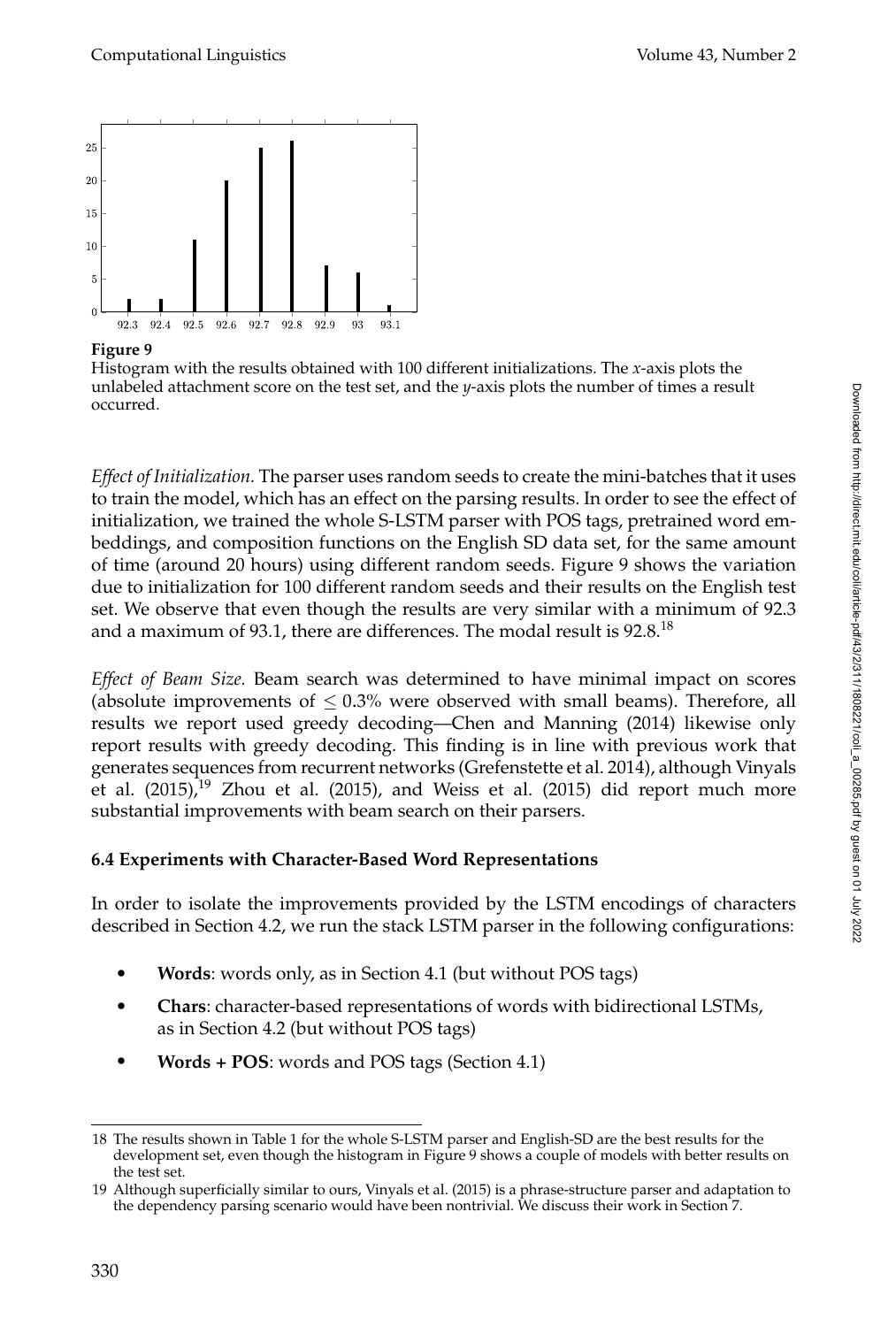- Chars + POS: character-based representations of words with bidirectional LSTMs plus POS tags (Section 4.2)
- Words + POS + Morph: words, POS tags and morphological tags (Section 4.1)
- r **Chars + POS + Morph**: character-based representations of words with bidirectional LSTMs plus POS tags and morphological tags (Section 4.2)

None of the experimental configurations include pretrained word-embeddings or any additional data resources. All experiments include SWAP transition, meaning that nonprojective trees could be produced in any language. Finally, in addition to the dimensionality described in Section 6.1, the character-based representations of words have 100 dimensions.

*6.4.1 Results and Discussion.* Tables 2 and 3 show the results of the parsers for the development sets and the final test sets, respectively. Most notable are improvements for agglutinative languages—Basque, Hungarian, Korean, and Turkish—both when POS tags are included and when they are not. Consistently, across all languages, **Chars** outperforms **Words**, suggesting that the character-level LSTMs are learning representations that capture similar information to parts of speech. On average, **Chars** is on par with **Words + POS**, and the best average of labeled attachment scores is achieved with **Chars + POS**.

Even if our character-based representations are capable of encoding the same kind of information, existing POS tags suffice for high accuracy. However, the POS tags in treebanks for morphologically rich languages do not seem to be enough. This is evidenced by the results including explicit morphological features, which outperforms the ones without them in most cases, and outperforms the results using characterbased representations. It is interesting to see that for some languages, such as German, Hungarian, Korean, and Swedish, the character-based representations seem to be enough to approach or even surpass the results of the parser by using rich morphological features. In Korean, **Chars** is the best model, which suggests that the character-based word representations encode as much useful information for parsing for that particular language as is currently available.

Swedish, English, and French use suffixes for the verb tenses and number, $2^0$  and Hebrew uses a root-and-pattern system. Even for Chinese, which is not morphologically rich, **Chars** shows a benefit over **Words**, perhaps by capturing regularities in syllable structure within words.

*6.4.2 Out-of-Vocabulary Words.* The character-based representation for words is notably beneficial for OOV words. We tested this specifically by comparing **Chars** to a model in which all OOVs are replaced by the string "UNK" during parsing. This always has a negative effect on LAS (average −4.5 points, −2.8 UAS). Figure 10 shows how this drop varies with the development OOV rate across treebanks; the most extreme is Korean, which drops 15.5 LAS. A similar, but less pronounced, pattern was observed for models that include POS.

<sup>20</sup> Tense and number features provide little improvement in a transition-based parser, compared with other features such as case, when the POS tags are included (Ballesteros 2013).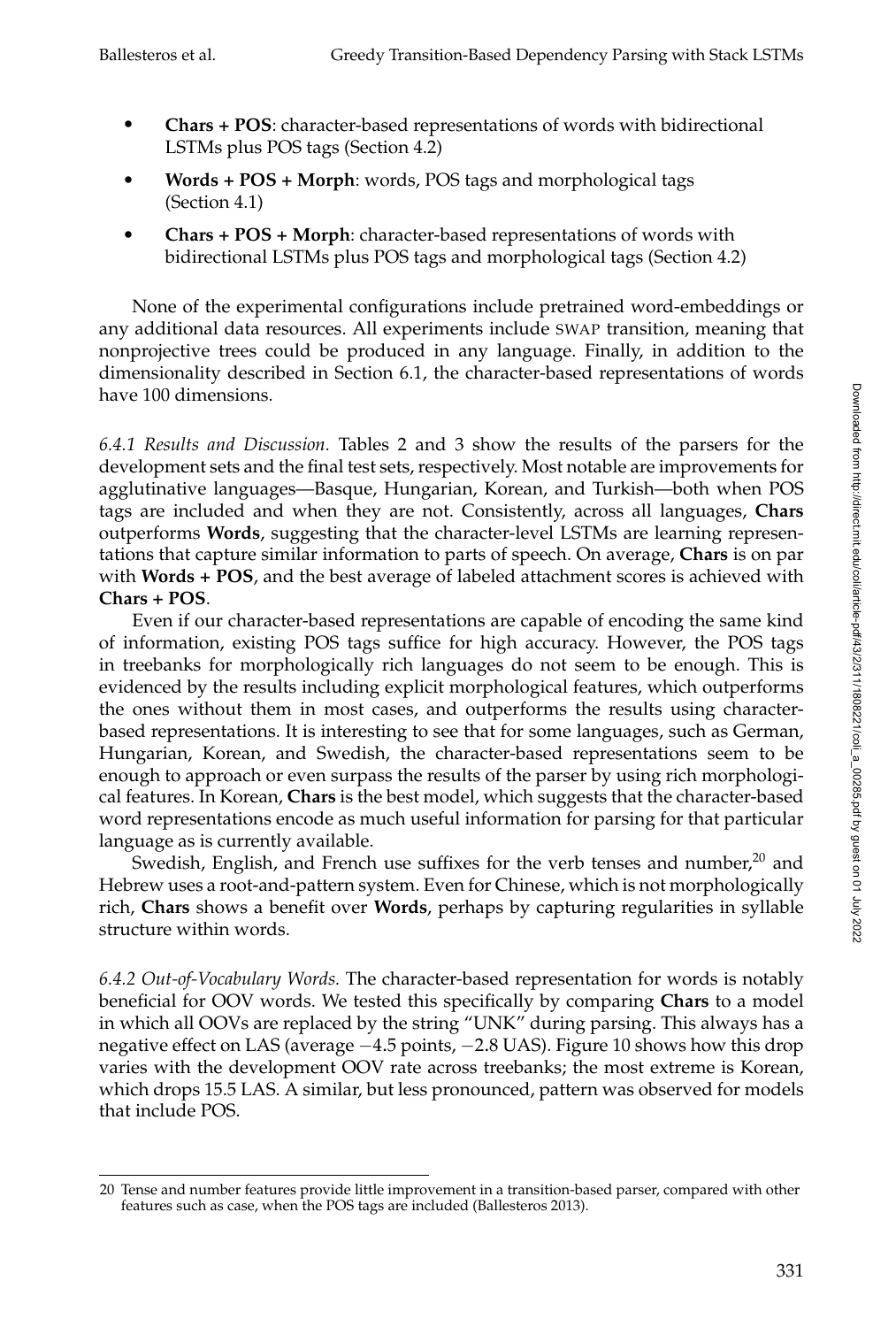Unlabeled attachment scores (top) and labeled attachment scores (bottom) on the **development** sets (not a standard development set for Turkish). In each table, the first two columns show the results of the parser with word lookup (**Words**) vs. character-based (**Chars**) representations. Boldface shows the better result comparing **Words** vs. **Chars**, comparing **Words + POS** vs. **Chars + POS**, and comparing **Words + POS + Morph** vs. **Chars + POS + Morph**.

| UAS:      |       |       |                |                |                           |                             |  |
|-----------|-------|-------|----------------|----------------|---------------------------|-----------------------------|--|
| Language  | Words | Chars | Words<br>+ POS | Chars<br>+ POS | Words<br>+ POS<br>+ Morph | Chars<br>$+ POS$<br>+ Morph |  |
| Arabic    | 86.14 | 87.20 | 87.44          | 87.07          | 87.35                     | 86.78                       |  |
| Basque    | 78.42 | 84.97 | 83.49          | 85.58          | 87.20                     | 86.90                       |  |
| French    | 84.84 | 86.21 | 87.00          | 86.33          | 87.19                     | 86.57                       |  |
| German    | 88.14 | 90.94 | 91.16          | 91.23          | 91.44                     | 91.45                       |  |
| Hebrew    | 79.73 | 79.92 | 81.99          | 80.76          | 82.10                     | 80.69                       |  |
| Hungarian | 72.38 | 80.16 | 78.47          | 80.85          | 80.29                     | 80.55                       |  |
| Korean    | 78.98 | 88.98 | 87.36          | 89.14          | 87.48                     | 89.04                       |  |
| Polish    | 73.29 | 85.69 | 89.32          | 88.54          | 90.34                     | 89.36                       |  |
| Swedish   | 73.44 | 75.03 | 80.02          | 78.85          | 80.14                     | 79.79                       |  |
| Turkish   | 71.10 | 74.91 | 77.13          | 77.96          | 79.28                     | 79.18                       |  |
| Chinese   | 79.43 | 80.36 | 85.98          | 85.81          |                           |                             |  |
| English   | 91.64 | 91.98 | 92.94          | 92.49          |                           |                             |  |
| Average   | 79.79 | 83.86 | 85.19          | 85.38          |                           |                             |  |
| LAS:      |       |       |                |                |                           |                             |  |
| Language  | Words | Chars | Words<br>+ POS | Chars<br>+ POS | Words<br>+ POS<br>+ Morph | Chars<br>$+ POS$<br>+ Morph |  |
| Arabic    | 82.73 | 84.34 | 84.81          | 84.36          | 84.71                     | 83.95                       |  |
| Basque    | 67.08 | 78.22 | 74.31          | 79.52          | 81.50                     | 80.85                       |  |
| French    | 80.32 | 81.70 | 82.71          | 81.51          | 82.68                     | 82.12                       |  |

German 85.36 **88.68 89.04** 88.83 **89.42** 89.31 Hebrew 69.42 **70.58 74.11** 72.18 **73.98** 72.37 Hungarian 62.14 **75.61** 69.50 **76.16** 75.55 **75.85** Korean 67.48 **86.80** 83.80 **86.88** 83.78 **86.92** Polish 65.13 **78.23 81.84** 80.97 **84.62** 82.89 Swedish 64.77 **66.74 72.09** 69.88 **73.13** 70.87 Turkish 53.98 **62.91** 62.30 **62.87 71.42** 71.05

Chinese 75.64 77.06 84.36 84.10<br>English 88.60 89.58 90.63 90.08

Average 71.89 **78.37** 79.13 **79.78** – –

Interestingly, this artificially impoverished model is still consistently better than **Words** for all languages (e.g., for Korean, by 4 LAS). This implies that not all of the improvement is due to OOV words; statistical sharing across orthographically close words is beneficial as well.

Finally, Table 4 shows the results obtained when combining the pretrained word embeddings of Section 6.3 with the character-based representations of this section for the English and Chinese Treebanks. We also run the experiments by including and

English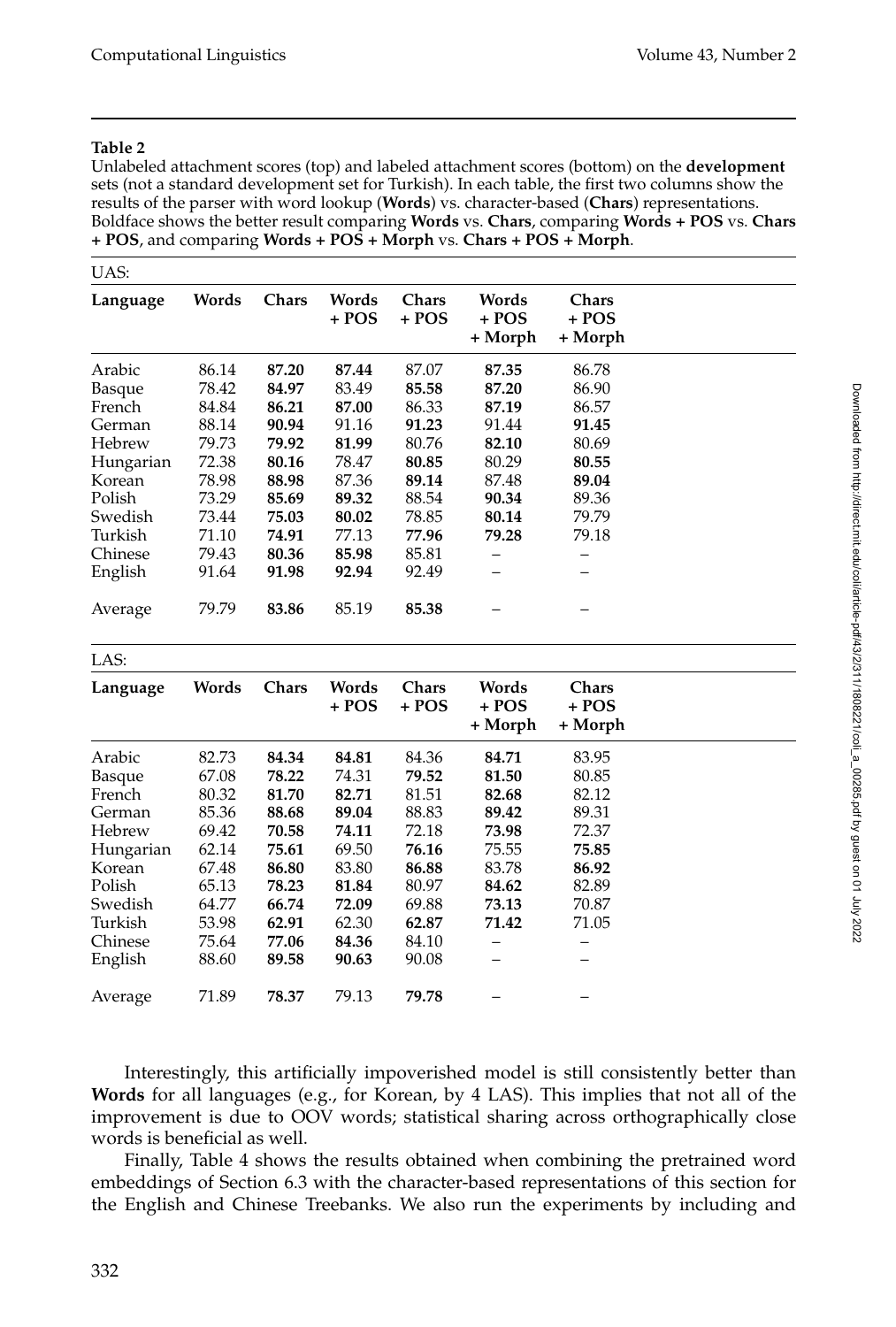LAS:

Unlabeled attachment scores (top) and labeled attachment scores (bottom) on the **test** sets. In each table, the first two columns show the results of the parser with word lookup (**Words**) vs. character-based (**Chars**) representations. Boldface shows the better result comparing **Words** vs. **Chars**, comparing **Words + POS** vs. **Chars + POS**, and comparing **Words + POS + Morph** vs. **Chars + POS + Morph**.

| UAS:      |       |       |                |                |                           |                           |  |
|-----------|-------|-------|----------------|----------------|---------------------------|---------------------------|--|
| Language  | Words | Chars | Words<br>+ POS | Chars<br>+ POS | Words<br>+ POS<br>+ Morph | Chars<br>+ POS<br>+ Morph |  |
| Arabic    | 85.21 | 86.08 | 86.05          | 86.07          | 86.35                     | 85.79                     |  |
| Basque    | 77.06 | 85.19 | 82.92          | 85.22          | 86.87                     | 86.02                     |  |
| French    | 83.74 | 85.34 | 86.15          | 85.78          | 86.81                     | 86.21                     |  |
| German    | 82.75 | 86.80 | 87.33          | 87.26          | 87.40                     | 87.48                     |  |
| Hebrew    | 77.62 | 79.93 | 80.68          | 80.17          | 81.36                     | 79.83                     |  |
| Hungarian | 72.78 | 80.35 | 78.64          | 80.92          | 81.07                     | 81.06                     |  |
| Korean    | 78.70 | 88.39 | 86.85          | 88.30          | 86.84                     | 88.24                     |  |
| Polish    | 72.01 | 83.44 | 87.06          | 85.97          | 88.93                     | 88.44                     |  |
| Swedish   | 76.39 | 79.18 | 83.43          | 83.24          | 83.18                     | 82.04                     |  |
| Turkish   | 71.70 | 76.32 | 75.32          | 76.34          | 79.52                     | 78.28                     |  |
| Chinese   | 79.01 | 79.94 | 85.96          | 85.30          |                           |                           |  |
| English   | 91.16 | 91.47 | 92.57          | 91.63          |                           |                           |  |
| Average   | 79.01 | 85.36 | 84.41          | 84.68          |                           |                           |  |

| Language  | Words | Chars | Words<br>$+ POS$ | Chars<br>$+ POS$ | Words<br>$+ POS$<br>+ Morph | Chars<br>+ POS<br>+ Morph |
|-----------|-------|-------|------------------|------------------|-----------------------------|---------------------------|
| Arabic    | 82.05 | 83.41 | 83.46            | 83.40            | 83.83                       | 83.11                     |
| Basque    | 66.61 | 79.09 | 73.56            | 78.61            | 80.83                       | 79.92                     |
| French    | 79.22 | 80.92 | 82.03            | 81.08            | 82.65                       | 81.97                     |
| German    | 79.15 | 84.04 | 84.62            | 84.49            | 84.79                       | 84.86                     |
| Hebrew    | 68.71 | 71.26 | 72.70            | 72.26            | 73.67                       | 72.06                     |
| Hungarian | 61.93 | 75.19 | 69.31            | 76.34            | 76.66                       | 76.45                     |
| Korean    | 67.50 | 86.27 | 83.37            | 86.21            | 83.41                       | 86.25                     |
| Polish    | 63.96 | 76.84 | 79.83            | 78.24            | 82.67                       | 82.21                     |
| Swedish   | 67.69 | 71.19 | 76.40            | 74.47            | 76.42                       | 74.41                     |
| Turkish   | 54.55 | 64.34 | 61.22            | 62.28            | 70.93                       | 68.28                     |
| Chinese   | 74.79 | 76.29 | 84.40            | 83.72            |                             |                           |
| English   | 88.42 | 88.94 | 90.31            | 89.44            |                             |                           |
| Average   | 71.22 | 78.15 | 78.43            | 79.21            |                             |                           |

excluding part-of-speech tags to see the effect of the character-based representations when they are combined with pretrained word embeddings. The main conclusion is that when we combine character-based representations with pretrained word embeddings and part-of-speech tags, they do not have the same effect as when we only apply character-based embeddings; however, the model learns better when the part-of-speech tags or the pretrained word embeddings are not included. And finally, the model that incorporates character-based embeddings and pretraining is a bit better than the model that uses pretrained embeddings and part-of-speech tags.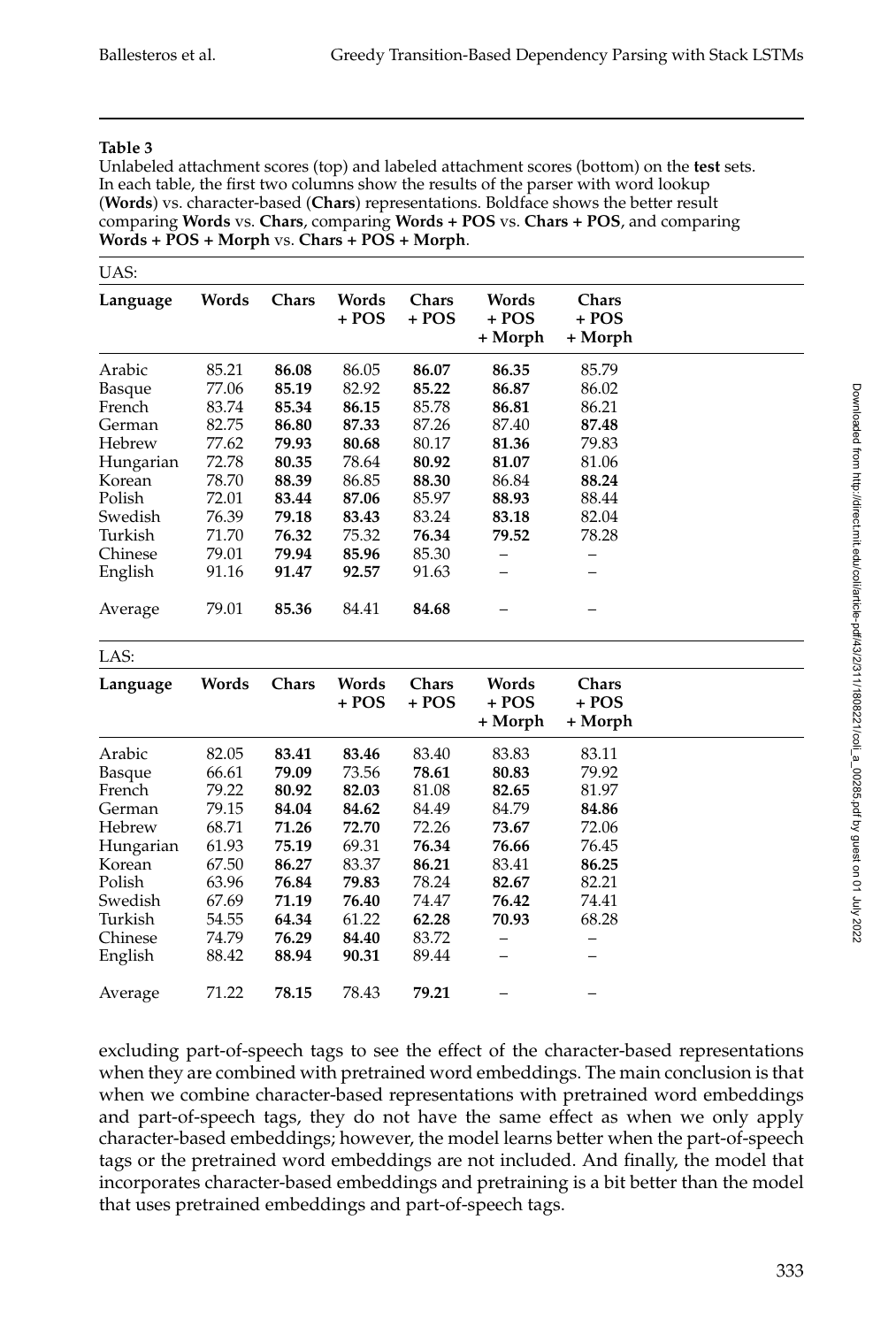

On the *x*-axis is the OOV rate in development data, by treebank; on the *y*-axis is the difference in development-set LAS between **Chars** model as described in Section 4.2 and one in which all OOV words are given a single representation.

#### **Table 4**

Unlabeled attachment scores and labeled attachment scores on the **development** sets (top) and the final **test** sets (bottom) for Chinese and English (SD). The columns marked with **Words** show the results of the parser with the whole S-LSTM model presented in Section 6.3, and the column marked with **Words + POS** also includes part-of-speech tags. The columns marked with **Words + Chars** show the results of the parser when combining the pretrained word embeddings of Section 6.3 with the character-based representations of this section and the columns marked with **Words + Chars + POS** also includes part-of-speech tags.

| Development: |       | <b>Words</b>                   |     |                      |       | Words + $POS$   Words + Chars |       | Words + Chars + POS |
|--------------|-------|--------------------------------|-----|----------------------|-------|-------------------------------|-------|---------------------|
| Language     | UAS   | LAS                            | UAS | LAS                  | UAS.  | LAS                           | UAS   | LAS                 |
| Chinese      | 82.65 | 79.84   87.23                  |     | 85.87                | 82.20 | 79.26                         | 86.93 | 85.51               |
| English      |       | $92.58$ $89.96$   <b>93.11</b> |     | <b>90.80</b>   92.74 |       | 90.35                         | 92.87 | 90.49               |

| Test:                        |              |                                           |         |                               |       |                     |  |
|------------------------------|--------------|-------------------------------------------|---------|-------------------------------|-------|---------------------|--|
|                              | <b>Words</b> |                                           |         | Words + $POS$   Words + Chars |       | Words + Chars + POS |  |
| Language   UAS LAS   UAS LAS |              |                                           | UAS LAS |                               | UAS.  | LAS                 |  |
| Chinese                      |              | $82.15$ 79.04   86.85 85.36   81.90       |         | 78.81                         | 86.92 | 85.49               |  |
| English                      |              | $\vert$ 92.57 90.21   93.04 90.87   92.56 |         | 90.38 92.75                   |       | 90.62               |  |

*6.4.3 Comparison with State-of-the-Art Parsers.* Table 5 shows a comparison with state-ofthe-art parsers. We include greedy transition-based parsers that, like ours, do not apply beam search. For all the SPMRL languages we show the results of Ballesteros (2013), who reported results after carrying out a careful automatic morphological feature selection experiment. For Turkish, we show the results of Nivre et al. (2006), who also carried out a careful manual morphological feature selection. Our parser outperforms these in most cases. For English and Chinese, we report our results of the best parser on the develpment set in Section 6.3—which is **Words + POS** but with pretrained word embeddings.

We also show the best reported results on these data sets. For the SPMRL data sets, the best performing system of the shared task is either Björeklund et al. (2013) or Björkelund et al. (2014), which are better than our system. Note that the comparison is harsh to our system, which does not use unlabeled data nor any combination of different parsers. For Turkish, our system provides the best results ever reported in this data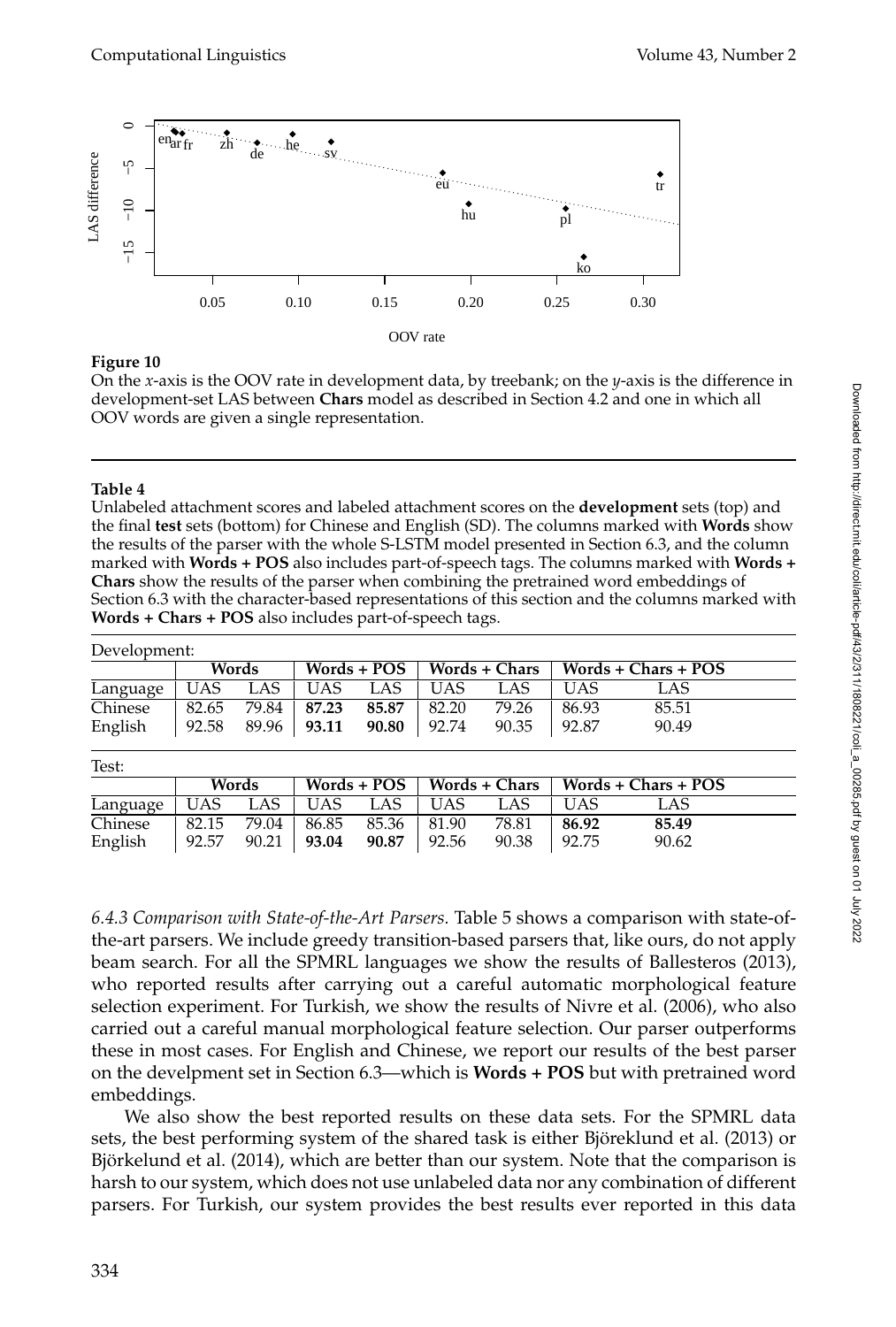Test-set performance of our best results (according to UAS or LAS, whichever has the larger difference), compared with state-of-the-art greedy transition-based parsers ("Best Greedy Result") and best results reported ("Best Published Result"). Note that B+'13 and B+'14 are a combination of parsers and use unlabeled data; our models do not. We only use unlabeled data for the pretrained word embeddings of *DWPP*. **W** refers to **Words**; **C** refers to **Chars**; **WP** refers to **Words + Pos**; **WPM** refers to **Words + Pos + Morph**; **CP** refers to **Chars + Pos**; **CPM** refers to **Chars + Pos + Morph**; B'13 is (Ballesteros 2013); N+'06a is (Nivre et al. 2006); **DWPP** is our model **Word + Pos** with pretrained embeddings and dynamic oracles as in Section 6.5; **WPM** is our model **Word + Pos + Morph**; B+'13 is (Björkelund et al. 2013); B+'14 is (Björkelund et al. 2014); W+'15 is (Weiss et al. 2015).

|           |            | This Work |            |            | <b>Best Greedy Result</b> |             |            | <b>Best Published Result</b> |             |  |
|-----------|------------|-----------|------------|------------|---------------------------|-------------|------------|------------------------------|-------------|--|
| Language  | <b>UAS</b> | LAS       | System     | <b>UAS</b> | LAS                       | System      | <b>UAS</b> | LAS                          | System      |  |
| Arabic    | 86.35      | 83.83     | WPM        | 84.57      | 81.90                     | B'13        | 88.32      | 86.21                        | $B+13$      |  |
| Basque    | 86.87      | 80.63     | <b>WPM</b> | 84.33      | 78.58                     | B'13        | 89.96      | 85.70                        | $B+'14$     |  |
| French    | 86.81      | 82.65     | <b>WPM</b> | 83.35      | 77.98                     | B'13        | 89.02      | 85.66                        | $B+'14$     |  |
| German    | 87.48      | 84.86     | <b>CPM</b> | 85.38      | 82.75                     | B'13        | 91.64      | 89.65                        | $B+'13$     |  |
| Hebrew    | 81.36      | 73.57     | <b>WPM</b> | 79.89      | 73.01                     | B'13        | 87.41      | 81.65                        | $B+'14$     |  |
| Hungarian | 81.07      | 76.66     | <b>WPM</b> | 83.71      | 79.63                     | B'13        | 89.81      | 86.13                        | $B+13$      |  |
| Korean    | 88.39      | 86.27     | C          | 85.72      | 82.06                     | B'13        | 89.10      | 87.27                        | $B+'14$     |  |
| Polish    | 88.93      | 79.83     | <b>WPM</b> | 85.80      | 79.89                     | B'13        | 91.75      | 87.07                        | $B+'13$     |  |
| Swedish   | 83.43      | 76.40     | <b>WP</b>  | 83.20      | 75.82                     | B'13        | 88.48      | 82.75                        | $B+'14$     |  |
| Turkish   | 79.52      | 70.93     | <b>WPM</b> | 75.82      | 65.68                     | $N+′06a$    | 79.52      | 70.93                        | <b>WPM</b>  |  |
| Chinese   | 85.96      | 84.40     | <b>WP</b>  | 87.65      | 86.21                     | <b>DWPP</b> | 87.65      | 86.21                        | <b>DWPP</b> |  |
| English   | 92.57      | 90.31     | <b>WP</b>  | 93.56      | 91.42                     | <b>DWPP</b> | 94.08      | 92.19                        | $W+15$      |  |

set. For English, we report Weiss et al. (2015), and for Chinese, we report our results in Section 6.3—which is **Words + POS** but with pretrained word embeddings and dynamic oracles (see next section).

## **6.5 Experiments with Dynamic Oracles**

Table 6 shows the results of the parser with arc-hybrid and dynamic oracles for the English data set (with Stanford dependencies) and the Chinese CTB data sets with and without pretrained word embeddings, respectively. The table also shows the best result reported in Section 6.3 for the sake of comparison between static and dynamic training strategies.

The results achieved by the dynamic oracle for English are actually one of the best results ever reported in this data set, achieving 93.56 unlabeled attachment score. This is remarkable given that the parser uses a completely greedy inference procedure. Moreover, the Chinese numbers establish the state-of-the-art by using the same settings as in Chen and Manning (2014).

The error-exploring dynamic-oracle training always improves above static oracle training using the same transition system, but the arc-hybrid system slightly underperforms the arc-standard system when trained with static oracle. Transforming the sampling distribution towards preferring less probable events ( $\alpha = 0.75$ ) is especially beneficial when training with pretrained word embeddings.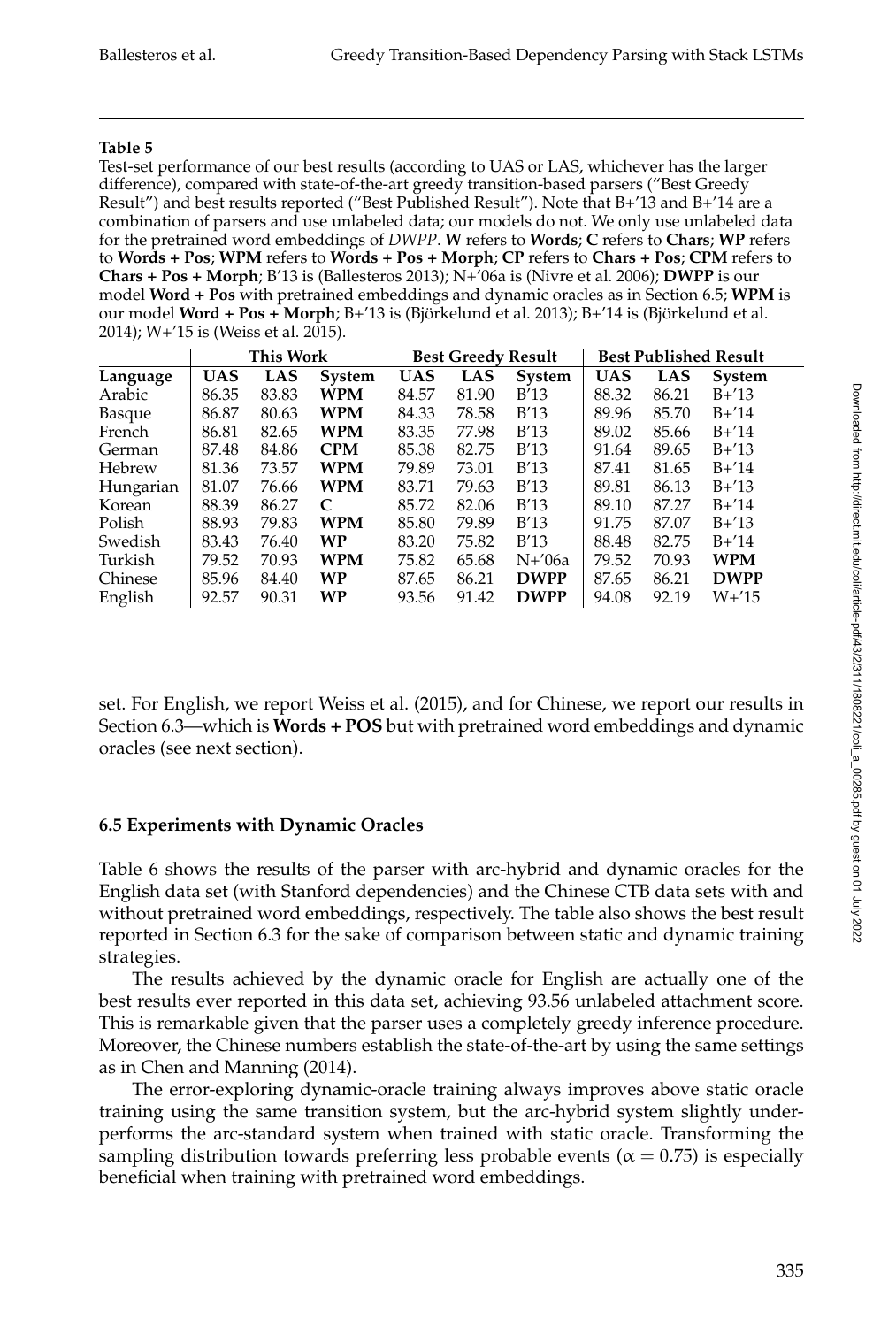Unlabeled attachment scores and labeled attachment scores on the **development** sets (top) and the final **test sets** (bottom) for Chinese and English (SD). The columns marked with "Arc-std." show the results of the parser arc-standard oracle, which are the same numbers as in Table 1. The columns marked with "Arc-hybrid" show the results of the parser with the arc-hybrid oracle. The columns marked with "static" ("dynamic") show the results of the parser with static (dynamic) oracles.

| Development                                      |                |                |                |                |                |                |                |                             |
|--------------------------------------------------|----------------|----------------|----------------|----------------|----------------|----------------|----------------|-----------------------------|
|                                                  |                | Arc-std.       |                | Arc-hybrid     |                | Arc-hybrid     |                | Arc-hybrid                  |
|                                                  |                | (static)       |                | (static)       |                | (dynamic)      |                | (dynamic, $\alpha = 0.75$ ) |
| Language                                         | UAS            | LAS            | UAS            | LAS            | UAS            | LAS            | UAS            | LAS                         |
| Chinese (-pretraining)                           | 85.96          | 84.37          | 82.65          | 79.84          | 85.96          | 84.37          | 86.32          | 84.59                       |
| Chinese (+pretraining)                           | 87.23          | 85.87          | 87.11          | 85.64          | 87.41          | 85.99          | 87.41          | 85.87                       |
| English (-pretraining)<br>English (+pretraining) | 92.58<br>93.11 | 90.24<br>90.80 | 92.64<br>93.16 | 90.26<br>90.88 | 93.01<br>93.38 | 90.68<br>91.03 | 93.04<br>93.51 | 90.64<br>91.29              |

| <b>Test</b>            |                      |       |                        |       |                         |       |                                           |       |
|------------------------|----------------------|-------|------------------------|-------|-------------------------|-------|-------------------------------------------|-------|
|                        | Arc-std.<br>(static) |       | Arc-hybrid<br>(static) |       | Arc-hvbrid<br>(dvnámic) |       | Arc-hybrid<br>(dynamic, $\alpha = 0.75$ ) |       |
| Language               | UAS                  | LAS   | UAS                    | LAS   | UAS                     | LAS   | UAS                                       | LAS   |
| Chinese (-pretraining) | 85.48                | 83.94 | 85.66                  | 84.03 | 86.07                   | 84.46 | 86.13                                     | 84.53 |
| Chinese (+pretraining) | 86.85                | 85.36 | 86.94                  | 85.46 | 87.05                   | 85.63 | 87.65                                     | 86.21 |
| English (-pretraining) | 92.40                | 90.04 | 92.08                  | 89.80 | 92.66                   | 90.43 | 92.73                                     | 90.60 |
| English (+pretraining) | 93.04                | 90.87 | 92.78                  | 90.67 | 93.15                   | 91.05 | 93.56                                     | 91.42 |

## **6.6 Experiments with CoNLL 2009 Data Sets**

In order to be able to compare with similar greedy parsers (Yazdani and Henderson 2015; Andor et al. 2016)<sup>21</sup> we report the performance of the parser on the multilingual treebanks of the CoNLL 2009 Shared Task (Hajič et al. 2009). Because some of the treebanks contain nonprojective sentences and arc-hybrid does not allow nonprojective trees, we use the pseudo-projective approach (Nivre and Nilsson 2005). For all the experiments presented in this section we used the predicted part-of-speech tags provided by the CoNLL 2009 shared task organizers. In order to see if the pretrained word embeddings are useful for other languages we also include results with pretrained word embeddings for English, Chinese, German, and Spanish following the same training set-up as in Section 4; for English and Chinese we used the same pretrained word embeddings as in previous experiments, for German we pretrained embeddings using the monolingual training data from the WMT 2015 data set<sup>22</sup>, and for Spanish we used the Spanish Gigaword version 3.

The results for the parser with character-based representations on these data sets (last line of the table) were published by Andor et al. (2016). In Zhang and Weiss (2016), it is also possible to find results of the same version of the parser on the Universal Dependency treebanks (Nivre et al. 2015).

<sup>21</sup> We report the performance of these parsers in the most comparable set-up, that is, with beam = 1 or greedy.

<sup>22</sup> http://www.statmt.org/wmt15/translation-task.html.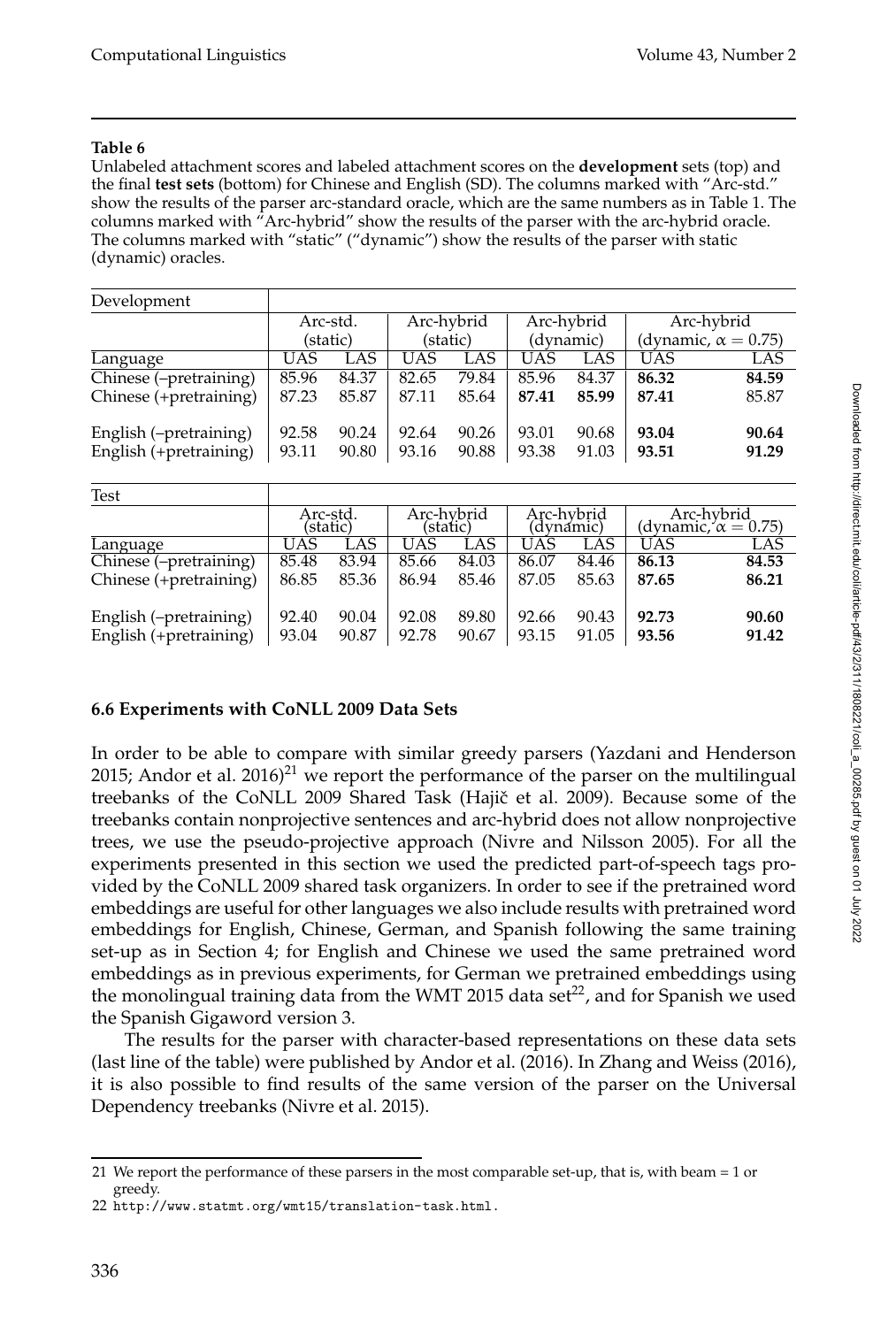Results of the parser in its different versions including comparison with other systems. St. refers to static oracle with the arc-standard parser and Dyn. refers to dynamic oracle with the arc-hybrid parser with  $\alpha = 0.75$  because it is the top scoring system in Section 6.5. PP refers to pseudo-projective parsing, SW refers to the arc-standard algorithm including the SWAP action as described in Section 3.3.2. +pre refers to the models that incorporate pretrained word embeddings. The Chinese treebank is fully projective and this is why we do not report results with SWAP since they are equivalent to the ones with pseudo-projective parsing. Y'15 is the parser by Yazdani and Henderson (2015). A'16 is the parser with beam = 1 by Andor et al. (2016). A'16-b is the parser with beam larger than 1 by Andor et al. (2016). **Bold** numbers indicate the best results among the greedy parsers.

|              | Catalan |       | Chinese    |       | Czech         |               | English        |                | German        |               | lapanese |       | Spanish       |               |
|--------------|---------|-------|------------|-------|---------------|---------------|----------------|----------------|---------------|---------------|----------|-------|---------------|---------------|
| Method       | UAS     | LAS   | <b>UAS</b> | LAS   | <b>UAS</b>    | LAS           | <b>UAS</b>     | LAS            | UAS           | LAS           | UAS      | LAS   | UAS           | LAS           |
| $St + PP$    | 89.60   | 85.45 | 79.68      | 75.08 | 77.96         | 71.06         | 91.12          | 88.69          | 88.09         | 85.24         | 93.10    | 92.28 | 89.08         | 85.03         |
| + pre        |         |       | 82.45      | 78.55 |               |               | 91.59          | 89.15          | 88.56         | 86.15         |          | -     | 90.76         | 87.48         |
| $St + SW$    | 89.55   | 85.35 |            | -     | 78.66         | 71.99         | 91.12          | 88.50          | 88.11         | 85.48         | 93.29    | 92.46 | 89.02         | 84.96         |
| + pre        |         |       |            |       |               |               | 91.53          | 89.14          | 89.21         | 86.96         |          | -     | 90.43         | 86.99         |
| $Dyn + PP$   | 90.45   | 86.38 | 80.74      | 76.52 | 85.68         | 79.38         | 91.62          | 89.23          | 89.80         | 87.29         | 93.47    | 92.70 | 89.53         | 85.69         |
| + pre        |         |       | 83.54      | 79.66 |               |               | 92.22          | 89.87          | 90.34         | 88.17         |          |       | 91.09         | 87.95         |
| Y'15<br>A'16 | 91.24   | 88.21 | 81.29      | 77.29 | 85.2<br>85.78 | 77.5<br>80.63 | 90.13<br>91.44 | 87.26<br>89.29 | 89.6<br>89.12 | 86.0<br>86.95 | 93.71    | 92.85 | 88.3<br>91.01 | 85.4<br>88.14 |
| $A'16-b$     | 92.67   | 89.83 | 84.72      | 80.85 | 88.94         | 84.56         | 93.22          | 91.23          | 90.91         | 89.15         | 93.65    | 92.84 | 92.62         | 89.95         |

Our parsers outperform the model by Yazdani and Henderson (2015). When comparing with Andor et al. (2016), it is worth noting that they use pretrained word embeddings, plus predicted morphological features, and the top-*K* POS tags from a CRF tagger instead of a simple predicted tags, so the results that are actually comparable are the ones in which we include pretrained word embeddings; our model is better than Andor et al. (2016), especially in the case of the dynamic oracles.

The results with Czech and the dynamic oracle model suggest that it is a much better strategy when the number of nonprojective trees is high; this result suggests that the training with exploration allows the parser to handle more complicated syntactic structures. Finally, the arc-standard parser enriched with the SWAP action performs similarly to the pseudo-projective approach for all languages, which demonstrates the effectiveness of both approaches when parsing nonprojective structures.

## **7. Related Work**

Our approach ties together several strands of previous work. First, several kinds of stack memories have been proposed to augment neural architectures. Das, Giles, and Sun (1992) proposed a neural network with an external stack memory based on recurrent neural networks. In contrast to our model, in which the entire contents of the stack are summarized in a single value, in their model the network could only see the contents of the top of the stack. Mikkulainen (1996) proposed an architecture with a stack that had a summary feature, although the stack control was learned as a latent variable.

Several authors have used neural networks to predict parser actions in shift-reduce parsers. The earliest attempt we are aware of is Mayberry and Miikkulainen (1999). The recent resurgence of interest in neural networks has included several applications to transition-based dependency parsers (Andor et al. 2016; Yazdani and Henderson 2015; Weiss et al. 2015; Zhou et al. 2015; Chen and Manning 2014; Stenetorp 2013; Titov and Henderson 2007b). In most of these works, the conditioning structure is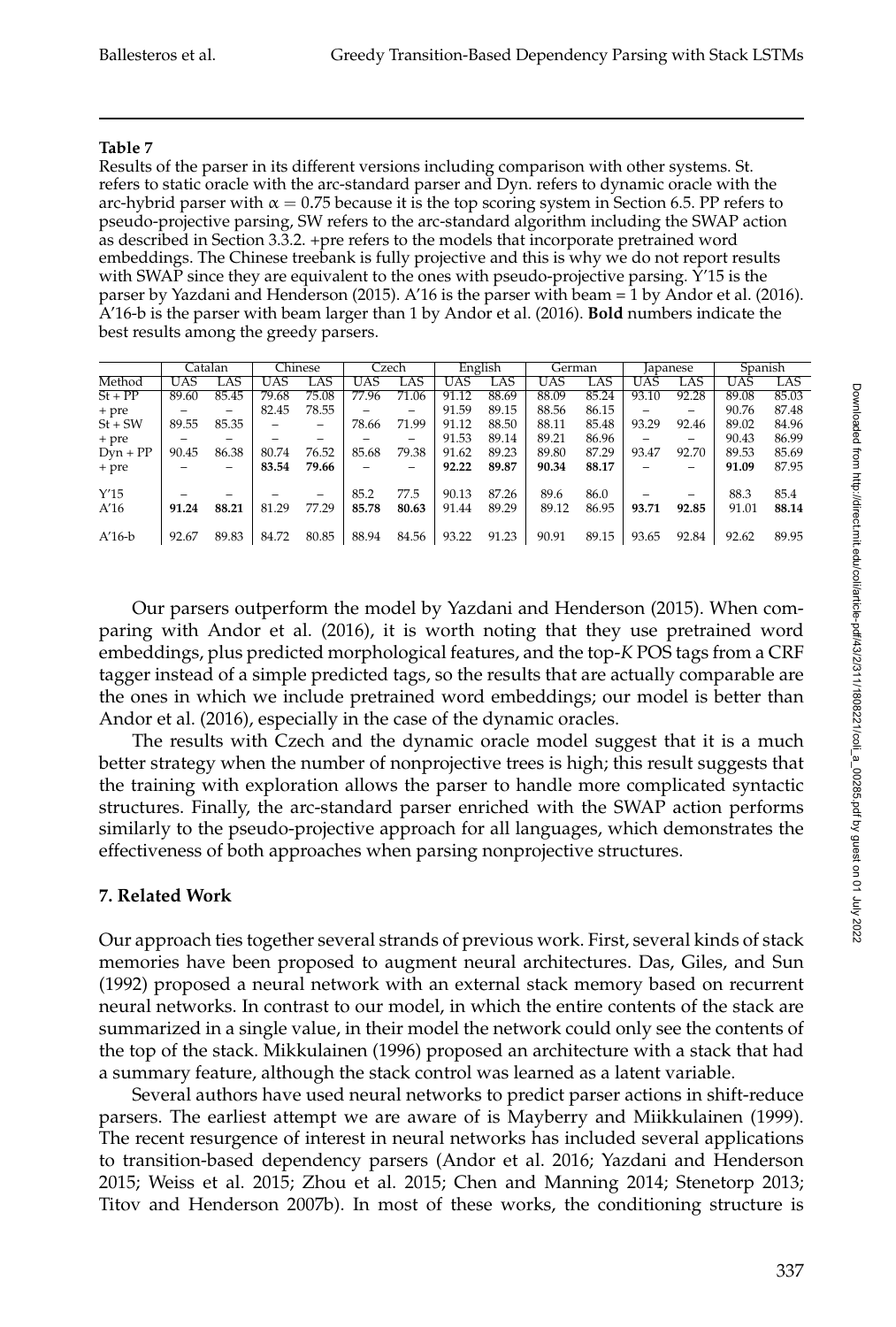manually crafted and sensitive to only certain properties of the state, with the exception of Titov and Henderson (2007b), whereas we are conditioning on the global state. Like us, Stenetorp (2013) used recursively composed representations of the tree fragments (a head and its dependents). Titov and Henderson (2007b) used a generative latent variable based on incremental sigmoid belief networks to likewise condition on the global state. Neural networks have also been used to learn representations for use in phrase-structure parsing (Henderson 2003, 2004; Titov and Henderson 2007a; Socher et al. 2013; Le and Zuidema 2014). The work by Watanabe et al. (2015) is also similar to the work presented in this article but for phrase-structure parsing.

Our model's position relative to existing neural network parsers can be understood by analogy to neural language models. The context representation is either constructed subject to an *n*-gram window (Bengio et al. 2003; Mnih and Hinton 2007), or it may be constructed incrementally using recurrent neural networks to obtain potentially unbounded dependencies (Mikolov et al. 2010). Likewise, during parsing, the particular algorithm state (represented by the stack, buffer, and history of actions taken) is the context used to predict the parsing action. This may be represented as a finite vector by picking out certain features (Weiss et al. 2015; Chen and Manning 2014) or by recursively composing the representation of simpler elements as parsing proceeds (Henderson 2003, 2004; Titov and Henderson 2007b; this work).

LSTMs have recently been demonstrated as a mechanism for generating phrase structure parses. Vinyals et al. (2015) used a sequence-to-sequence architecture with attention to predict a sequence of tree building actions, conditional on the sentence being parsed. Other works have used LSTMs for better semantic representations (Tai, Socher, and Manning 2015), and others to solve similar tasks such as phrase-structure parsing (Dyer et al. 2016).

In terms of token representations, it is worth noting that character-based representations have been explored in other NLP tasks; for instance, dos Santos and Zadrozny  $(2014)$  and dos Santos and Guimarães  $(2015)$  learned character level neural representations for POS tagging and named entity recognition, obtaining an error reduction in both tasks. Their approach is similar to ours. Many approaches have used characterbased models as additional features to improve existing models. For instance, Chrupala (2014) tried character-based recurrent neural networks to normalize tweets. Similarly, Botha and Blunsom (2014) show that stems, prefixes, and suffixes can be used to learn useful word representations. Our approach is learning similar representations by using the bidirectional LSTMs. Chen et al. (2015) propose joint learning of character and word embeddings for Chinese, claiming that characters contain rich internal information. Constructing word representations from characters using convolutional neural networks has also been proposed (Kim et al. 2016).

Tsarfaty (2006), Cohen and Smith (2007), Goldberg and Tsarfaty (2008), and Goldberg and Elhadad (2011) presented methods for joint segmentation and phrase-structure parsing, by segmenting the words in useful morphologically oriented units. Bohnet et al. (2013) presented an arc-standard transition-based parser that performs competitively for joint morphological tagging and dependency parsing for richly inflected languages, such as Czech, Finnish, German, Hungarian, and Russian.

Training greedy parsers on non-gold outcomes, facilitated by dynamic oracles, has been explored by several researchers in different ways (Goldberg and Nivre 2012, 2013; Goldberg, Sartorio, and Satta 2014; Honnibal, Goldberg, and Johnson 2013; Honnibal and Johnson 2014; Gómez-Rodríguez, Sartorio, and Satta 2014; Björkelund and Nivre 2015; Tokgöz and Eryiğit 2015; Gómez-Rodríguez and Fernández-González 2015; Vaswani and Sagae 2016). More generally, training greedy inference systems by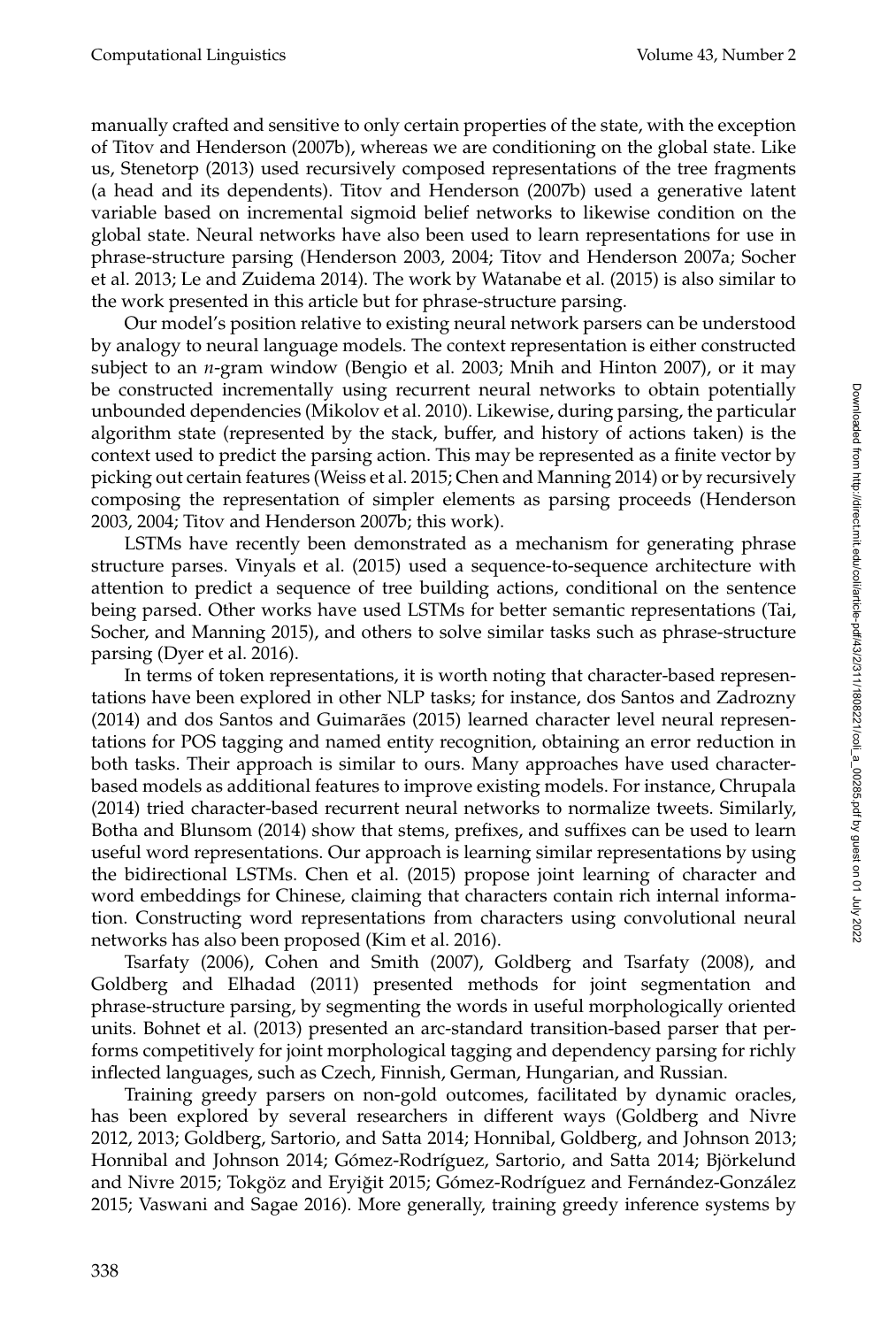paying attention to the expected classifier behavior during test time has been explored under the imitation learning and Learning to Search (SEARN) frameworks (Abbeel and Ng 2004; Daume III and Marcu 2005; Vlachos 2012; He, Eisner, and Daume 2012; ´ Daume III, Langford, and Marcu 2009; Ross, Gordon, and Bagnell 2011). In the context ´ of recurrent neural networks, the discrepancy between training time and test time prediction was recently explored by Bengio et al. (2015) for the task of language modeling. However, to the best of our knowledge this is the first time that such a training procedure is explored together with neural networks for parsing. The results show that the consistent gains in accuracy due to dynamic oracle training that were observed in previous work persist also for the very strong stack LSTM parser, although some care had to be taken to adapt the training procedures to the probabilistic nature of the objective, and to the high accuracy levels of the underlying model.

We conclude by remarking that stack memory offers intriguing possibilities for learning to solve general information processing problems (Mikkulainen 1996). Here, we learned from observable stack manipulation operations (i.e., supervision from a treebank), and the computed embeddings of final parser states were not used for any further prediction.

Such an extension of the work would make it an alternative to architectures that have an explicit external memory such as neural Turing machines (Graves, Wayne, and Danihelka 2014) and other memory networks (Weston, Chopra, and Bordes 2014; Kumar et al. 2015). However, as with those models, without supervision of the stack operations, formidable computational challenges must be solved (e.g., marginalizing over all latent stack operations), but sampling techniques and techniques from reinforcement learning have promise here (Zaremba and Sutskever 2015), making this an intriguing avenue for future work.

## **8. Conclusions**

We presented stack LSTMs, recurrent neural networks for sequences, with push and pop operations, and used them to implement a state-of-the-art transition-based dependency parser. The parser uses a greedy learning strategy which potentially provides very high parsing speed while still achieving state-of-the-art results.

We demonstrate that word representations "composed" from representations of characters are sufficient for successful transition-based dependency parsing. The results are stronger for agglutinative languages, such as Basque, Hungarian, Korean, and Turkish. This outcome is important, because annotating morphological information is expensive; our model suggests that only dependency annotations are necessary and relevant morphological features can be learned from strings. Moreover, character-based representations are also a way of overcoming the out-of-vocabulary problem even in morphologically simpler languages, such as English. Additionally, inspired by Bohnet et al. (2013), an orthogonal experiment to the one presented in this paper would be to apply character-based representations to joint tagging and dependency parsing. We expect the character-based representations to be powerful enough to catch morphosyntactic information in a joint model. Similar improvements may be achieved in an outof-domain scenario.

Even though the parser is greedy, it provides very consistent results comparable with the best parsers of the state-of-the-art. We even obtained further improvement as demonstrated with the experiments with the dynamic oracles, that provide a push over the baseline while still maintaining very fast (and greedy) parsing speed.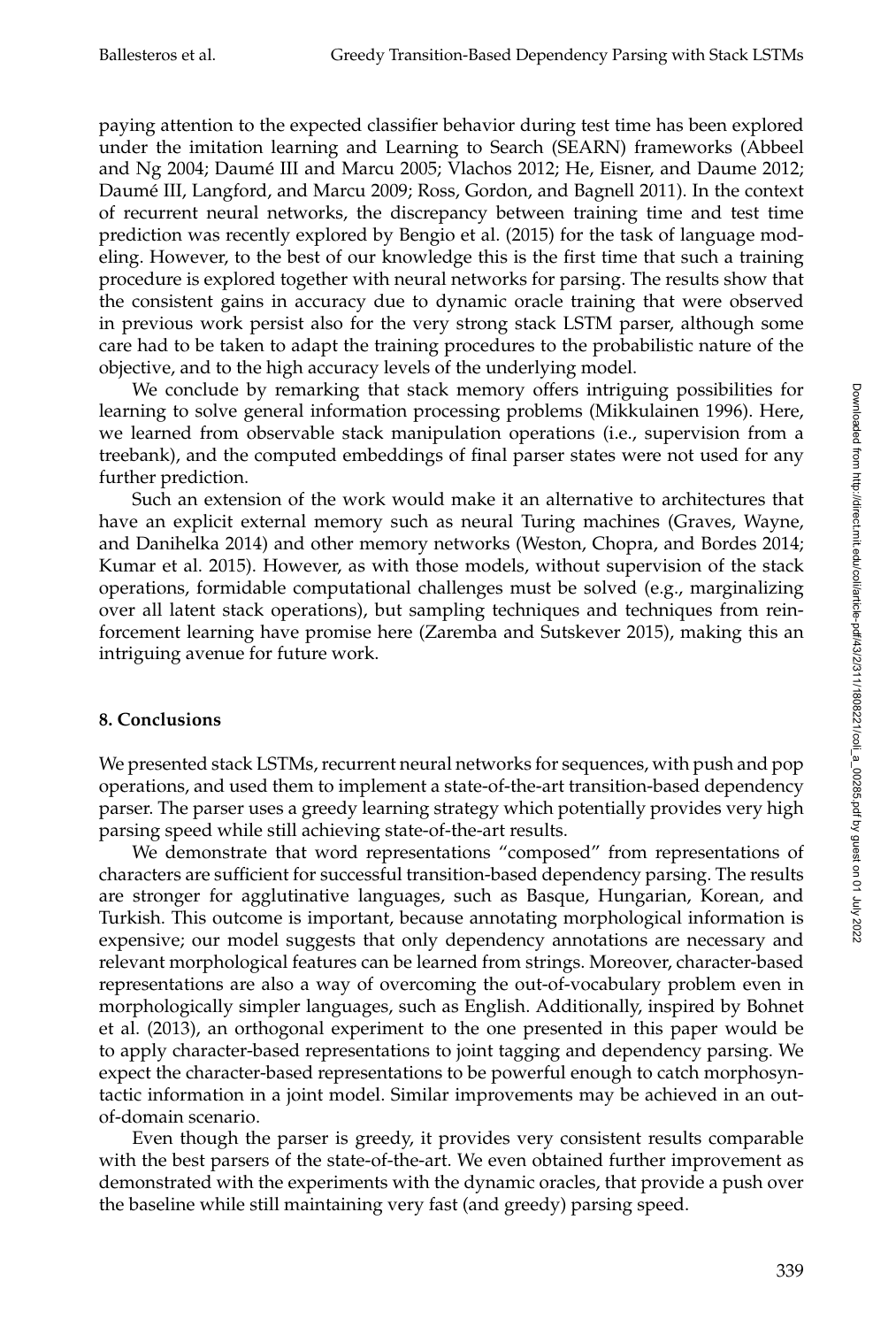Finally, it is worth noting that a modified version of the same parser has been used to create a polyglot dependency parser (Ammar et al. 2016) with the universal dependency treebanks (Nivre et al. 2015), and the stack LSTMs have also been applied to solve other core natural language processing tasks, such as named entity recognition (Lample et al. 2016), phrase-structure parsing and language modeling (Dyer et al. 2016), and joint syntactic and semantic parsing (Swayamdipta et al. 2016).

## **Acknowledgments**

We would like to thank Lingpeng Kong and Jacob Eisenstein for comments on an earlier version of this article and Danqi Chen for assistance with the parsing data sets. We would also like to thank Bernd Bohnet and Joakim Nivre for their help with the parsing algorithms. This work was sponsored in part by the U.S. Army Research Laboratory and the U.S. Army Research Office under contract/grant number W911NF-10-1-0533, and in part by NSF CAREER grant IIS-1054319. Miguel Ballesteros is supported by the European Commission under the contract numbers FP7-ICT-610411 (project MULTISENSOR) and H2020-RIA-645012 (project KRISTINA). Yoav Goldberg is supported by The Israeli Science Foundation (grant number 1555/15) and a Google Research Award.

## **References**

- Abbeel, Pieter and Andrew Y. Ng. 2004. Apprenticeship learning via inverse reinforcement learning. In *Proceedings of the Twenty-first International Conference on Machine Learning*, ICML '04, pages 1–8, New York, NY.
- Abeillé, Anne, Lionel Clément, and François Toussenel. 2003. *Building a Treebank for French*. Springer Netherlands, Dordrecht, pages 165–187.
- Aduriz, I., M. J. Aranzabe, J. M. Arriola, A. Atutxa, A. Díaz de Ilarraza, A. Garmendia, and M. Oronoz. 2003. Construction of a Basque dependency treebank. In *Proceedings of the 2nd Workshop on Treebanks and Linguistic Theories*, pages 201–204, Växjö.
- Ammar, Waleed, George Mulcaire, Miguel Ballesteros, Chris Dyer, and Noah Smith. 2016. Many languages, one parser. *Transactions of the Association for Computational Linguistics*, 4:431–444.
- Andor, Daniel, Chris Alberti, David Weiss, Aliaksei Severyn, Alessandro Presta, Kuzman Ganchev, Slav Petrov, and Michael Collins. 2016. Globally normalized transition-based neural networks. Arxiv.1603.06042.
- Ballesteros, Miguel. 2013. Effective morphological feature selection with MaltOptimizer at the SPMRL 2013 shared task. In *Proceedings of the Fourth Workshop on Statistical Parsing of Morphologically-Rich Languages*, pages 63–70, Seattle, WA.
- Ballesteros, Miguel and Bernd Bohnet. 2014. Automatic feature selection for agenda-based dependency parsing. In *Proceedings of COLING 2014, the 25th International Conference on Computational Linguistics: Technical Papers*, pages 794–805, Dublin.
- Ballesteros, Miguel, Chris Dyer, and Noah A. Smith. 2015. Improved transition-based parsing by modeling characters instead of words with LSTMs. In *Proceedings of the 2015 Conference on Empirical Methods in Natural Language Processing*, pages 349–359, Lisbon.
- Ballesteros, Miguel and Joakim Nivre. 2013. Going to the roots of dependency parsing. *Computational Linguistics*, 39(1):5–13.
- Ballesteros, Miguel and Joakim Nivre. 2016. Maltoptimizer: Fast and effective parser optimization. *Natural Language Engineering*, 22:187–213, 3.
- Bansal, Mohit, Kevin Gimpel, and Karen Livescu. 2014. Tailoring continuous word representations for dependency parsing. In *Proceedings of the 52nd Annual Meeting of the Association for Computational Linguistics (Volume 2: Short Papers)*, pages 809–815, Baltimore, MD.
- Bengio, Samy, Oriol Vinyals, Navdeep Jaitly, and Noam M. Shazeer. 2015. Scheduled sampling for sequence prediction with recurrent neural networks. In *Advances in Neural Information Processing Systems, 28*. Curran Associates, Inc., pages 1171–1179.
- Bengio, Yoshua, Rejean Ducharme, Pascal ´ Vincent, and Christian Jauvin. 2003. A neural probabilistic language model. *Journal of Machine Learning Research*, 3:1137–1155.
- Bengio, Yoshua, Patrice Simard, and Paolo Frasconi. 1994. Learning long-term dependencies with gradient descent is difficult. *IEEE Transactions on Neural Networks*, 5(2):157–166.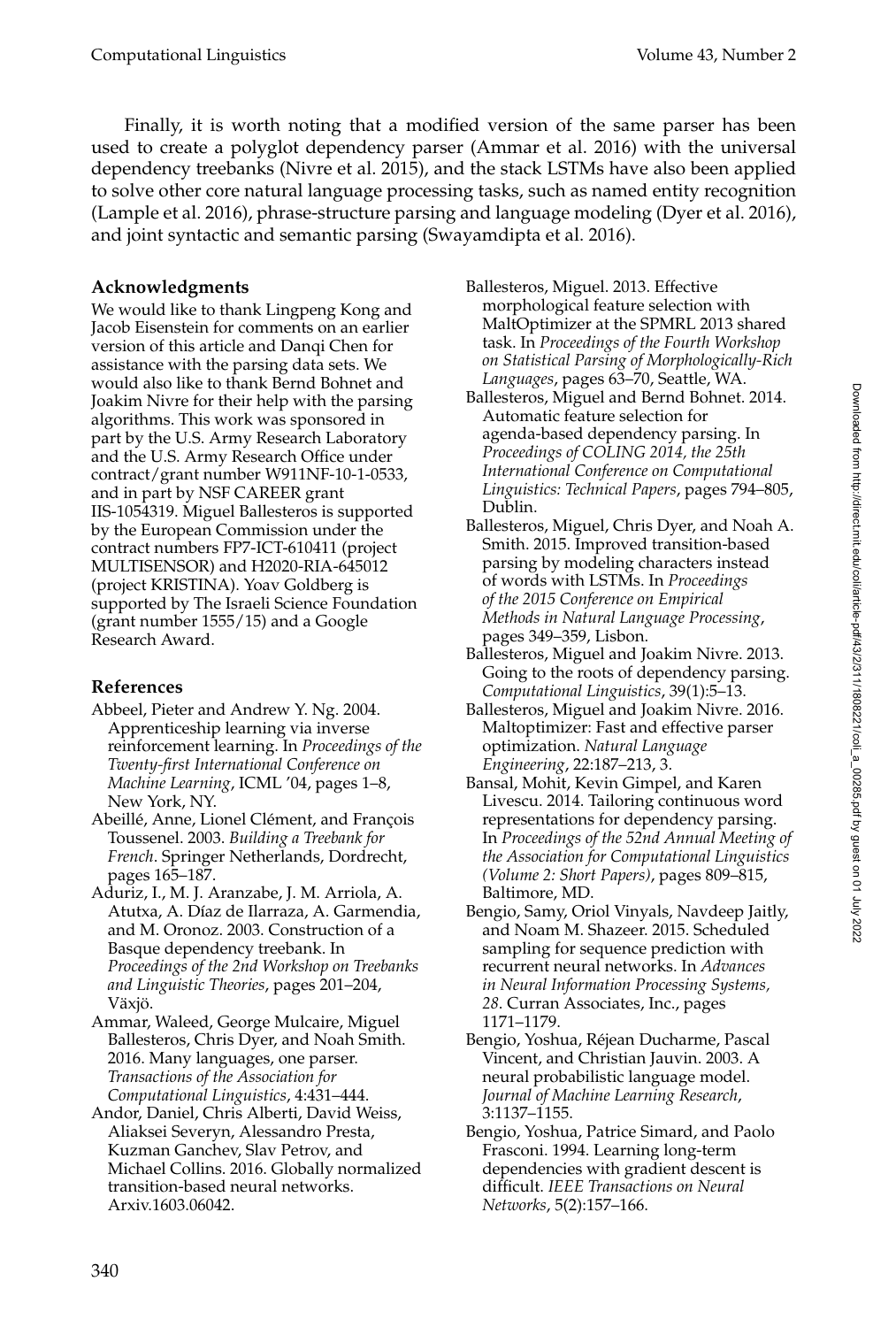- Björkelund, Anders, Ozlem Çetinoğlu, Agnieszka Faleńska, Richárd Farkas, Thomas Mueller, Wolfgang Seeker, and Zsolt Szántó. 2014. Introducing the IMS-Wrocław-Szeged-Cis entry at the SPMRL 2014 shared task: Reranking and morpho-syntax meet unlabeled data. In *Proceedings of the First Joint Workshop on Statistical Parsing of Morphologically Rich Languages and Syntactic Analysis of Non-Canonical Languages*, pages 97–102, Dublin.
- Bjorkelund, Anders, Ozlem Cetinoglu, ¨ Richard Farkas, Thomas Mueller, and ´ Wolfgang Seeker. 2013. (Re)ranking meets morphosyntax: State-of-the-art results from the SPMRL 2013 shared task. In *Proceedings of the Fourth Workshop on Statistical Parsing of Morphologically-Rich Languages*, pages 135–145, Seattle, WA.
- Björkelund, Anders and Joakim Nivre. 2015. Non-deterministic oracles for unrestricted non-projective transition-based dependency parsing. In *Proceedings of the 14th International Conference on Parsing Technologies*, pages 76–86, Bilbao.
- Bohnet, Bernd and Joakim Nivre. 2012. A transition-based system for joint part-of-speech tagging and labeled non-projective dependency parsing. In *Proceedings of the 2012 Joint Conference on Empirical Methods in Natural Language Processing and Computational Natural Language Learning*, pages 1455–1465, Jeju Island.
- Bohnet, Bernd, Joakim Nivre, Igor Boguslavsky, Richárd Farkas, Filip Ginter, and Jan Hajič. 2013. Joint morphological and syntactic analysis for richly inflected languages. *Transactions of the Association for Computational Linguistics (TACL)*, 1:415–428.
- Botha, Jan A. and Phil Blunsom. 2014. Compositional morphology for word representations and language modelling. In *Proceedings of the 31th International Conference on Machine Learning, ICML 2014*, pages 1899–1907, Beijing.
- Buchholz, Sabine and Erwin Marsi. 2006. CoNLL-X shared task on multilingual dependency parsing. In *Proceedings of the Tenth Conference on Computational Natural Language Learning (CoNLL-X)*, pages 149–164, New York, NY.
- Charniak, Eugene and Mark Johnson. 2005. Coarse-to-fine n-best parsing and maxent discriminative reranking. In *Proceedings of the 43rd Annual Meeting of the Association for Computational Linguistics (ACL'05)*,

pages 173–180, Ann Arbor, MI. Association for Computational Linguistics.

- Chen, Danqi and Christopher Manning. 2014. A fast and accurate dependency parser using neural networks. In *Proceedings of the 2014 Conference on Empirical Methods in Natural Language Processing (EMNLP)*, pages 740–750, Doha.
- Chen, Wenliang, Yue Zhang, and Min Zhang. 2014. Feature embedding for dependency parsing. In *Proceedings of COLING 2014, the 25th International Conference on Computational Linguistics: Technical Papers*, pages 816–826, Dublin.
- Chen, Xinxiong, Lei Xu, Zhiyuan Liu, Maosong Sun, and Huan-Bo Luan. 2015. Joint learning of character and word embeddings. In Qiang Yang and Michael Wooldridge, editors, *IJCAI*, pages 1236–1242. AAAI Press.
- Choi, Jinho D. 2013. Preparing Korean data for the shared task on parsing morphologically rich languages. ArXiv.1309.1649.
- Choi, Jinho D. and Andrew McCallum. 2013. Transition-based dependency parsing with selectional branching. In *Proceedings of the 51st Annual Meeting of the Association for Computational Linguistics (Volume 1: Long Papers)*, pages 1052–1062, Sofia.
- Chrupała, Grzegorz. 2014. Normalizing tweets with edit scripts and recurrent neural embeddings. In *Proceedings of the 52nd Annual Meeting of the Association for Computational Linguistics (Volume 2: Short Papers)*, pages 680–686, Baltimore, MD.
- Cohen, Shay B. and Noah A. Smith. 2007. Joint morphological and syntactic disambiguation. In *Proceedings of the 2007 Joint Conference on Empirical Methods in Natural Language Processing and Computational Natural Language Learning (EMNLP-CoNLL)*, pages 208–217, Prague.
- Das, Sreerupa, C. Lee Giles, and Guo zheng Sun. 1992. Learning context-free grammars: Capabilities and limitations of a recurrent neural network with an external stack memory. In *Conference of the Cognitive Science Society*. Morgan Kaufmann Publishers, pages 791–795.
- Daumé III, Hal, John Langford, and Daniel Marcu. 2009. Search-based structured prediction. *Machine Learning*, 75:297–325.
- Daume III, Hal and Daniel Marcu. 2005. ´ Learning as search optimization: Approximate large margin methods for structured prediction. In *Proceedings of the*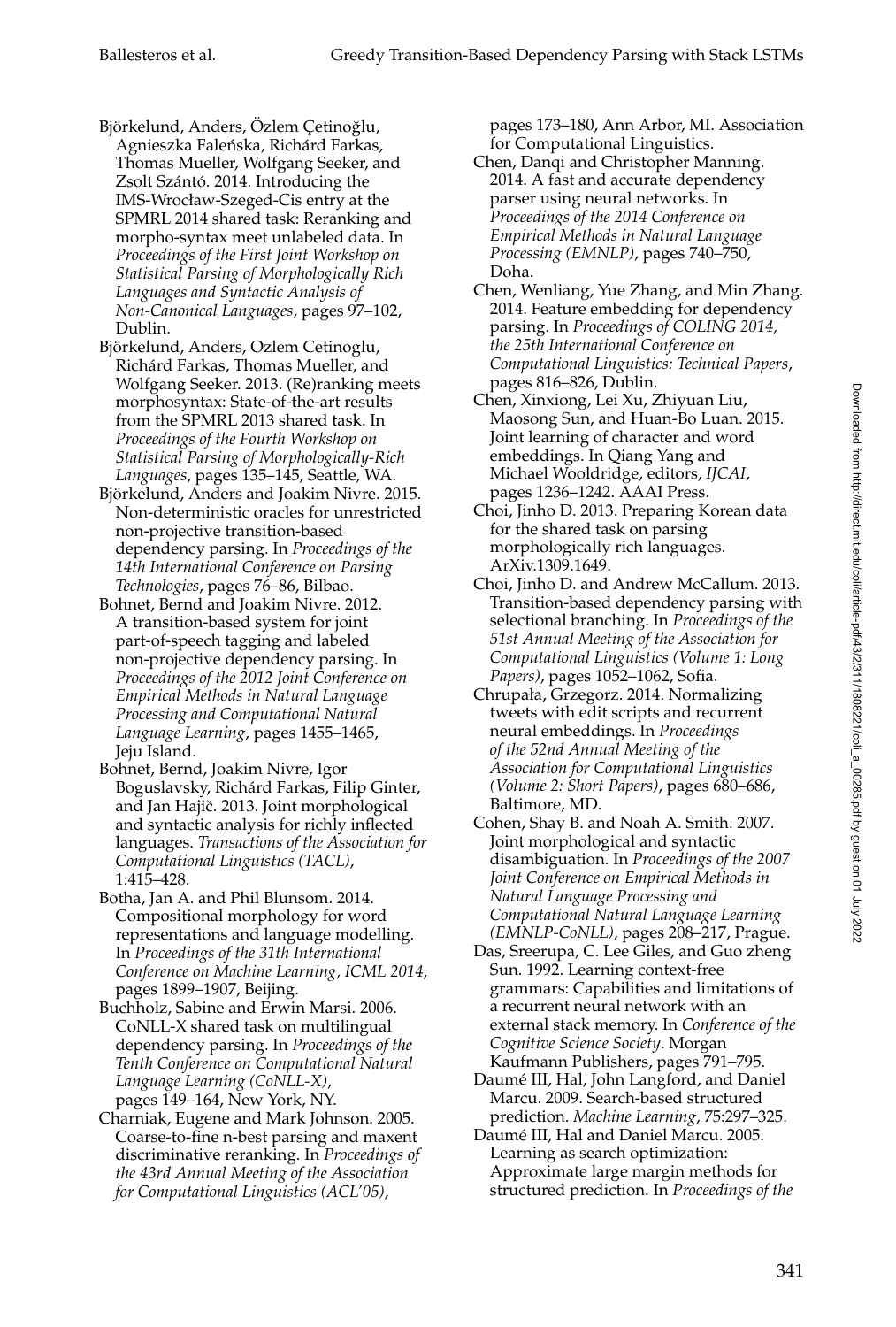*International Conference on Machine Learning (ICML)*, pages 169–176, Bonn.

- dos Santos, Cicero and Victor Guimarães. 2015. Boosting named entity recognition with neural character embeddings. In *Proceedings of the Fifth Named Entity Workshop*, pages 25–33, Beijing.
- dos Santos, Cícero.Nogueira and Bianca Zadrozny. 2014. Learning character-level representations for part-of-speech tagging. In *Proceedings of the 31th International Conference on Machine Learning, ICML 2014*, pages 1818–1826, Beijing.
- Dyer, Chris, Miguel Ballesteros, Wang Ling, Austin Matthews, and Noah A. Smith. 2015. Transition-based dependency parsing with stack long short-term memory. In *Proceedings of the 53rd Annual Meeting of the Association for Computational Linguistics and the 7th International Joint Conference on Natural Language Processing (Volume 1: Long Papers)*, pages 334–343, Beijing.
- Dyer, Chris, Adhiguna Kuncoro, Miguel Ballesteros, and Noah A. Smith. 2016. Recurrent neural network grammars. In *Proceedings of the 2016 Conference of the North American Chapter of the Association for Computational Linguistics: Human Language Technologies*, pages 199–209, San Diego, CA.
- Gers, Felix A., Nicol N. Schraudolph, and Jürgen Schmidhuber. 2003. Learning precise timing with LSTM recurrent networks. *Journal of Machine Learning Research*, 3:115–143.
- Glorot, Xavier and Yoshua Bengio. 2010. Understanding the difficulty of training deep feedforward neural networks. In *Proceedings of the Thirteenth International Conference on Artificial Intelligence and Statistics, AISTATS 2010*, pages 249–256, Sardinia.
- Glorot, Xavier, Antoine Bordes, and Yoshua Bengio. 2011. Deep sparse rectifier neural networks. In *Proceedings of the Fourteenth International Conference on Artificial Intelligence and Statistics, AISTATS 2011*, pages 315–323, Ft. Lauderdale, FL.
- Goldberg, Yoav. 2013. Dynamic-oracle transition-based parsing with calibrated probabilistic output. In *Proceedings of International Conference on Parsing Technologies (IWPT)*, pages 82–90, Nara.
- Goldberg, Yoav and Michael Elhadad. 2011. Joint Hebrew segmentation and parsing using a PCFG-LA lattice parser. In *Proceedings of the 49th Annual Meeting of the Association for Computational Linguistics:*

*Human Language Technologies: short papers-Volume 2*, pages 704–709, Portland, OR.

- Goldberg, Yoav and Joakim Nivre. 2012. A dynamic oracle for arc-eager dependency parsing. In *Proceedings of COLING 2012*, pages 959–976, Mumbai.
- Goldberg, Yoav and Joakim Nivre. 2013. Training deterministic parsers with non-deterministic oracles. *Transactions of the Association for Computational Linguistics (TACL)*, 1:403–414.
- Goldberg, Yoav, Francesco Sartorio, and Giorgio Satta. 2014. A tabular method for dynamic oracles in transition-based parsing. *Transactions of the Association for Computational Linguistics*, 2:120–130.
- Goldberg, Yoav and Reut Tsarfaty. 2008. A single generative model for joint morphological segmentation and syntactic parsing. In *Proceedings of ACL-08: HLT*, pages 371–379, Columbus, OH.
- Goldberg, Yoav, Kai Zhao, and Liang Huang. 2013. Efficient implementation of beam-search incremental parsers. In *Proceedings of the 51st Annual Meeting of the Association for Computational Linguistics (Volume 2: Short Papers)*, pages 628–633, Sofia.
- Gómez-Rodríguez, Carlos and Daniel Fernández-González. 2015. An efficient dynamic oracle for unrestricted non-projective parsing. In *Proceedings of the Association for Computational Linguistics (ACL)*, pages 256–261, Beijing.
- Gómez-Rodríguez, Carlos, Francesco Sartorio, and Giorgio Satta. 2014. A polynomial-time dynamic oracle for non-projective dependency parsing. In *Proceedings of the Conference on Empirical Methods in Natural Language Processing (EMNLP)*, pages 917–927, Doha.
- Graves, Alex. 2013. Generating sequences with recurrent neural networks. ArXiv.1308.0850.
- Graves, Alex, Santiago Fernández, and Jürgen Schmidhuber. 2007. Multidimensional recurrent neural networks. In *Artificial Neural Networks (ICANN)*. Springer, pages 549–558.
- Graves, Alex and Jürgen Schmidhuber. 2005. Framewise phoneme classification with bidirectional LSTM and other neural network architectures. *Neural Networks*, 18(5-6):602–610.
- Graves, Alex, Greg Wayne, and Ivo Danihelka. 2014. Neural Turing machines. ArXiv.1410.5401.
- Grefenstette, Edward, Karl Moritz Hermann, Georgiana Dinu, and Phil Blunsom. 2014.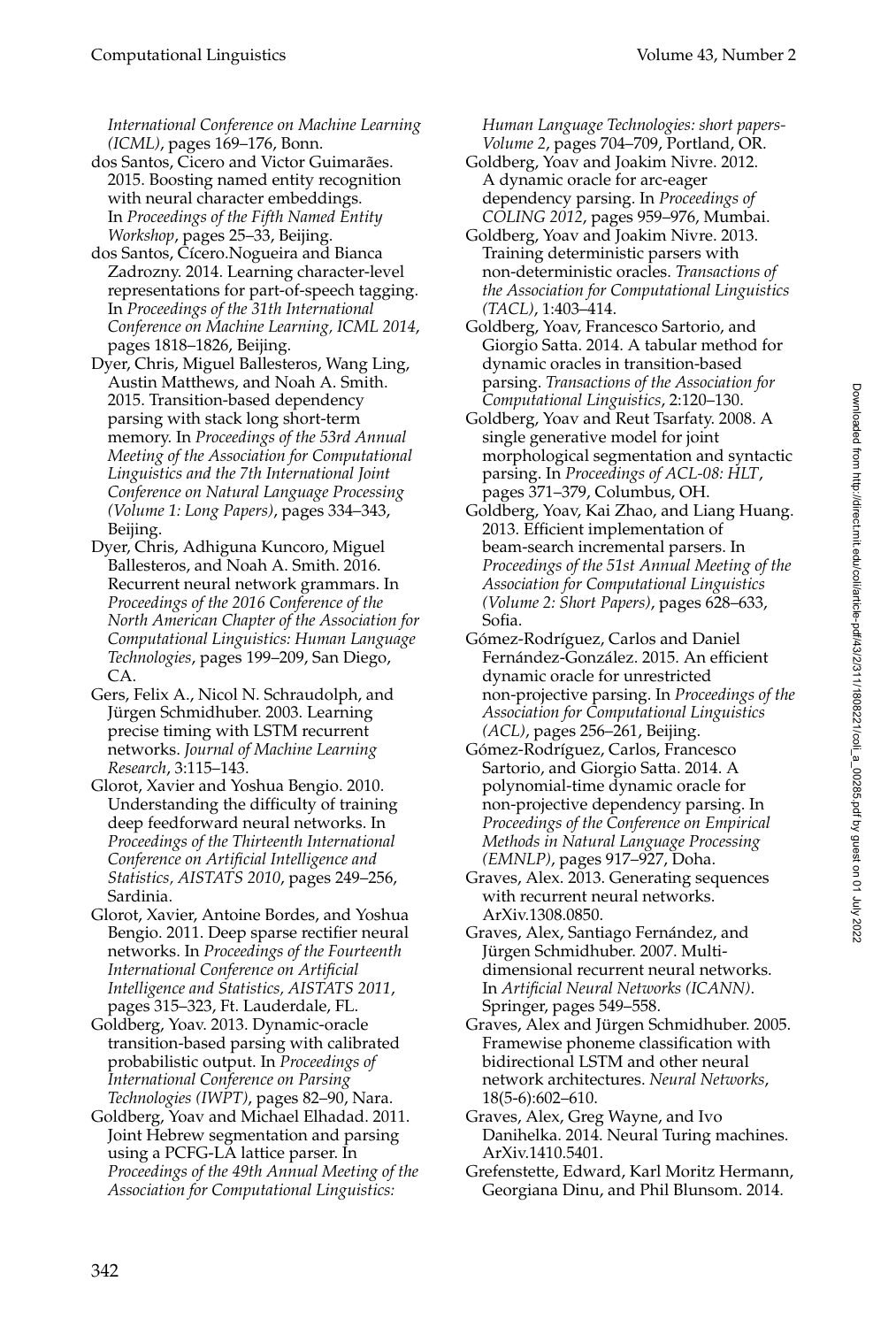New directions in vector space models of meaning. In *Proceedings of the 52nd Annual Meeting of the Association for Computational Linguistics: Tutorials*, page 8, Baltimore, MD.

- Grefenstette, Edward, Karl Moritz Hermann, Mustafa Suleyman, and Phil Blunsom. 2015. Learning to transduce with unbounded memory. In C. Cortes, N. D. Lawrence, D. D. Lee, M. Sugiyama, and R. Garnett, editors, *Advances in Neural Information Processing Systems 28*. Curran Associates, Inc., pages 1828–1836.
- Greff, Klaus, Rupesh Kumar Srivastava, Jan Koutník, Bas R. Steunebrink, and Jürgen Schmidhuber. 2015. LSTM: A search space odyssey. ArXiv.1503.04069.
- Hajič, Jan, Massimiliano Ciaramita, Richard Johansson, Daisuke Kawahara, Maria Antònia Martí, Lluís Màrquez, Adam Meyers, Joakim Nivre, Sebastian Padó, Jan Štěpánek, Pavel Straňák, Mihai Surdeanu, Nianwen Xue, and Yi Zhang. 2009. The CoNLL-2009 shared task: Syntactic and semantic dependencies in multiple languages. In *Proceedings of the Thirteenth Conference on Computational Natural Language Learning (CoNLL 2009): Shared Task*, pages 1–18, Boulder, CO.
- He, He, Jason Eisner, and Hal Daume. 2012. Imitation learning by coaching. In F. Pereira, C. J. C. Burges, L. Bottou, and K. Q. Weinberger, editors, *Advances in Neural Information Processing Systems 25*. Curran Associates, Inc., pages 3149–3157.
- Henderson, James. 2003. Inducing history representations for broad coverage statistical parsing. In *Proceedings of the 2003 Human Language Technology Conference of the North American Chapter of the Association for Computational Linguistics*, pages 24–31, Edmonton.
- Henderson, James. 2004. Discriminative training of a neural network statistical parser. In *Proceedings of the 42nd Meeting of the Association for Computational Linguistics (ACL'04), Main Volume*, pages 95–102, Barcelona.
- Hermann, Karl Moritz and Phil Blunsom. 2013. The role of syntax in vector space models of compositional semantics. In *Proceedings of the ACL*, pages 1–11, Sofia.
- Hochreiter, Sepp and Jürgen Schmidhuber. 1997. Long short-term memory. *Neural Computation*, 9(8):1735–1780.
- Honnibal, Matthew, Yoav Goldberg, and Mark Johnson. 2013. A non-monotonic arc-eager transition system for

dependency parsing. In *Proceedings of the Seventeenth Conference on Computational Natural Language Learning (CoNLL)*, pages 163–172, Sofia.

- Honnibal, Matthew and Mark Johnson. 2014. Joint incremental disfluency detection and dependency parsing. *Transactions of the Association for Computational Linguistics (TACL)*, 2:131–142.
- Joulin, Armand and Tomas Mikolov. 2015. Inferring algorithmic patterns with stack-augmented recurrent nets. ArXiv.1503.01007.
- Kim, Yoon, Yacine Jernite, David Sontag, and Alexander M. Rush. 2016. Character-aware neural language models. In *Proceedings of the Thirtieth AAAI Conference on Artificial Intelligence*, pages 2741–2749, Phoenix, AZ.
- Kuhlmann, Marco, Carlos Gómez-Rodríguez, and Giorgio Satta. 2011. Dynamic programming algorithms for transition-based dependency parsers. In *Proceedings of the 49th Annual Meeting of the Association for Computational Linguistics: Human Language Technologies*, pages 673–682, Portland, OR.
- Kumar, Ankit, Ozan Irsoy, Jonathan Su, James Bradbury, Robert English, Brian Pierce, Peter Ondruska, Ishaan Gulrajani, and Richard Socher. 2015. Ask me anything: Dynamic memory networks for natural language processing. ArXiv.1506.07285.
- Lample, Guillaume, Miguel Ballesteros, Sandeep Subramanian, Kazuya Kawakami, and Chris Dyer. 2016. Neural architectures for named entity recognition. In *Proceedings of the 2016 Conference of the North American Chapter of the Association for Computational Linguistics: Human Language Technologies*, pages 260–270, San Diego, CA.
- Le, Phong and Willem Zuidema. 2014. The inside-outside recursive neural network model for dependency parsing. In *Proceedings of the 2014 Conference on Empirical Methods in Natural Language Processing (EMNLP)*, pages 729–739, Doha.
- LeCun, Yann, L. Bottou, Yoshua Bengio, and Patrick Haffner. 1998. Gradient-based learning applied to document recognition. In *Proceedings of the IEEE*, 11:2278–2324.
- Ling, Wang, Chris Dyer, Alan W. Black, and Isabel Trancoso. 2015a. Two/too simple adaptations of word2vec for syntax problems. In *Proceedings of the 2015 Conference of the North American Chapter of the Association for Computational*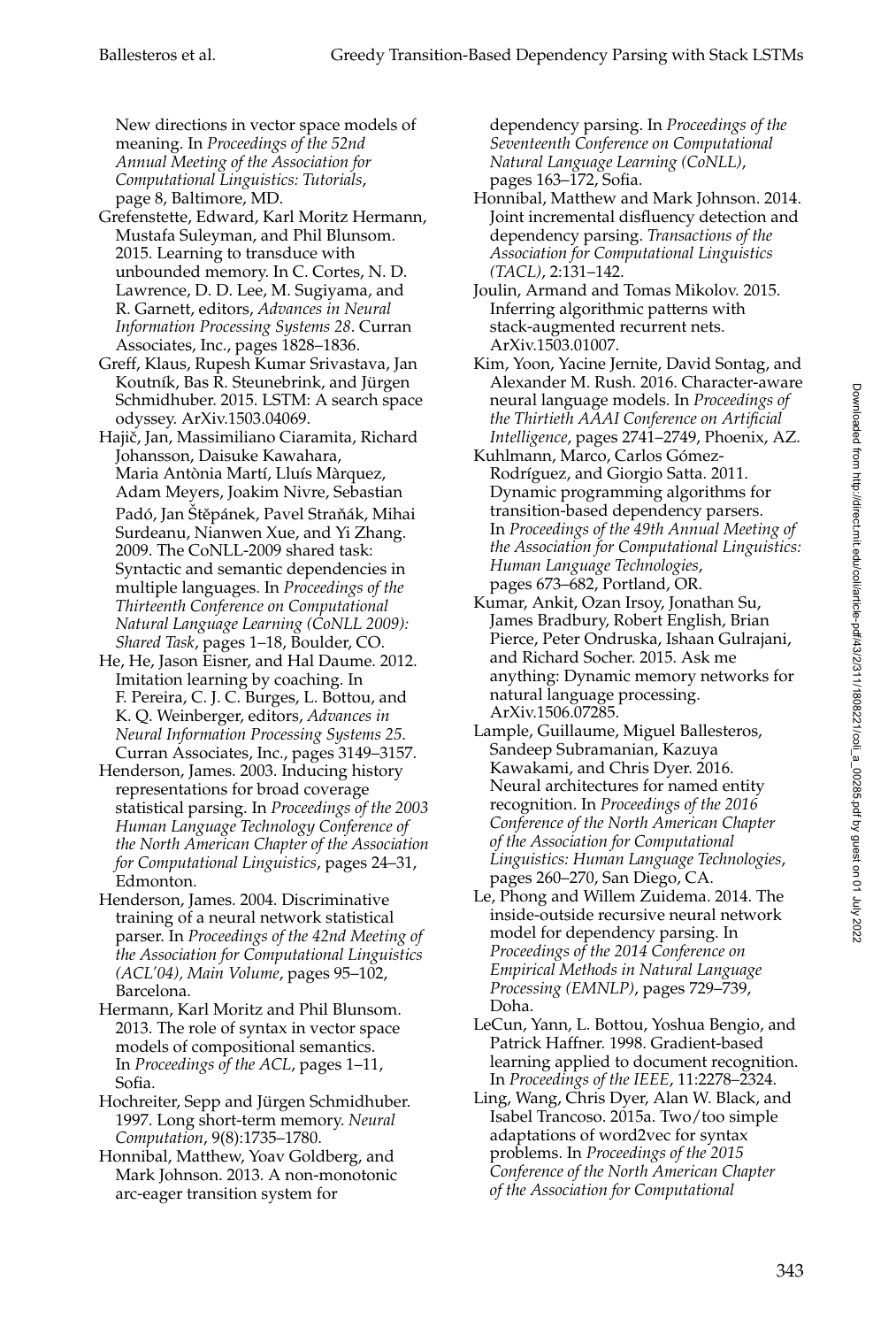*Linguistics: Human Language Technologies*, pages 1299–1304, Denver, CO.

- Ling, Wang, Chris Dyer, Alan W. Black, Isabel Trancoso, Ramon Fermandez, Silvio Amir, Luis Marujo, and Tiago Luis. 2015b. Finding function in form: Compositional character models for open vocabulary word representation. In *Proceedings of the 2015 Conference on Empirical Methods in Natural Language Processing*, pages 1520–1530, Lisbon.
- Maamouri, Mohamed, Ann Bies, Tim Buckwalter, and Wigdan Mekki. 2004. The Penn Arabic Treebank: Building a large-scale annotated Arabic corpus. In *NEMLAR Conference on Arabic Language Resources and Tools*, pages 466–467, Cairo.
- Marneffe, Marie-Catherine De, Bill MacCartney, and Christopher D. Manning. 2006. Generating typed dependency parses from phrase structure parses. In *Proceedings of Language Resources and Evaluation Conference (LREC)*, pages 449–454, Genoa.
- Mayberry, Marshall R. and Risto Miikkulainen. 1999. SARDSRN: A neural network shift-reduce parser. In *Proceedings of the International Joint Conference on Artificial Intelligence (IJCAI)*, pages 820–825, Stockholm.
- Mikkulainen, Risto. 1996. Subsymbolic case-role analysis of sentences with embedded clauses. *Cognitive Science*, 20:47–73.
- Mikolov, Tomas, Martin Karafiát, Lukás Burget, Jan Cernocký, and Sanjeev Khudanpur. 2010. Recurrent neural network based language model. In *INTERSPEECH 2010, 11th Annual Conference of the International Speech Communication Association*, pages 1045–1048, Makuhari.
- Mikolov, Tomas, Ilya Sutskever, Kai Chen, Greg S. Corrado, and Jeff Dean. 2013. Distributed representations of words and phrases and their compositionality. In C. J. C. Burges, L. Bottou, M. Welling, Z. Ghahramani, and K. Q. Weinberger, editors, *Advances in Neural Information Processing Systems 26*. Curran Associates, Inc., 3111–3119.
- Mnih, Andriy and Geoffrey Hinton. 2007. Three new graphical models for statistical language modelling. In *Proceedings of the 24th International Conference on Machine Learning*, ICML '07, pages 641–648, New York, NY.
- Mueller, Thomas, Helmut Schmid, and Hinrich Schütze. 2013. Efficient

higher-order CRFs for morphological tagging. In *Proceedings of the 2013 Conference on Empirical Methods in Natural Language Processing*, pages 322–332, Seattle, WA.

- Nivre, Joakim. 2003. An efficient algorithm for projective dependency parsing. In *Proceedings of the 8th International Workshop on Parsing Technologies (IWPT)*, pages 149–160, Nancy.
- Nivre, Joakim. 2004. Incrementality in deterministic dependency parsing. In *Proceedings of the Workshop on Incremental Parsing: Bringing Engineering and Cognition Together*, IncrementParsing '04, pages 50–57, Stroudsburg, PA.
- Nivre, Joakim. 2007. Incremental non-projective dependency parsing. In *Human Language Technologies 2007: The Conference of the North American Chapter of the Association for Computational Linguistics; Proceedings of the Main Conference*, pages 396–403, Rochester, NY.
- Nivre, Joakim. 2008. Algorithms for deterministic incremental dependency parsing. *Computational Linguistics*, 34:4:513–553.
- Nivre, Joakim. 2009. Non-projective dependency parsing in expected linear time. In *Proceedings of the Joint Conference of the 47th Annual Meeting of the ACL and the 4th International Joint Conference on Natural Language Processing of the AFNLP (ACL-IJCNLP)*, pages 351–359, Singapore.
- Nivre, Joakim, Željko Agić, Maria Jesus Aranzabe, Masayuki Asahara, Aitziber Atutxa, Miguel Ballesteros, John Bauer, et al. 2015. Universal dependencies 1.2. LINDAT/CLARIN digital library at Institute of Formal and Applied Linguistics, Charles University in Prague.
- Nivre, Joakim, Johan Hall, Jens Nilsson, Gülsen Eryiğit, and Svetoslav Marinov. 2006. Labeled pseudo-projective dependency parsing with support vector machines. In *Proceedings of the 10th Conference on Computational Natural Language Learning (CoNLL)*, pages 221–225, New York, NY.
- Nivre, Joakim and Jens Nilsson. 2005. Pseudo-projective dependency parsing. In *Proceedings of the 43rd Annual Meeting of the Association for Computational Linguistics (ACL)*, pages 99–106, Ann Arbor, MI.
- Nivre, Joakim, Jens Nilsson, and Johan Hall. 2006. Talbanken05: A Swedish treebank with phrase structure and dependency annotation. In *Proceedings of Language*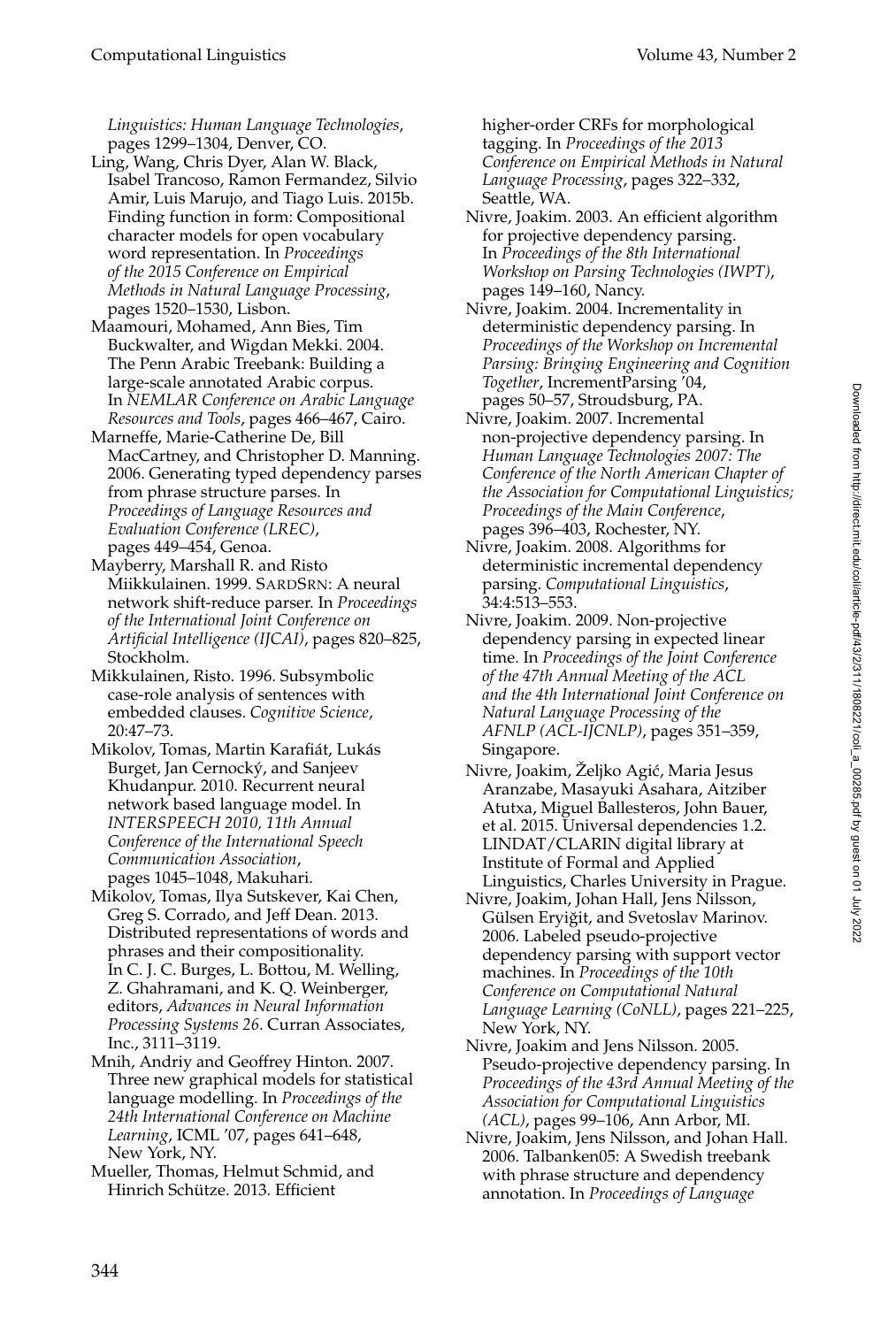*Resources and Evaluation Conference (LREC)*, pages 1392–1395, Genoa.

- Oflazer, Kemal, Bilge Say, Dilek Zeynep Hakkani-Tür, and Gökhan Tür. 2003. Building a Turkish treebank. In *Treebanks*. Springer, pages 261–277.
- Pascanu, Razvan, Çaglar Gülçehre, Kyunghyun Cho, and Yoshua Bengio. 2013. How to construct deep recurrent neural networks. ArXiv.1312.6026.
- Paulus, Romain, Richard Socher, and Christopher D. Manning. 2014. Global belief recursive neural networks. In Z. Ghahramani, M. Welling, C. Cortes, N. D. Lawrence, and K. Q. Weinberger, editors, *Advances in Neural Information Processing Systems 27*. Curran Associates, Inc., pages 2888–2896.
- Riezler, Stefan, Detlef Prescher, Jonas Kuhn, and Mark Johnson. 2000. Lexicalized stochastic modeling of constraint-based grammars using log-linear measures and EM training. In *Proceedings of the 38th Annual Meeting of the Association for Computational Linguistics*, pages 480–487, Hong Kong.
- Ross, Stephane, Geoffrey J. Gordon, and ´ Drew Bagnell. 2011. A reduction of imitation learning and structured prediction to no-regret online learning. In *Proceedings of the Fourteenth International Conference on Artificial Intelligence and Statistics, AISTATS 2011*, pages 627–635, Ft. Lauderdale, FL.
- Seddah, Djamé, Sandra Kübler, and Reut Tsarfaty. 2014. Introducing the SPMRL 2014 shared task on parsing morphologicallyrich languages. In *Proceedings of the First Joint Workshop on Statistical Parsing of Morphologically Rich Languages and Syntactic Analysis of Non-Canonical Languages*, pages 103–109, Dublin.
- Seddah, Djamé, Reut Tsarfaty, Sandra Kübler, Marie Candito, Jinho D. Choi, Richárd Farkas, Jennifer Foster, et al. 2013. Overview of the SPMRL 2013 shared task: A cross-framework evaluation of parsing morphologically rich languages. In *Proceedings of the Fourth Workshop on Statistical Parsing of Morphologically-Rich Languages*, pages 146–182, Seattle, WA.
- Seeker, Wolfgang and Jonas Kuhn. 2012. Making ellipses explicit in dependency conversion for a German treebank. In *Proceedings of the Eighth International Conference on Language Resources and Evaluation (LREC'12)*, pages 3132–3139, Istanbul.
- Sima'an, Khalil, Alon Itai, Yoad Winter, Alon Altman, and Noa Nativ. 2001. Building a tree-bank for modern Hebrew text. In *Traitement Automatique des Langues*, 42:347–380.
- Socher, Richard, John Bauer, Christopher D. Manning, and Andrew Y. Ng. 2013. Parsing with compositional vector grammars. In *Proceedings of the 51st Annual Meeting of the Association for Computational Linguistics (Volume 1: Long Papers)*, pages 455–465, Sofia.
- Socher, Richard, Eric H. Huang, Jeffrey Pennin, Christopher D. Manning, and Andrew Y. Ng. 2011. Dynamic pooling and unfolding recursive autoencoders for paraphrase detection. In J. Shawe-Taylor, R. S. Zemel, P. L. Bartlett, F. Pereira, and K. Q. Weinberger, editors, *Advances in Neural Information Processing Systems 24*. Curran Associates, Inc., pages 801–809.
- Socher, Richard, Andrej Karpathy, Quoc V. Le, Christopher D. Manning, and Andrew Y. Ng. 2013a. Grounded compositional semantics for finding and describing images with sentences. *Transactions of the Association for Computational Linguistics*, pages 207–218.
- Socher, Richard, Alex Perelygin, Jean Wu, Jason Chuang, Christopher D. Manning, Andrew Ng, and Christopher Potts. 2013b. Recursive deep models for semantic compositionality over a sentiment treebank. In *Proceedings of the 2013 Conference on Empirical Methods in Natural Language Processing*, pages 1631–1642, Seattle, WA.
- Stenetorp, Pontus. 2013. Transition-based dependency parsing using recursive neural networks. In *Proceedings of the NIPS Deep Learning Workshop*, pages 1–9, Lake Tahoe, CA.
- Sutskever, Ilya, Oriol Vinyals, and Quoc V. Le. 2014. Sequence to sequence learning with neural networks. In Z. Ghahramani, M. Welling, C. Cortes, N. D. Lawrence, and K. Q. Weinberger, editors, *Advances in Neural Information Processing Systems 27*. Curran Associates, Inc., pages 3104–3112.
- Swayamdipta, Swabha, Miguel Ballesteros, Chris Dyer, and Noah A. Smith. 2016. Greedy, joint syntactic-semantic parsing with stack LSTMs. In *Proceedings of the 53rd Annual Meeting of the Conference of Natural Language Learning (CoNLL)*. Berlin.
- Świdziński, Marek and Marcin Woliński. 2010. Towards a bank of constituent parse trees for Polish. In *Text, Speech and*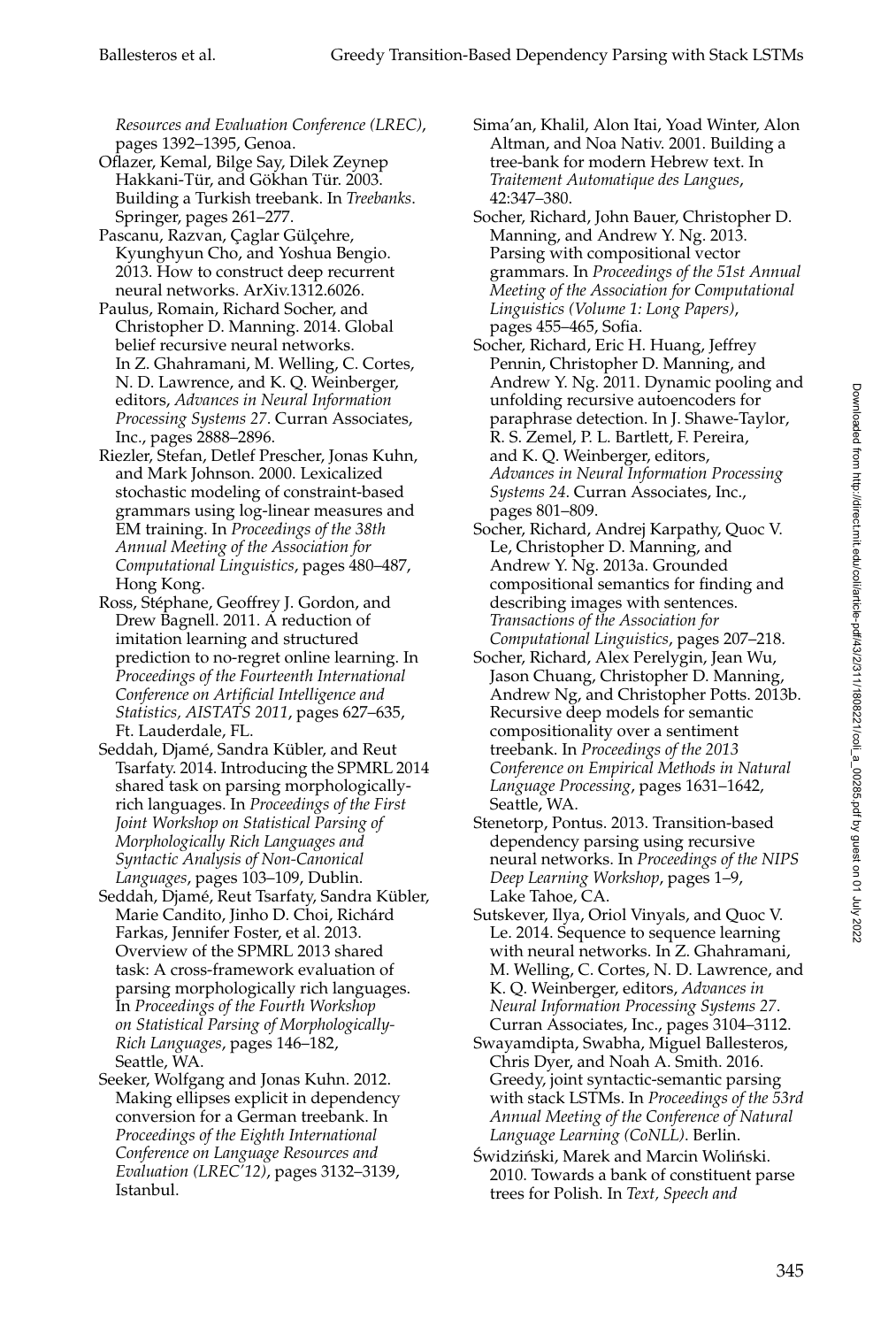*Dialogue: 13th International Conference (TSD)*, pages 197–204, Brno.

Tai, Kai Sheng, Richard Socher, and Christopher D. Manning. 2015. Improved semantic representations from tree-structured long short-term memory networks. In *Proceedings of the 53rd Annual Meeting of the Association for Computational Linguistics and the 7th International Joint Conference on Natural Language Processing (Volume 1: Long Papers)*, pages 1556–1566, Beijing.

Titov, Ivan and James Henderson. 2007a. Constituent parsing with incremental sigmoid belief networks. In *Proceedings of the 45th Annual Meeting of the Association for Computational Linguistics*, pages 632–639, Prague.

Titov, Ivan and James Henderson. 2007b. A latent variable model for generative dependency parsing. In *Proceedings of the Tenth International Conference on Parsing Technologies*, pages 144–155, Prague.

Tokgöz, Alper and Gülşen Eryiğit. 2015. Transition-based dependency dag parsing using dynamic oracles. In *Proceedings of the Student Research Workshop of the Association for Computational Linguistics (ACL)*, pages 22–27, Beijing.

Toutanova, Kristina, Dan Klein, Christopher D. Manning, and Yoram Singer. 2003, Feature-rich part-of-speech tagging with a cyclic dependency network. In *Proceedings of the North American Chapter of the Association for Computational Linguistiscs – Human Language Technologies (NAACL–HLT)*, pages 173–180, Edmonton.

Tsarfaty, Reut. 2006, Integrated morphological and syntactic disambiguation for modern Hebrew. In *Proceedings of the COLING/ACL 2006 Student Research Workshop*, pages 49–54, Sydney.

Tseng, Huihsin, Pichuan Chang, Galen Andrew, Daniel Jurafsky, and Christopher Manning. 2005. A conditional random field word segmenter for SIGHAN bakeoff 2005. In *Proceedings of the Fourth SIGHAN Workshop on Chinese Language Processing*, pages 168–171, Jeju Island.

Vaswani, Ashish and Kenji Sagae. 2016. Efficient structured inference for transition-based parsing with neural networks and error states. *Transactions of the Association for Computational Linguistics*, 4:183–196.

Vincze, Veronika, Dóra Szauter, Attila Almási, György Móra, Zoltán Alexin and János Csirik. 2010. Hungarian dependency treebank. In Nicoletta Calzolari (Conference Chair), Khalid Choukri, Bente Maegaard, Joseph Mariani, Jan Odijk, Stelios Piperidis, Mike Rosner, and Daniel Tapias, editors, In *Proceedings of the Seventh International Conference on Language Resources and Evaluation (LREC'10)*, Valletta.

Vinyals, Oriol, Łukasz Kaiser, Terry Koo, Slav Petrov, Ilya Sutskever, and Geoffrey Hinton. 2015. Grammar as a foreign language. In C. Cortes, N. D. Lawrence, D. D. Lee, M. Sugiyama, and R. Garnett, editors, *Advances in Neural Information Processing Systems 28*. Curran Associates, Inc., pages 2773–2781.

Vlachos, Andreas. 2012. An investigation of imitation learning algorithms for structured prediction. In *Proceedings of the European Workshop on Reinforcement Learning (EWRL)*, pages 143–154, Edinburgh.

Watanabe, Taro and Eiichiro Sumita. 2015. Transition-based neural constituent parsing. In *Proceedings of the 53rd Annual Meeting of the Association for Computational Linguistics and the 7th International Joint Conference on Natural Language Processing (Volume 1: Long Papers)*, pages 1169–1179, Beijing.

Weiss, David, Chris Alberti, Michael Collins, and Slav Petrov. 2015. Structured training for neural network transition-based parsing. In *Proceedings of the 53rd Annual Meeting of the Association for Computational Linguistics and the 7th International Joint Conference on Natural Language Processing (Volume 1: Long Papers)*, pages 323–333, Beijing.

Weston, Jason, Sumit Chopra, and Antoine Bordes. 2014. Memory networks. ArXiv.1410.3916.

Yamada, Hiroyasu and Yuji Matsumoto. 2003. Statistical dependency analysis with support vector machines. In *Proceedings of the 8th International Workshop on Parsing Technologies (IWPT)*, pages 195–206, Nancy.

Yazdani, Majid and James Henderson. 2015. Incremental recurrent neural network dependency parser with search-based discriminative training. In *Proceedings of the Nineteenth Conference on Computational Natural Language Learning*, pages 142–152, Beijing.

Yogatama, Dani, Lingpeng Kong, and Noah A. Smith. 2015. Bayesian optimization of text representations. In *Proceedings of the 2015 Conference on*